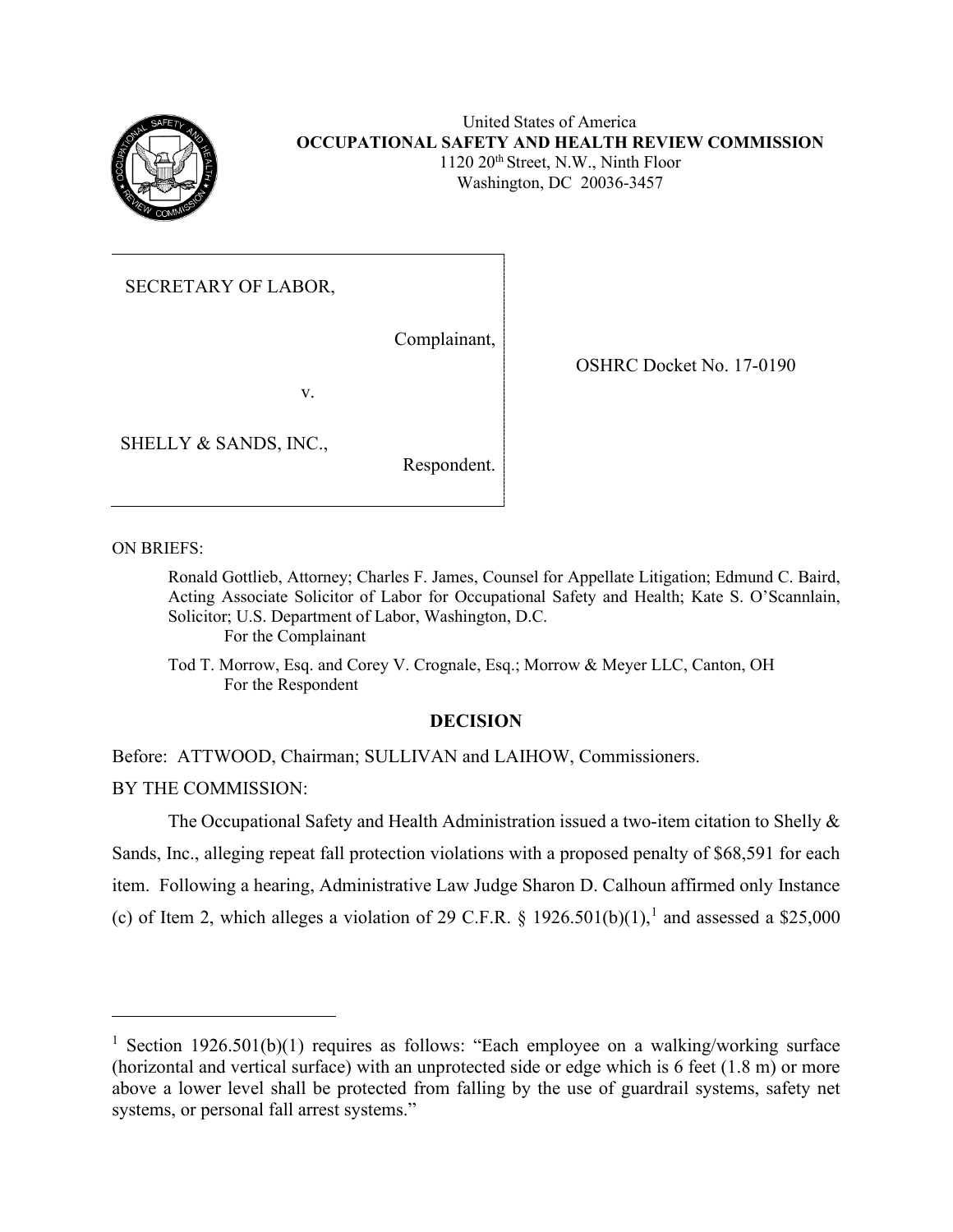penalty.<sup>[2](#page-1-0)</sup> For the reasons discussed below, we reverse the judge and vacate the one remaining item.

## **BACKGROUND**

Shelly & Sands was hired by the Ohio Department of Transportation in July 2016 to remove and replace the concrete "deck" (or roadway) of a bridge above Interstate 77 in Cambridge, Ohio. The first step of the project was to install plywood, called "false work," underneath the bridge structure to prevent debris from falling onto the highway below. The plywood was secured to four-by-fours that were placed at various increments and rested on the bottom flanges of the bridge's I-beams. The false work was installed over the highway's northbound and southbound traffic lanes but not under the portion of the bridge spanning the median. The false work also did not extend to the bridge abutments.

On August 8, 2016, a Shelly & Sands crew removed the bridge's concrete deck. At about noon the next day, an OSHA compliance officer commenced an inspection of the worksite and observed two crew members preparing the bridge for poured concrete by installing metal brackets onto the I-beams and then placing wooden beams into the brackets. To perform this task, the crew members worked from the false work and the bridge's I-beams. Both crew members were tied off while walking on some areas of the I-beams. However, neither crew member was tied off while standing on the false work, even though there is no dispute that the edges of the false work were unprotected and that horizontal lifelines extended across it.

#### **DISCUSSION**

The only issue on review is whether the judge erred in finding the Secretary established that Shelly & Sands had knowledge of the violative conditions.<sup>[3](#page-1-1)</sup> To establish this element of his prima facie case, the Secretary must show "by a preponderance of the evidence that . . . the cited

<span id="page-1-0"></span><sup>&</sup>lt;sup>2</sup> The judge vacated Item 1, which alleged a repeat violation under 29 C.F.R. § 1926.453(b)(2)(iv), and Instances (a) and (b) of Item 2. None of these vacated items are before the Commission on review.

<span id="page-1-1"></span><sup>&</sup>lt;sup>3</sup> Shelly & Sands concedes that  $\S 1926.501(b)(1)$  is applicable here and that its two workers were not compliant with the provision's requirements, exposing them to a fall hazard. *Astra Pharm. Prods., Inc.*, 9 BNA OSHC 2126, 2129 (No. 78-6247, 1981) (listing prima facie elements of violation), *aff'd in relevant part*, 681 F.2d 69 (1st Cir. 1982). Shelly & Sands does argue that the judge erred in rejecting its claim that any violation was due to unpreventable employee misconduct. But given our decision to vacate this item, we need not reach the company's affirmative defense.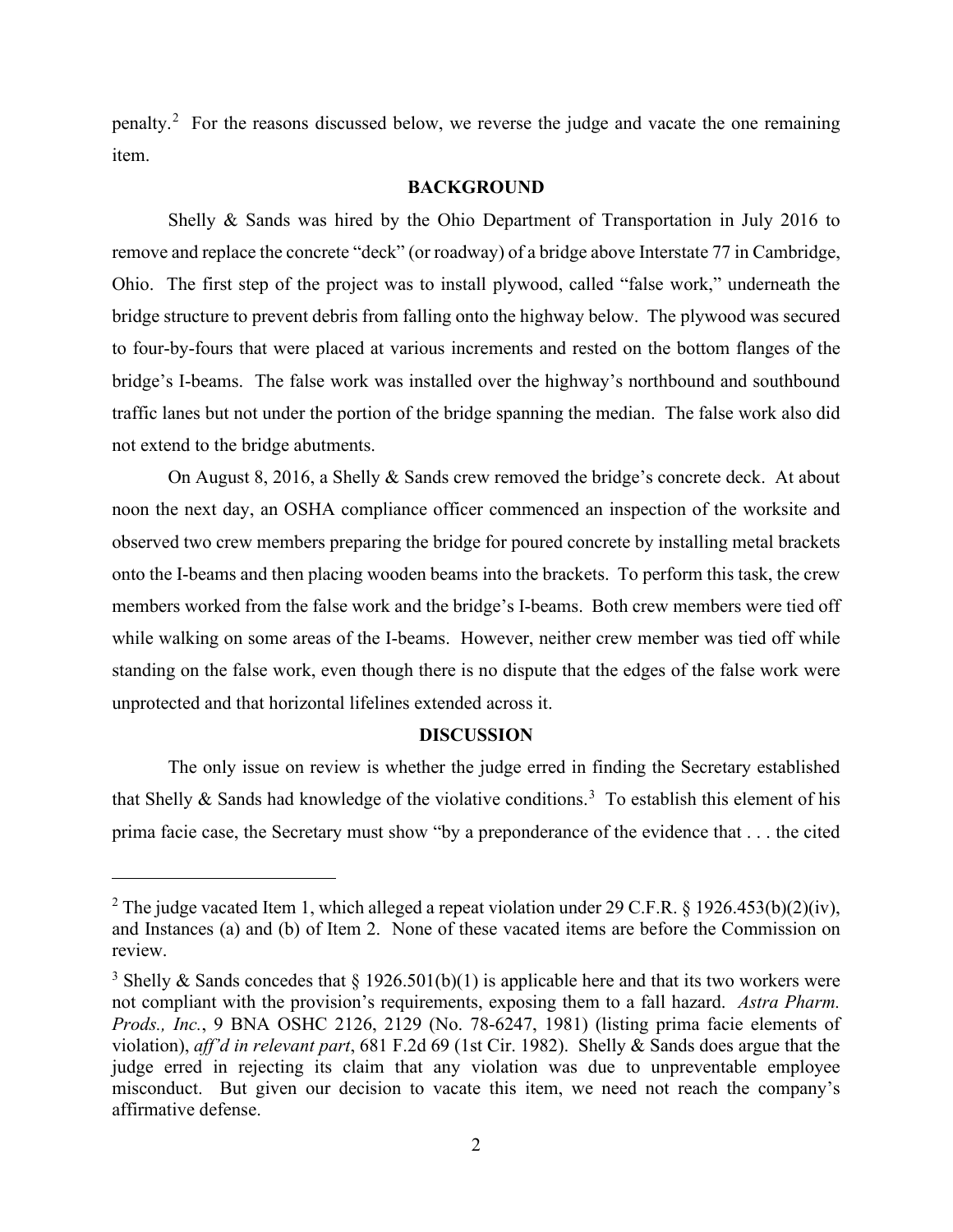employer either knew or could have known of the condition with the exercise of reasonable diligence." *Astra Pharm. Prods., Inc.*, 9 BNA OSHC at 2129.

The judge concluded that the Secretary established constructive knowledge based on evidence showing that Shelly & Sands "failed to adequately communicate" to the work crew and its foreman that there was no exception to the company's fall protection rule when standing on the false work.[4](#page-2-0) *See Danis Shook Joint Venture XXV*, 19 BNA OSHC 1497, 1501 (No. 98-1192, 2001) ("Reasonable diligence involves consideration of several factors, including the employer's obligation to have adequate work rules and training programs, to adequately supervise employees, to anticipate hazards, and to take measures to prevent the occurrence of violations."), *aff'd*, 319 F.3d 805, 811 (6th Cir. 2003). Specifically, the judge found that "[f]or reasons unknown," the foreman "believed fall protection was not required when employees were using false work as a platform," referencing the CO's testimony that, at the time of the inspection, the foreman told him the workers were not tied off "[b]ecause they're on the false work." The judge also relied on a January 2015 citation, in which OSHA alleged that Shelly & Sands violated the same provision cited here for failing to use fall protection while on false work;<sup>[5](#page-2-1)</sup> as the judge noted, this same foreman, who was both an exposed employee and the foreman for the project at issue in the 2015 citation, believed at that time that fall protection was not required. Finally, based on the testimony of Shelly & Sands' crew members who worked at the bridge worksite, the judge found that the crew had "adopted" the foreman's "mistaken belief" that fall protection was not required while working on false work.

For the following reasons, we agree with Shelly & Sands that the evidence paints a different picture than the one the judge presents. First, the judge's focus on the foreman's comment to the CO is misplaced. At the hearing, the CO testified as follows:

Q: And the same with respect to employees being on a false work and working on the false work and not being tied off. [The foreman] did not admit to you that he was aware that that was occurring.

<span id="page-2-0"></span><sup>&</sup>lt;sup>4</sup> The Secretary argued below that the foreman of the work crew had actual knowledge of the violative conditions, but the judge rejected this claim because the foreman "was not on the bridge at the time of the OSHA inspection and he could not see the [company's] employees on the bridge as he sat in his truck." The Secretary has not raised this argument as a basis for knowledge on review and we therefore decline to address it.

<span id="page-2-1"></span><sup>&</sup>lt;sup>5</sup> This citation became a final order following an informal settlement and provides the basis for the current citation's repeat characterization.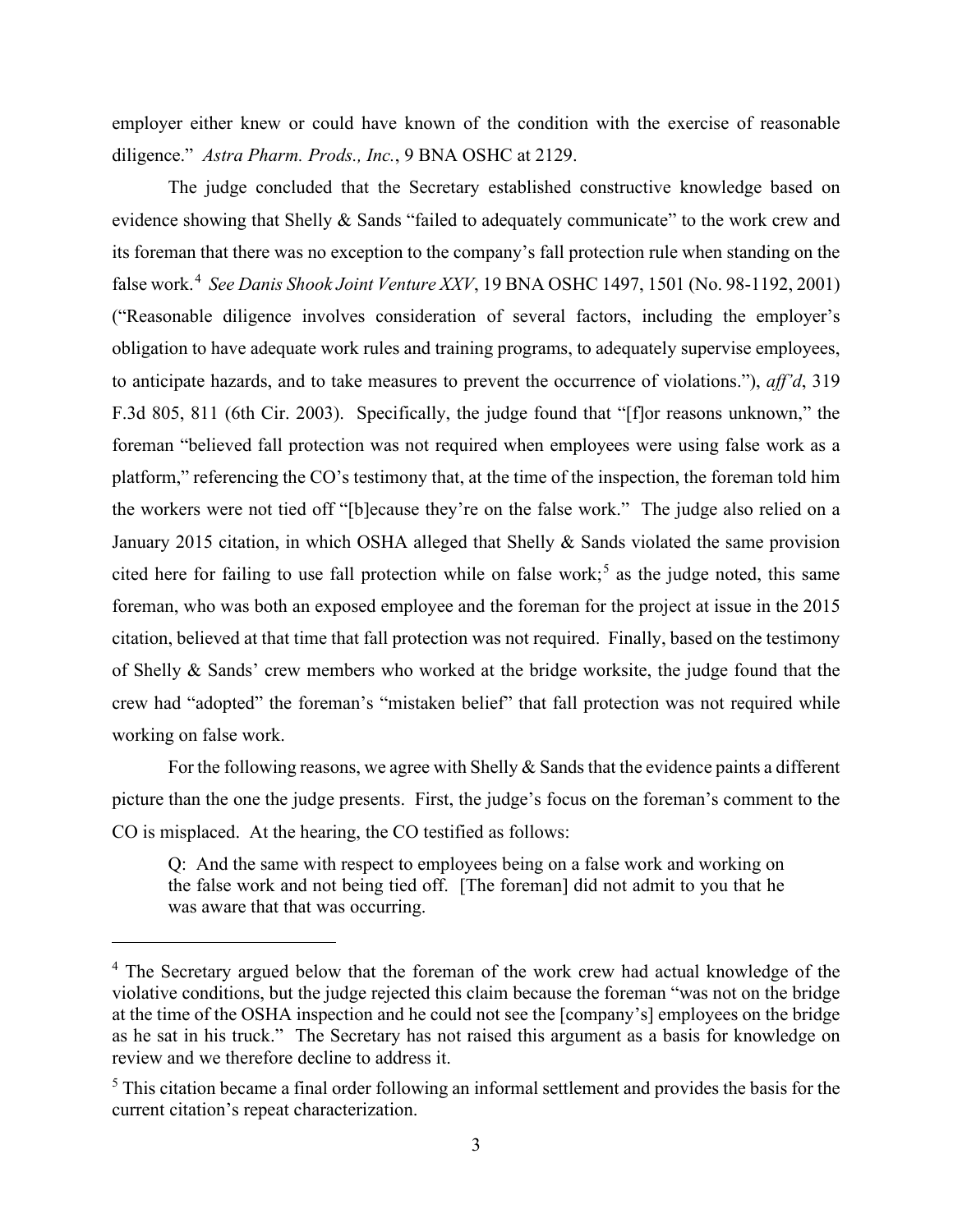A: Now, I did ask – when I asked [the foreman] when I first arrived to the site, we did talk about them standing on the false work and why they weren't tied off. And he said, "Because they're on false work."

Q: Well, that's basically then admitting to a violation of the fall protection standard, correct?

A: He didn't – he didn't completely come out and admit that he knew that it was a violation.

Without more explanation, we cannot discern what the foreman meant by this statement. Maybe the foreman assumed that the crew was making the same mistake he himself had previously made concerning the use of fall protection on false work. Maybe he believed that the crew was likely to ignore the company's fall protection rule because they were standing on false work. Or maybe as the judge found "[f]or reasons unknown"—the foreman erroneously believed there was a false work exception to the company's fall protection rule. Perhaps none of these explanations are correct. But it is the Secretary who bears the burden of establishing that Shelly & Sands' fall protection rule was inadequately communicated to the foreman and the CO's vague testimony regarding what the foreman may or may not have believed at the time of the inspection fails to meet that burden. *See Astra Pharm. Prods., Inc.*, 9 BNA OSHC at 2129 (noting that Secretary must establish each element by a preponderance of the evidence). In fact, there is nothing in the CO's contemporaneous inspection notes to suggest he viewed the foreman's statement at the time it was made to be the "smoking gun" evidence the Secretary would have us believe it is.

Second, the judge's reliance on the CO's testimony is difficult, if not impossible, to reconcile with the circumstances surrounding the 2015 citation. That citation was issued just 20 months before this inspection and alleged an almost identical violation—"[a]t the edge of the false decking on the underside of the bridge where employees entered and exited the decking, fall protection was not used, thereby exposing employees to a 20[-]foot fall hazard." At the hearing, the foreman confirmed that at the time of the violation that gave rise to the 2015 citation, he "thought it was okay to stand on the false work . . . without fall protection." As a consequence of that violation, and his mistaken belief, Shelly & Sands suspended the foreman without pay for seven weeks, resulting in \$14,000 of lost income. The company also issued him a written notice documenting his violation and required him to attend fall protection refresher training. The foreman was even required to meet personally with the owner of the company and the safety director about the infraction and was told that he would be closely monitored going forward for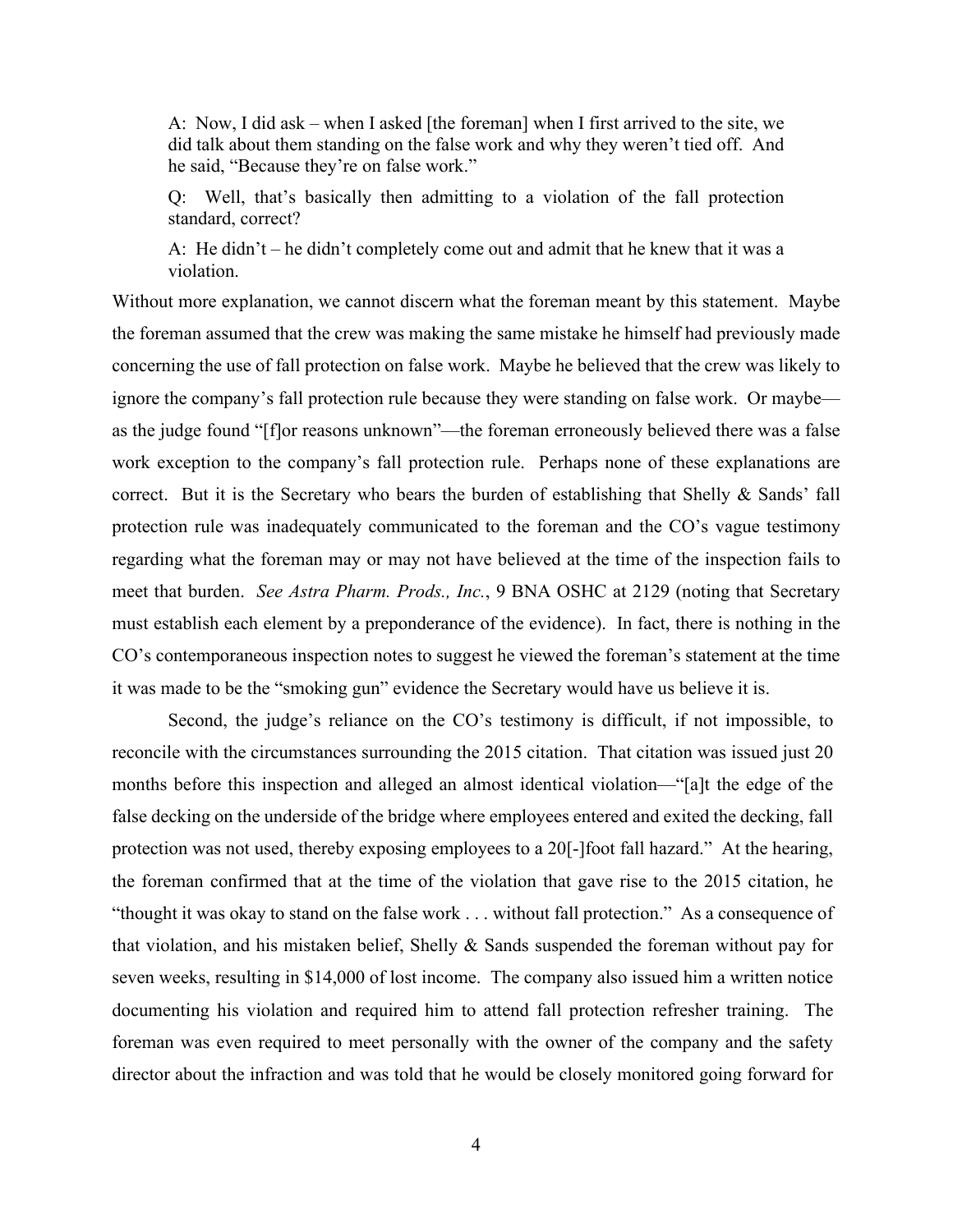safety compliance. Indeed, as a result of this incident, a "full-time bridge safety person" was put in place to "not only monitor [the foreman] closely, but . . . to monitor all bridge activities."

Notwithstanding this undisputed evidence, the judge came to the conclusion that the foreman had either completely forgotten that there was no false work exception or somehow still did not understand the company's fall protection rule. We decline to make this inferential leap. To the extent the prior citation is relevant to the company's knowledge, it supports the contrary finding that the foreman could *not* have possibly believed at the time of the 2016 inspection that there was a false work exception to the company's fall protection rule.

There is also no support for the judge's conclusion that the company's fall protection rule was not adequately communicated to the other crew members.<sup>[6](#page-4-0)</sup> One of the crew members who worked on the false work testified that fall protection was not used because he "did not feel there was a possibility of [him] falling," and another testified that he "personally thought that there was no threat of a fall in that area" because he would have had "to step over too many cross-bracings" to reach the edge of the false work. This testimony only shows that these workers failed to *follow* Shelly & Sands' fall protection rule, not that Shelly & Sands failed to *communicate* its rule or that employees misunderstood the rule.<sup>[7](#page-4-1)</sup> On the contrary, the record establishes that all of Shelly  $\&$ Sands' employees receive a copy of the company's safety handbook each year, which includes the company's fall protection rule. And the employees on the bridge at the time of OSHA's inspection, as well as the foreman, had all been given the company's written fall protection program and were provided on-site fall protection training from the company's safety personnel. In addition to this

<span id="page-4-0"></span><sup>&</sup>lt;sup>6</sup> The Secretary does not dispute that the company's fall protection rule prohibited the violative conduct at issue, only that it failed to adequately communicate and enforce this rule.

<span id="page-4-1"></span><sup>&</sup>lt;sup>7</sup> We note that in her discussion of knowledge, the judge references the testimony of a third employee who, at the time of the inspection, was working on an aerial lift. In Item 1 of the citation, which the judge vacated, the Secretary alleged that this employee and a fourth crew member were exposed to a fall hazard when exiting the lift without tying off. According to the third employee, at the time of OSHA's inspection, he "thought it was okay to exit from the lift [without fall protection] . . . [s]o long as there was false work below [him.]" The fourth employee testified, however, that he understood at the time of the inspection that he needed fall protection when exiting the lift even when working above false work. The fact that one employee appears to not have fully understood the fall protection rule as it related to his work from the aerial lift is insufficient to show that Shelly & Sands failed to adequately communicate the rule to its employees overall, particularly where there is undisputed evidence that all employees received fall protection training. *See Thomas Indus. Coatings, Inc.,* 23 BNA OSHC at 2087; *Stahl Roofing, Inc.*, 19 BNA OSHC at 2182.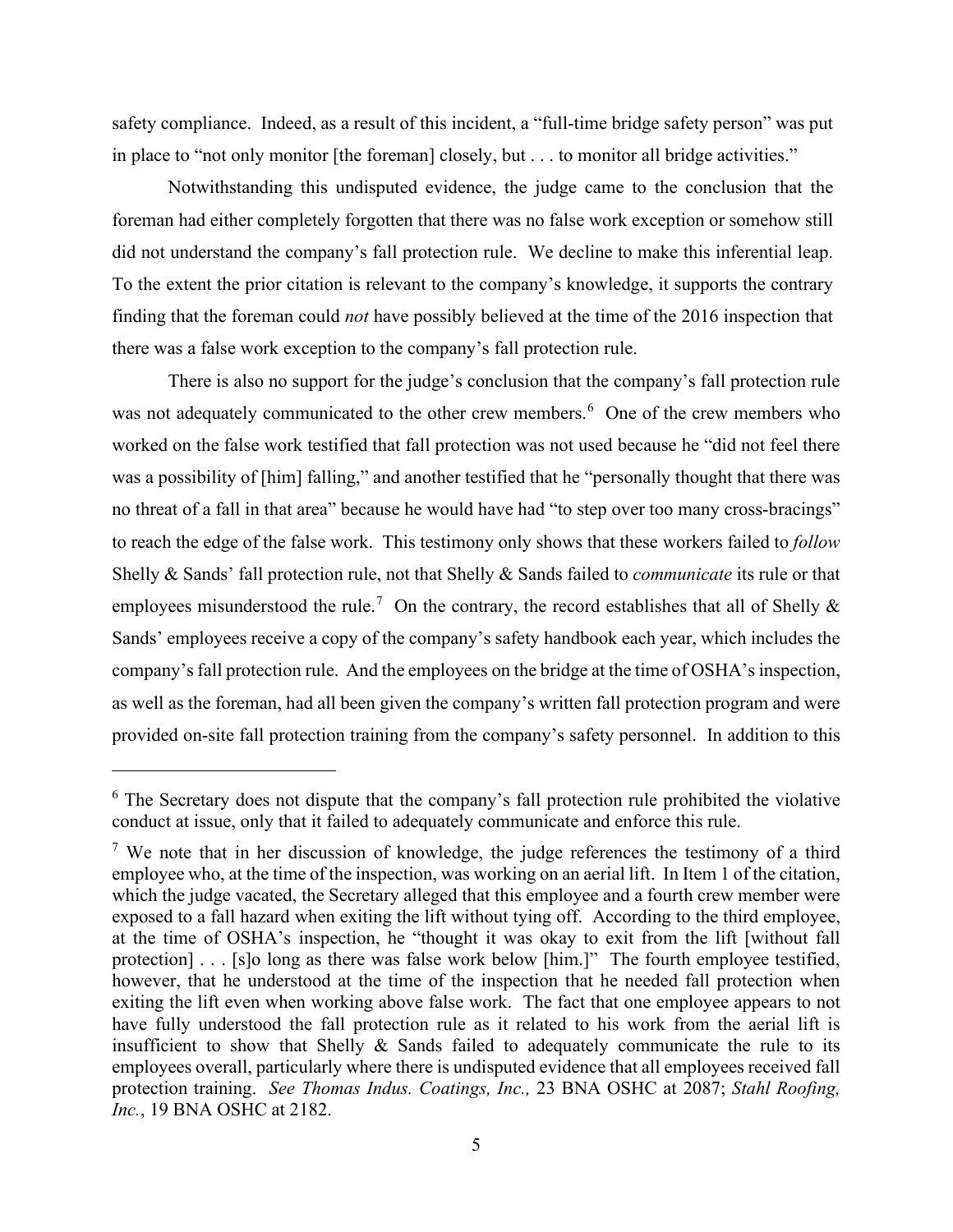training, the foreman conducted toolbox talks once a week, some of which specifically concerned fall protection. *See Thomas Indus. Coatings, Inc.,* 23 BNA OSHC 2082, 2087 (No. 06-1542, 2012) (finding fall protection work rules were adequately communicated based on evidence showing how company trained employees); *Stahl Roofing, Inc.*, 19 BNA OSHC 2179, 2182 (No. 00-1268, 2003) (consolidated) (same).

The Secretary maintains that even if Shelly & Sands adequately communicated its fall protection rule, constructive knowledge is proven through the company's failure to enforce it. *See Active Oil Serv., Inc.*, 21 BNA OSHC 1184, 1187-88 (No. 00-0553, 2005) (finding constructive knowledge where employer's "safety program was poorly enforced"). To support this claim, the Secretary again points to the foreman, arguing that his testimony "shows his repeated nonenforcement of safety rules over at least a three-year period." Although the judge did not address enforcement in her discussion of constructive knowledge for this citation item, she found in analyzing Shelly & Sands' unpreventable employee misconduct defense that "the totality of the evidence, including testimony and exhibits establishing [that Shelly & Sands] implements field monitoring and safety audits, a progressive disciplinary system, and disciplinary measures" shows that the company had "effectively enforced its safety program."

We agree. Shelly & Sands has a progressive disciplinary policy in place and, since at least the beginning of 2014, its safety personnel have enforced this program by documenting over 100 verbal and written warnings, some of which concerned fall protection violations. Moreover, the employees (including the foreman at issue here) whose fall protection violations resulted in the instant citation and prior citation in 2015 were all disciplined pursuant to this policy. *See Stahl Roofing, Inc.*, 19 BNA OSHC at 2185 (finding that Secretary failed to establish lack of reasonable diligence where employer "had consistently issued written reprimands and fines before the two citations here"). According to Shelly & Sands' disciplinary records, the crew members in both cases who committed fall protection violations were issued written warnings. And after the inspection at issue here, Shelly  $&$  Sands removed the foreman from his supervisory position while the company investigated whether he had engaged in any wrongdoing. This demotion resulted in lost income of \$30,000 to \$40,000. Shelly & Sands only reinstated the foreman as a supervisor after determining that he "provid[ed] the equipment and the direction necessary to be in compliance with the [fall protection] requirements" and that he did not "have knowledge of employees working in the manner that they were working."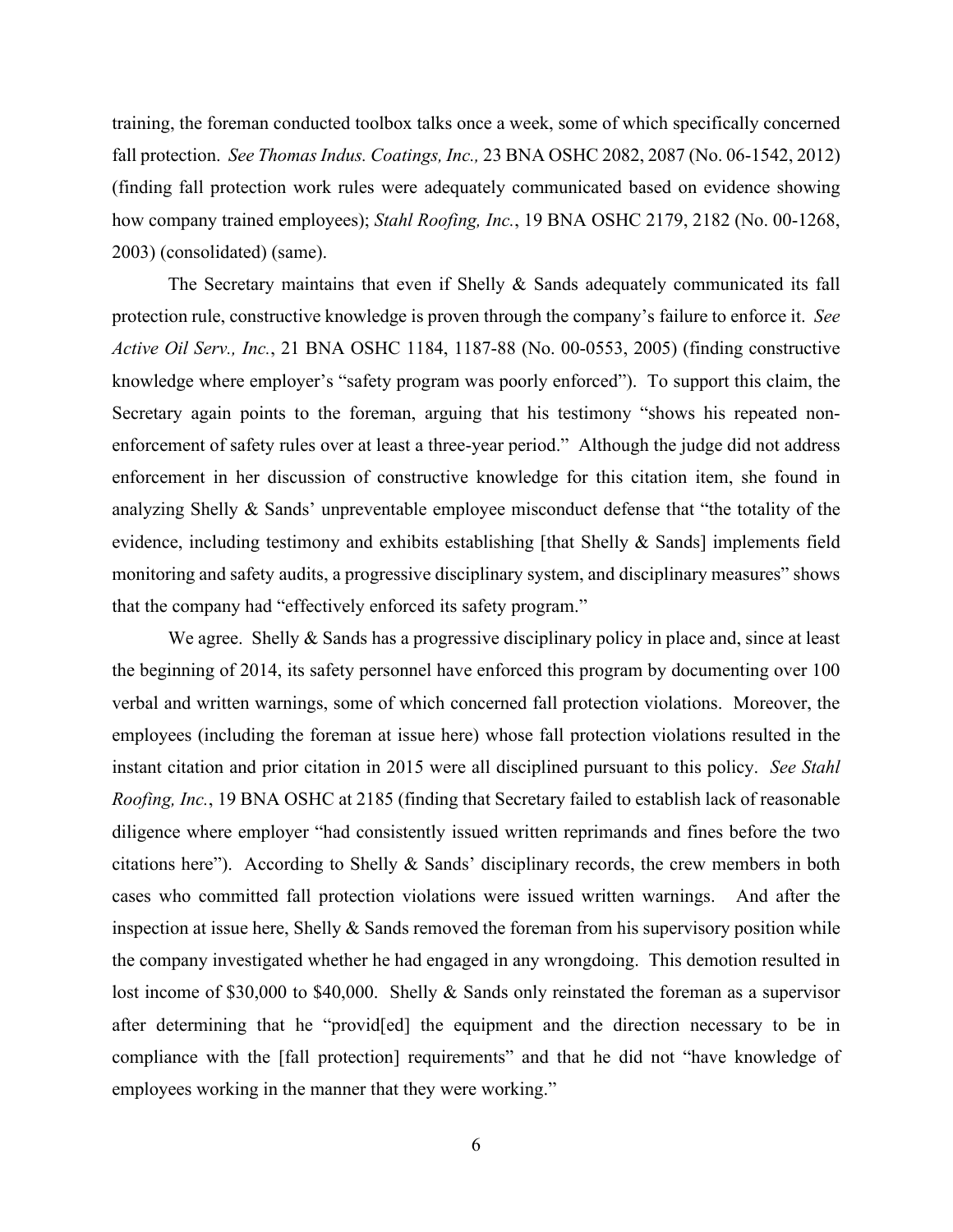While the foreman conceded at the hearing that he had never "disciplined" a crew member for a fall protection violation, he also testified that he has given crew members verbal reminders in the past after observing safety violations. The record also lacks evidence as to whether the foreman ever observed a safety violation between January 2014 and October 2016—the time period covered by the disciplinary records—that would have required him to give, let alone document, a verbal warning. Nor is there evidence that this documentation policy was even in effect prior to 2014. Accordingly, we find that there is insufficient evidence in the record to support a finding that the foreman failed to adhere to Shelly & Sands' progressive disciplinary policy.[8](#page-6-0) *See Thomas Indus. Coatings, Inc.,* 23 BNA OSHC at 2089 (holding based on "record as a whole," which included disciplinary procedures and records, that employer's decision to forgo disciplining employees in one instance "does not support a finding that it failed to exercise reasonable diligence and had constructive knowledge").

We therefore find that the Secretary has failed to establish that Shelly & Sands had knowledge of the violative conditions alleged in Instance (c) of Item 2. In reaching our decision, we do not disturb the judge's credibility determinations, including her decision to credit the CO's testimony and discredit portions of the foreman's testimony. Even in the face of these determinations, the preponderance of the evidence does not establish the company's knowledge of the violative conditions. Accordingly, we reverse the judge's decision and vacate the remaining citation item.

SO ORDERED.

 $\sqrt{\text{s}}$ / James J. Sullivan, Jr. Commissioner

 $\sqrt{s}$ /s/ $\sqrt{s}$ / $\sqrt{s}$ / $\sqrt{s}$ / $\sqrt{s}$ / $\sqrt{s}$ / $\sqrt{s}$ / $\sqrt{s}$ / $\sqrt{s}$ / $\sqrt{s}$ / $\sqrt{s}$ / $\sqrt{s}$ / $\sqrt{s}$ / $\sqrt{s}$ / $\sqrt{s}$ / $\sqrt{s}$ / $\sqrt{s}$ / $\sqrt{s}$ / $\sqrt{s}$ / $\sqrt{s}$ / $\sqrt{s}$ / $\sqrt{s}$ / $\sqrt{s}$ / $\sqrt{s}$ / $\sqrt{s}$ / $\sqrt{s}$ / $\sqrt{s}$ / $\sqrt{s}$ / $\sqrt{s}$ / $\sqrt{s}$ / $\sqrt{s}$ / $\$ Amanda Wood Laihow

Dated: February 1, 2021 Commissioner

<span id="page-6-0"></span><sup>8</sup> For the same reasons, we reject the Secretary's claim that the crew's violative conduct reflects a failure by Shelly & Sands to enforce its safety program. The Secretary has presented no evidence showing that the foreman ever failed to admonish a crew member at this worksite for not adhering to Shelly & Sands' fall protection rule, or that a crew member violated this rule while the foreman was either on the bridge or in a position to observe the worker at the time. Indeed, the judge found that the foreman lacked actual knowledge of any of the alleged violations.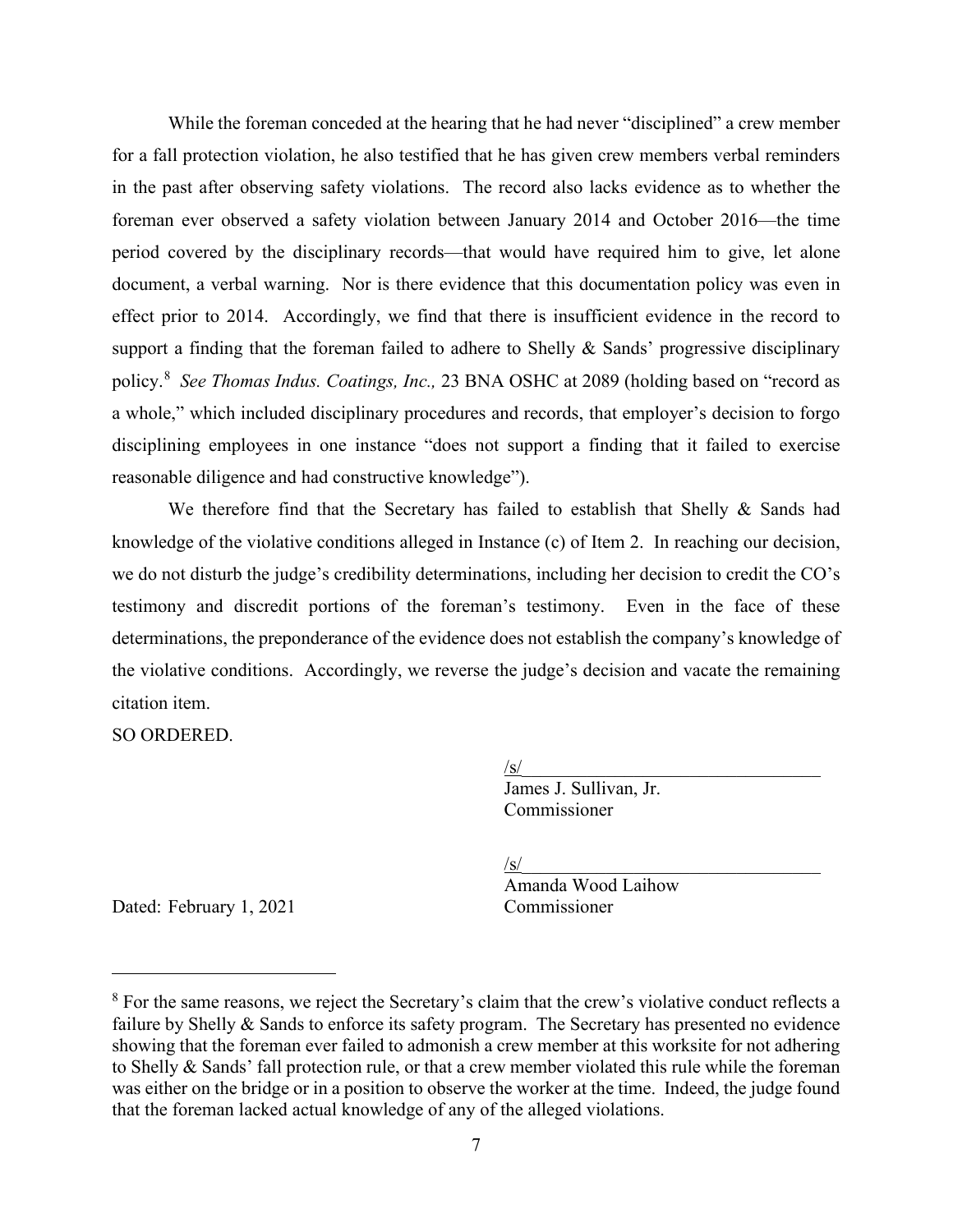ATTWOOD, Chairman, dissenting:

Because I conclude that the Secretary established Shelly & Sands, Inc., had constructive knowledge of the violative conditions alleged in Instance (c) of Repeat Citation 1, Item 2, I dissent from my colleagues' decision and would affirm the violation.

I agree with my colleagues that the judge should not have centered her finding of constructive knowledge on the foreman's statement to the CO that the exposed workers were not tied off "[b]ecause they're on false work." As my colleagues point out, it is not possible to discern from the CO's testimony what the foreman meant by this statement. Nonetheless, I find that the judge's conclusion regarding constructive knowledge is supported by the record as a whole because the company not only failed to adequately communicate its fall protection work rule, but also failed to adequately enforce it. *See Danis Shook Joint Venture XXV*, 19 BNA OSHC 1497, 1501 (No. 98-1192, 2001) ("Reasonable diligence involves consideration of several factors, including the employer's obligation to have adequate work rules and training programs, to adequately supervise employees, to anticipate hazards, and to take measures to prevent the occurrence of violations."), *aff'd*, 319 F.3d 805, 811 (6th Cir. 2003); *see also Kokosing Constr. Co.*, 21 BNA OSHC 1629, 1631 (No. 04-1665, 2006) ("The actual or constructive knowledge of the employer's foreman or supervisor can generally be imputed to the employer."), *aff'd*, 232 F. App'x 510 (6th Cir. 2007) (unpublished).

### *Communication*

As to the company's communication of its fall protection rule, the judge did not base her finding of constructive knowledge on the foreman's statement alone. Rather, she also weighed heavily "[t]he misconception among several crew members," based on their own testimony, "about the need for fall protection when on or over false work" and found that this misconception shows the company "failed to adequately communicate this specific application of the fall protection rule to [the foreman's] crew." My colleagues dispense with this key finding on the basis that it merely establishes a failure by the crew to follow the fall protection rule, not a failure by the company to communicate it.

I disagree. First, it is not entirely clear which fall protection rule my colleagues believe the crew was failing to follow given that *four* different versions appear in the company's Employee Safety Handbook and its Fall Protection Program. Specifically, the paragraph on "Fall Arrest," within the section of the Handbook on "Specific Safety Guidelines," states: "Whenever there is *a*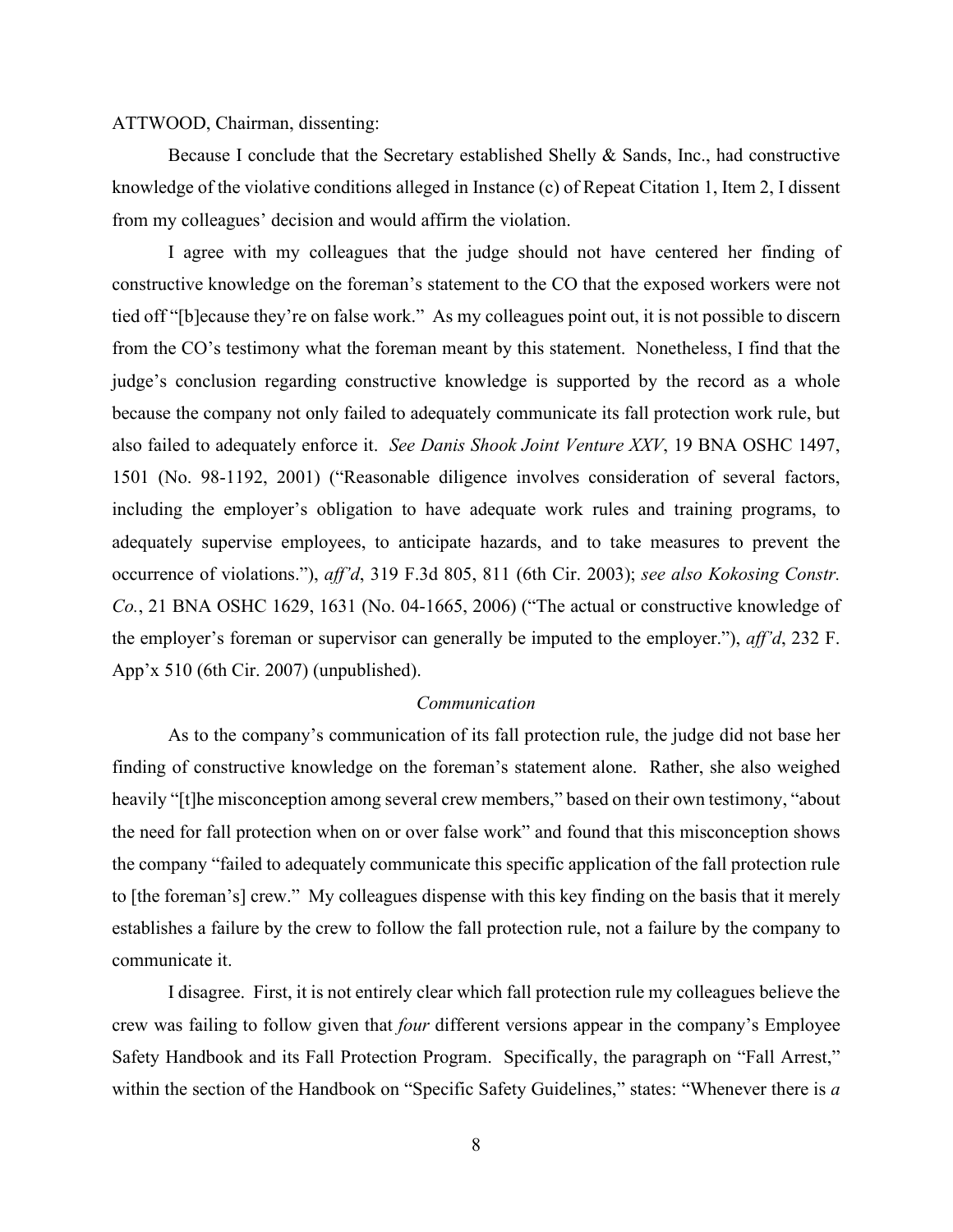*possibility* to free fall greater than 6 feet, fall arrest equipment must be utilized. All employees that are working at heights greater than 6' shall be tied off 100% of the time or be protected by the use of a handrail system." (emphasis added.) Then the paragraph on "Personal Protective Equipment" within the section of the Handbook on "Specific Safety Guidelines" states: "Fall protection equipment will be provided (i.e. harnesses, lifelines, etc.) AND must be worn *where a fall hazard exists or is likely to exist* at heights 6 [feet] or above in accordance with OSHA CFR 1926.500 subpart M." (emphasis added.) Next, the "General Safety Guidelines" section of the Handbook states: "When working more than six (6') feet off of ground level, fall protection must be utilized." And finally, the company's Fall Protection Program simply states: "Whenever there is *a possibility* to free fall greater than 6 feet, fall arrest equipment must be utilized." (emphasis added.)

Three of the four versions of the company's rule therefore give employees discretion not to use fall protection if, in their opinion, there is no "possibility" of a free fall or if a "fall hazard" does not exist or is not likely to exist. Treating this safety measure as an option is directly at odds with  $\S$  1926.501(b)(1), which requires the "use of guardrail systems, safety net systems, or personal fall arrest system" whenever an employee is "on a walking/working surface (horizontal and vertical surface) with an unprotected side or edge which is 6 feet (1.8 m) or more above a lower level." *See El Paso Crane & Rigging Co.*, 16 BNA OSHC 1419, 1425 n.6 (No. 90-1106, 1993) ("Employers must model their rules on the applicable requirements."); *compare Stahl Roofing Inc.*, 19 BNA OSHC 2179, 2181 (No. 00-1268, 2003) (consolidated) (finding fall protection rule adequate where it "reflects the requirements of the cited standard"). In my view, having four different, conflicting versions of its fall protection rule—all of which presumably apply to the same work activities—casts a deep shadow on the company's claim that it adequately communicated the rule to its employees, particularly since three of these versions of the rule are contrary to the cited standard.

Second, as the judge found, the testimony of the crew members at the hearing provides no saving light. The two crew members observed on the false work without fall protection plainly stated that they did not have to wear it because, in their opinion, there was no fall hazard while they stood on the false work. Specifically, one of the exposed workers testified that he "did not feel there was a possibility of [him] falling," and the other worker testified that he "personally thought that there was no threat of a fall in that area" because he would have had "to step over too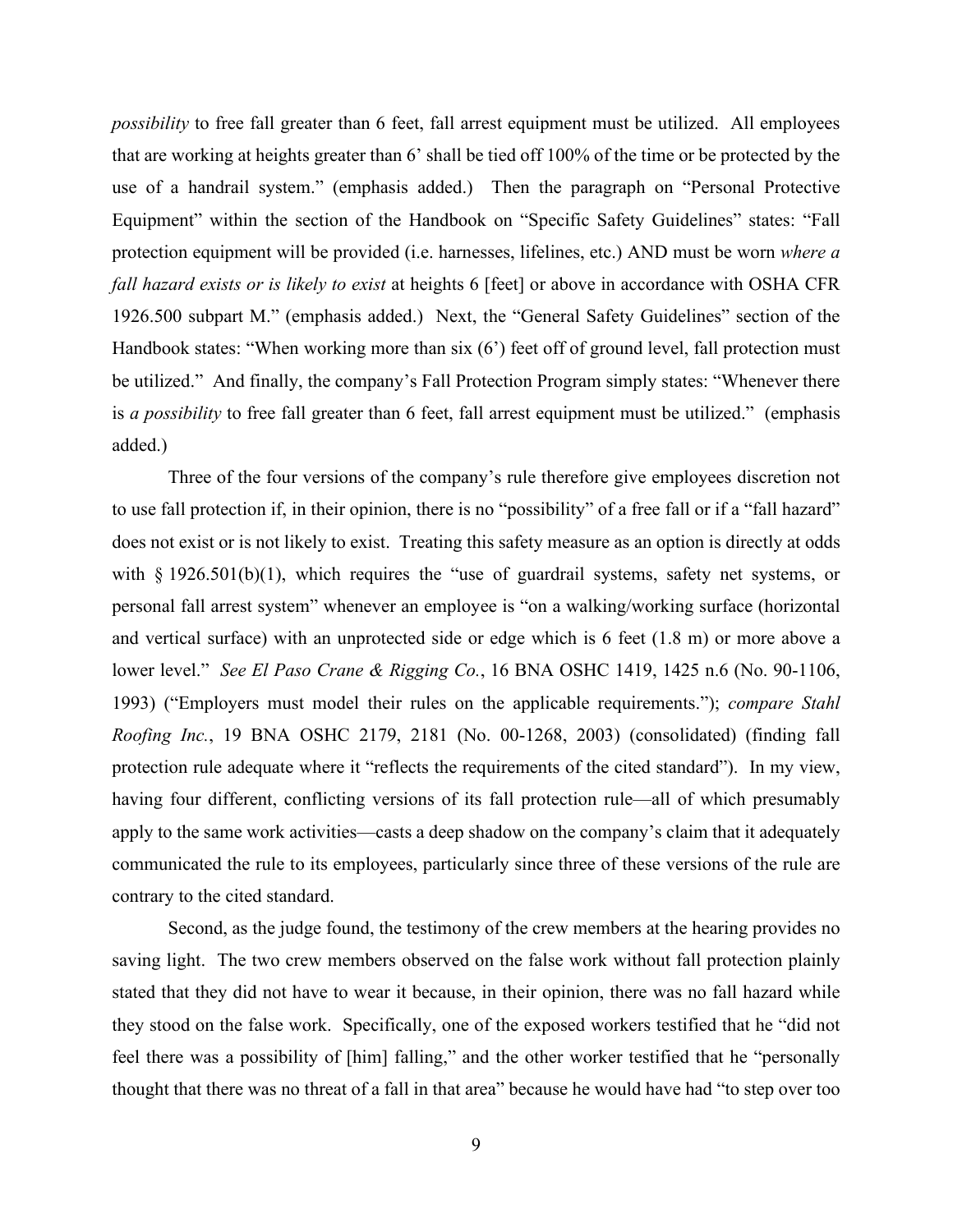many cross-bracings" to reach the edge of the false work. Their testimony essentially mirrors the company's versions of the work rule that, contrary to the requirements of the cited standard, allow for a "possibility" or "hazard" determination by employees. Thus, I would find it more likely than not that both employees believed the company's 100% tie-off rule applied only when, in their view, this possibility or hazard existed. In short, they did not understand at the time of the violation that fall protection is *always* required on false work "with an unprotected side or edge which is 6 feet . . . or more above a lower level."<sup>[1](#page-9-0)</sup> 29 C.F.R. § 1926.501(b). Another crew member working elsewhere on the bridge also misunderstood the company's fall protection rule, confirming at the hearing that at the time of the 2016 inspection, he "thought it was okay to exit from the lift [without fall protection]  $\ldots$  [s]o long as there was false work below [him]."<sup>[2](#page-9-1)</sup>

In context, the crew members' testimony more persuasively shows their failure to understand the requirements of the *correct* fall protection rule, not their failure to follow that rule. *See Lake Erie Constr. Co.*, 21 BNA OSHC 1285, 1287 (No. 02-0520, 2005) ("[W]hile an employer need not have a *written* work rule, it must have a rule that reflects the requirements of the cited standard and is clearly and effectively communicated to employees." (emphasis in original)). For all these reasons, I find that a majority of the crew members did not understand what the correct fall protection rule required and, therefore, conclude that Shelly  $\&$  Sands failed to adequately communicate it. *See PSP Monotech Indus.*, 22 BNA OSHC 1303, 1306 (No. 06-1201, 2008) (concluding that employer "had an inadequate safety program because the work rule was not adequately communicated to employees and, therefore had constructive knowledge of the violative conditions").

<span id="page-9-0"></span><sup>&</sup>lt;sup>1</sup> Although the two exposed workers also testified that there is no exception to the company's 100% tie-off rule, and one of them specifically testified that tie-off is required when working on false work, this testimony appears to reflect their understanding of the fall protection rule at the time of the hearing. Given their additional testimony concerning their motivations for not tying off while on the false work, as well as the variations in the company's work rule described above, I would find that it is more likely than not that at the time of the inspection, these two workers misunderstood the company's 100% tie-off rule.

<span id="page-9-1"></span> $2$  A fourth crew member at the worksite testified that he understood at the time of the 2016 inspection that he needed fall protection even when working above false work. His apparent understanding of the company's rule stands alone and hardly outweighs the testimony of his three fellow crew members.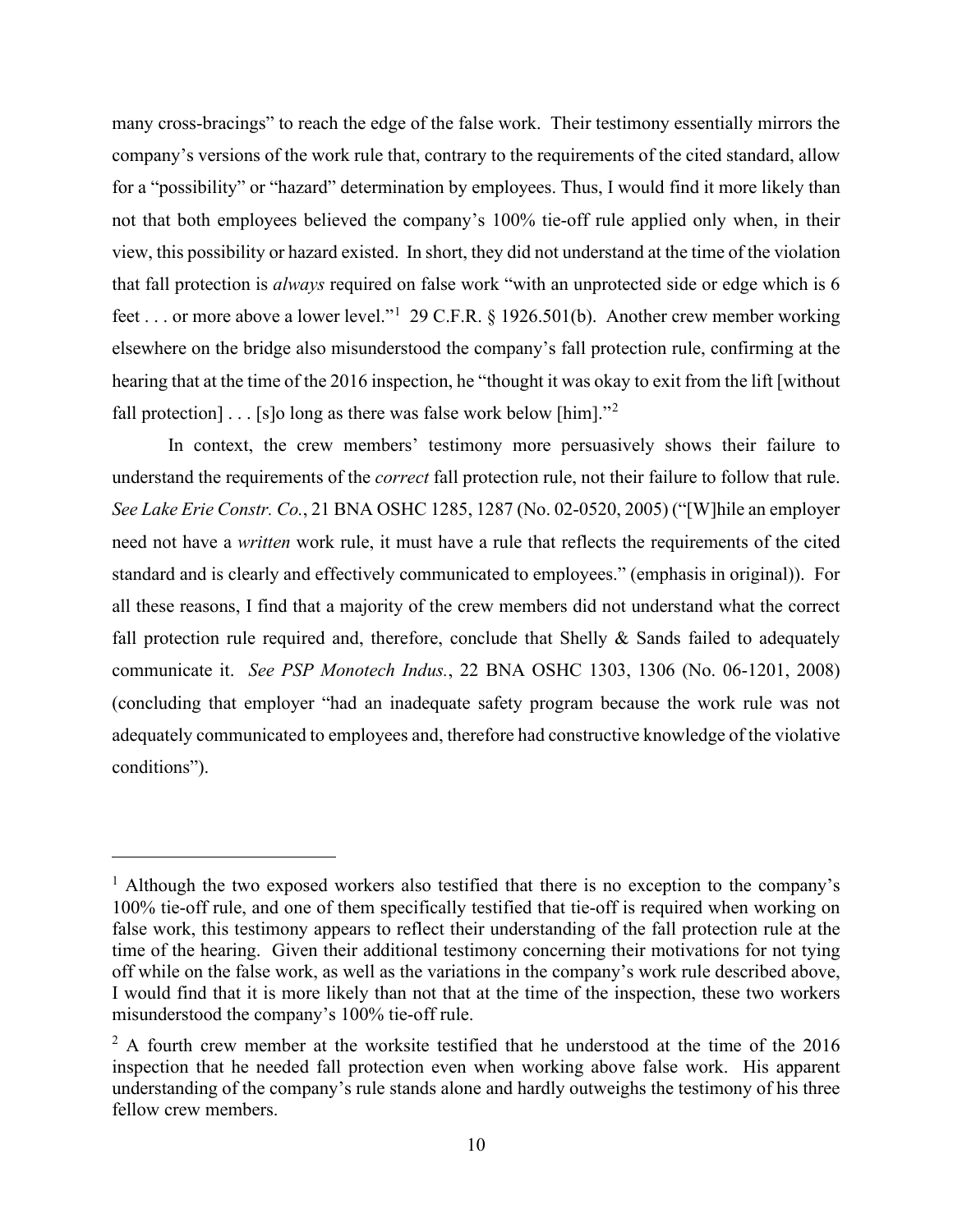## *Enforcement*

In my view, the record also establishes that the foreman's enforcement of the company's fall protection work rule was inadequate. I agree with my colleagues that, given the circumstances of the 2015 citation and the subsequent discipline and training the foreman received from Shelly & Sands, it is highly unlikely that he misunderstood the company's fall protection rule at the time of the current violation. Despite this history, the evidence shows that the foreman's own efforts to enforce the company's fall protection rule with his crew were lacking. According to the foreman, he has given crew members oral reminders in the past after observing safety violations. And while the company's vice president of safety and risk management asserted that the foreman has "verbally warned [workers] for fall protection . . . at some point in time," the vice president conceded that the foreman has never issued a "written . . . formal fall protection discipline measure." Moreover, the foreman himself admitted that in his 18 years as a supervisor with Shelly & Sands, he has "never disciplined anyone for fall protection," and the only disciplinary records in evidence—covering January 2014 to October 2016—show that he did not document any oral warnings or issue any written notices under the company's progressive disciplinary policy for any type of safety violation during that time.<sup>[3](#page-10-0)</sup> Given that four of the foreman's workers were simultaneously violating the fall protection standard when the CO inspected the worksite, I find it highly implausible that the foreman had never found it necessary to discipline any worker for such a violation in the past. *Cf.* GEM Indus., Inc., 17 BNA OSHC 1861, 1865 (No. 93-1122, 1996) (noting in rejection of employer's unpreventable employee misconduct defense that "[w]here all the employees participating in a particular activity violate an employer's work rule, the unanimity of such noncomplying conduct suggests ineffective enforcement of the work rule"), *aff'd*, 149 F.3d 1183 (6th Cir. 1998).

When viewed in the context of other circumstances in this case, it is clear to me that the foreman made no attempt to ensure that his crew complied with the company's fall protection rule. It is undisputed that the foreman was not on the bridge during the entire morning on the day of the OSHA inspection, and all four crew members who testified at the hearing said that they could not

<span id="page-10-0"></span> $3$  Shelly & Sands has a four-step progressive disciplinary policy with an "informally documented" oral warning as the first step, a written warning documented in the employee's file as the second step, a three-day suspension as the third step, and termination for "repeated serious safety infractions" as the fourth step.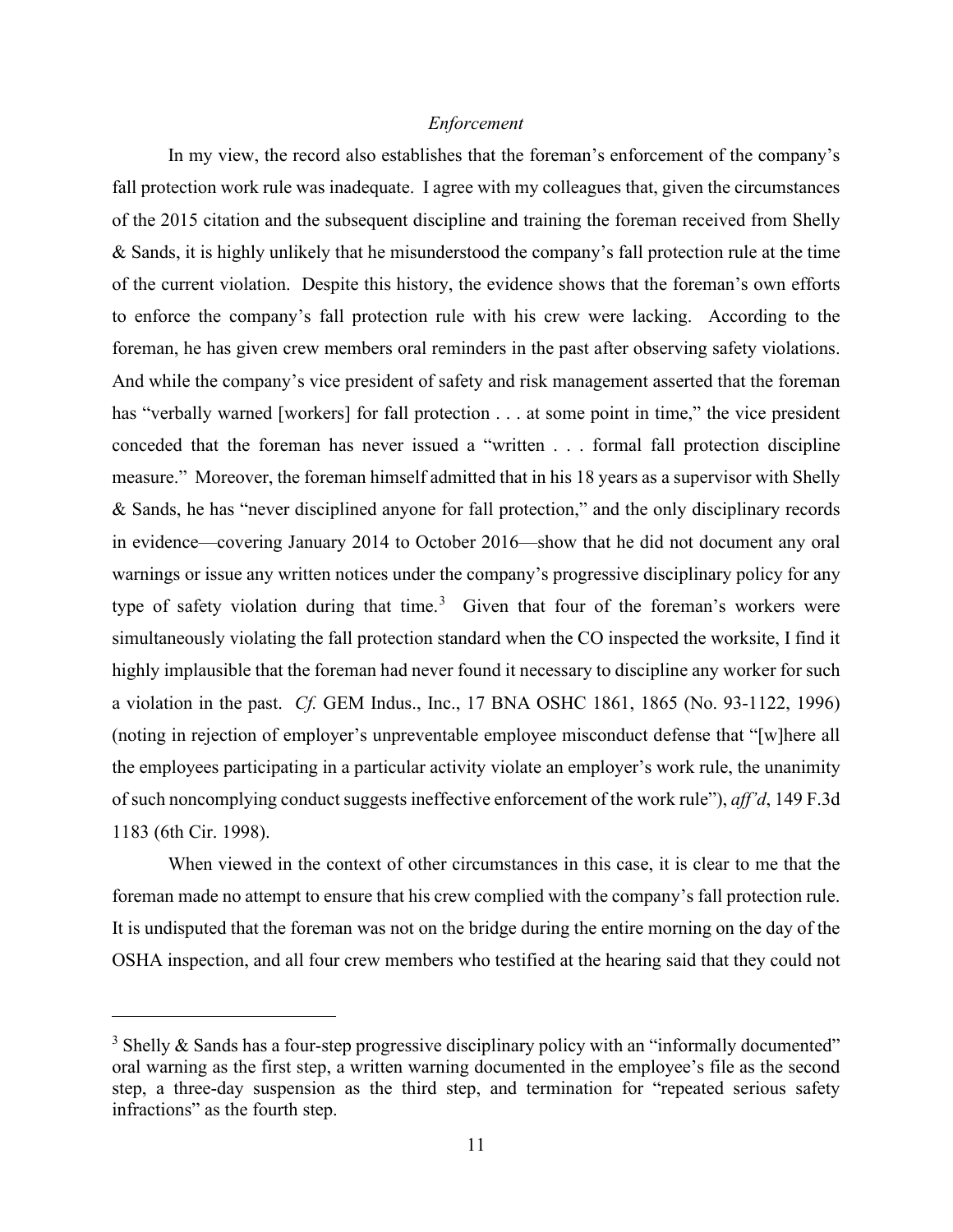see the foreman from where they were working. It is also undisputed that during the OSHA inspection, the CO observed these four crew members working without fall protection in violation of the company's fall protection rule.<sup>[4](#page-11-0)</sup> The foreman's assurance that he orally corrects workers when he observes safety violations does not overcome evidence showing that he has known at least since the 2015 citation that fall protection compliance required his close attention, yet he has failed to follow the company's progressive disciplinary policy. Indeed, on the day in question, he left his crew to work on the bridge the entire morning without observing whether fall protection was being used. Under these circumstances, I find that the record evidence shows that the company also failed to adequately enforce its fall protection work rule. *See Active Oil Serv., Inc.*, 21 BNA OSHC 1184, 1187-88 (No. 00-0553, 2005) (finding constructive knowledge where employer's "safety program was poorly enforced").

For all these reasons, I conclude that the Secretary has proven Shelly & Sands had constructive knowledge of the violative conditions and thus would affirm Repeat Citation 1, Item 1.[5](#page-11-1)

Dated: February 1, 2021 Chairman

 $\sqrt{s/2}$ Cynthia L. Attwood

<span id="page-11-0"></span><sup>&</sup>lt;sup>4</sup> In addition to the two crew members who were exposed to fall hazards while on the false work, two other crew members were exposed to fall hazards when they exited an aerial lift without tying off.

<span id="page-11-1"></span><sup>&</sup>lt;sup>5</sup> Shelly & Sands does not dispute the violation's repeat characterization, or the \$25,000 penalty assessed by the judge.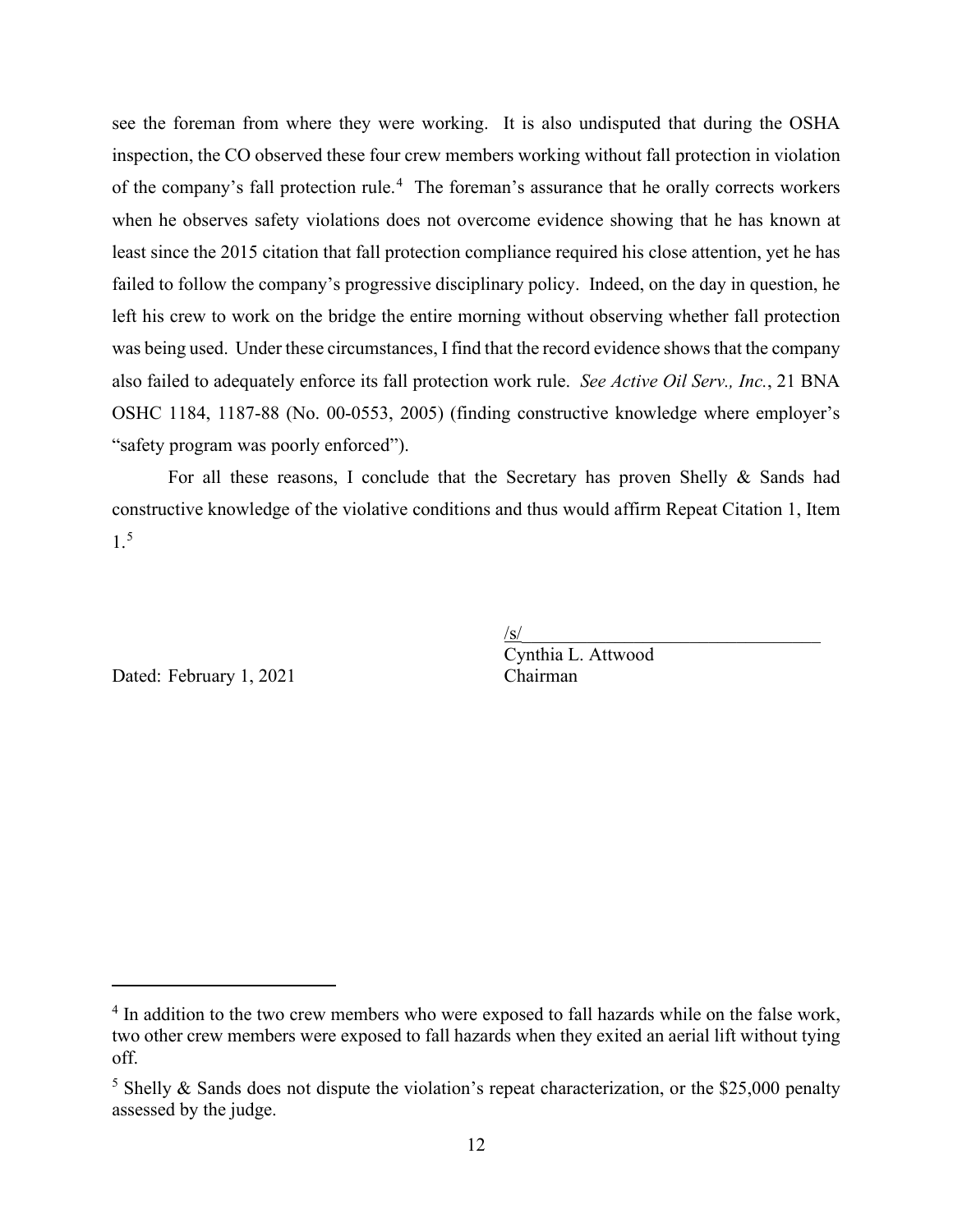

United States of America **OCCUPATIONAL SAFETY AND HEALTH REVIEW COMMISSION** 1924 Building - Room 2R90, 100 Alabama Street, S.W. Atlanta, Georgia 30303-3104

Secretary of Labor,

Complainant

Shelly & Sands, Inc.,

Respondent.

v. OSHRC Docket No.: **17-0190**

Appearances:

Adam Lubow, Esq., U.S. Department of Labor, Office of the Solicitor, Cleveland, Ohio For the Secretary

 Corey Crognale, Esq., Ice Miller, LLP For the Respondent

BEFORE: Administrative Law Judge Sharon D. Calhoun

# **DECISION AND ORDER**

Shelly & Sands, Inc., (S&S) contests a two-item Citation and Notification of Penalty (Citation) issued November 2, 2016, by the Secretary. The Secretary issued the Citation as a result of an inspection by the Occupational Safety and Health Administration (OSHA) on August 9, 2016, of a bridge worksite near Cambridge, Ohio. A compliance safety and health officer (CSHO) observed a number of S&S employees engaged in work activities he believed exposed them to fall hazards.

Item 1 of the Citation alleges a repeat violation of 29 C.F.R. § 1926.453(b)(2)(iv) for permitting two employees to climb over the guardrails of an elevated aerial lift. The Secretary proposes a penalty of \$68,591.00 for this item. Item 2 alleges a repeat violation of 29 C.F.R. § 1926.501(b)(1) for permitting, in three instances, employees to stand or walk on walking/working surfaces with unprotected edges six feet or more above a lower level, without the use of fall protection. The Secretary proposes a penalty of \$68,591.00 for this item.

S&S timely contested the Citation. The Court held a hearing in this matter on October 25 and 26, 2017, in Columbus, Ohio. The parties filed briefs on December 20, 2017. S&S argues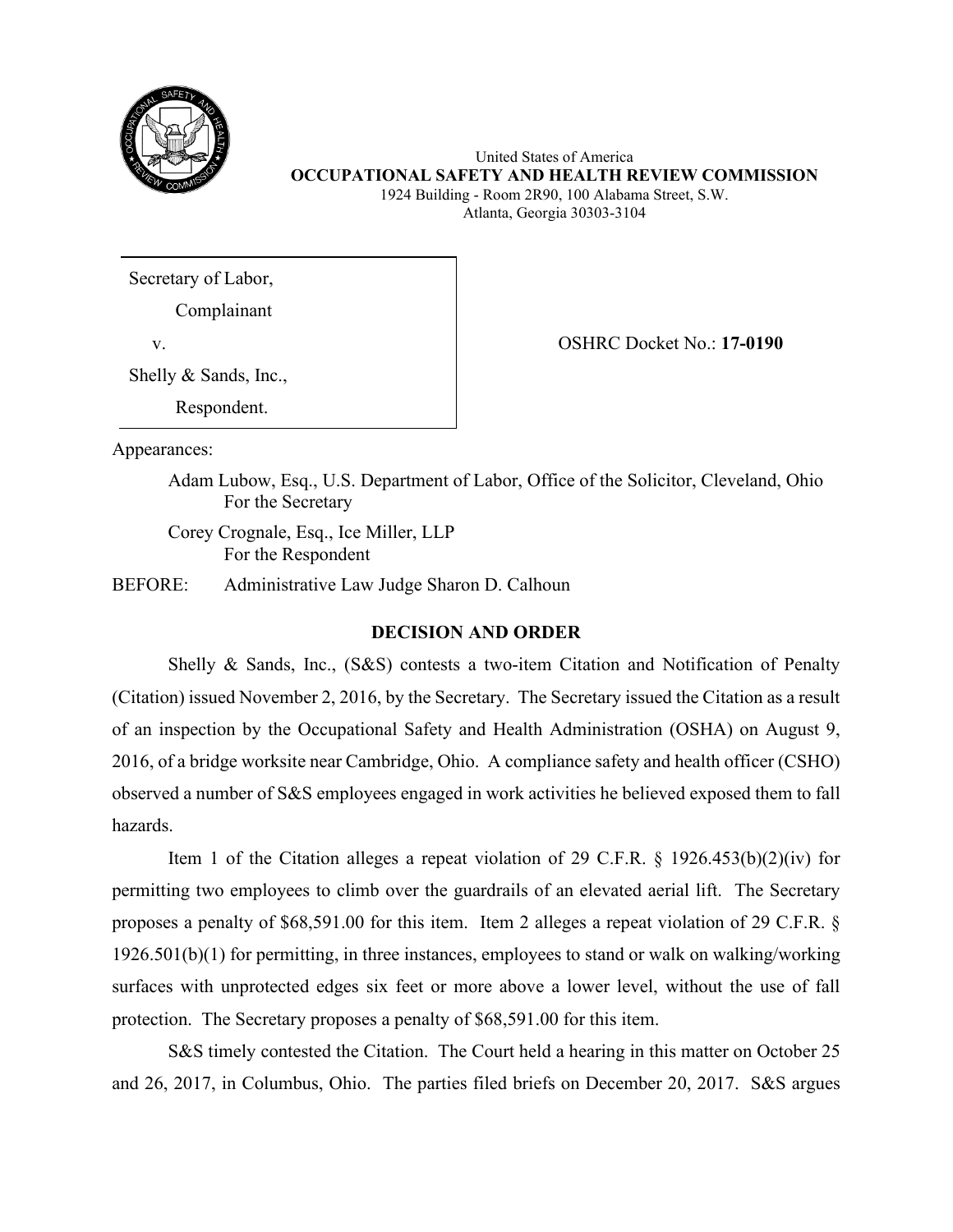any violation of the standards cited in Items 1 and 2 resulted from unpreventable employee misconduct. S&S also argues the Secretary failed to prove noncompliance with the terms of the standard cited in Instance (b) of Item 2.

For the reasons discussed below, the Court **VACATES** Item 1 and Instances (a) and (b) of Item 2. The Court **AFFIRMS** Instance (c) of Item 2 and assesses a penalty of \$25,000.00 for that instance.

## **JURISDICTION AND COVERAGE**

S&S timely contested the Citation and Notification of Penalty on November 30, 2016. The parties stipulate the Commission has jurisdiction over this action and S&S is a covered business under the Occupational Safety and Health Act of 1970, 29 U.S.C. §§ 651-678 (Act) (Tr. 19). Based on the stipulations and the record evidence, the Court finds the Commission has jurisdiction over this proceeding under  $\S$  10(c) of the Act and S&S is a covered employer under  $\S$  3(5) of the Act.

## **STIPULATED FACTS**

The parties stipulated the following:

1. On August 9, 2016, Respondent was performing construction work at a worksite in Cambridge, OH.

2. The worksite was a bridge where CR-35 crossed over I-77.

3. The CR-35 bridge ran southwest to northeast, while I-77 ran north-south.

4. Respondent was previously cited for a violation of 29 C.F.R. 1926.453(b)(2)(iv) in OSHA inspection number 1014739, citation 1, item 1, which was affirmed as a final order on February 22, 2015.

5. Respondent was previously cited for a violation of 29 C.F.R. 1926.501(b)(1) in OSHA inspection number 1014739, citation 1, item 3, which was affirmed as a final order on February 22, 2015.

6. On August 9, 2016, CSHO Schnipke commenced a program planned inspection initiated by a CSHO referral based on a local emphasis program for fall hazards in construction.

(Exh. J-1, Attachment C—Stipulated Facts)

The parties presented an additional stipulation at the start of the hearing (Tr. 19-20). It states,

On August 8, 2016, CSHO Matthew Marcinko was driving northbound on I-77 and passed under the CR-35 worksite. He believed he saw a fall protection violation, but, admittedly, was travelling at highway speed. Based on this belief, CSHO Marcinko attempted to pull over and initiate an inspection. He was unable to safety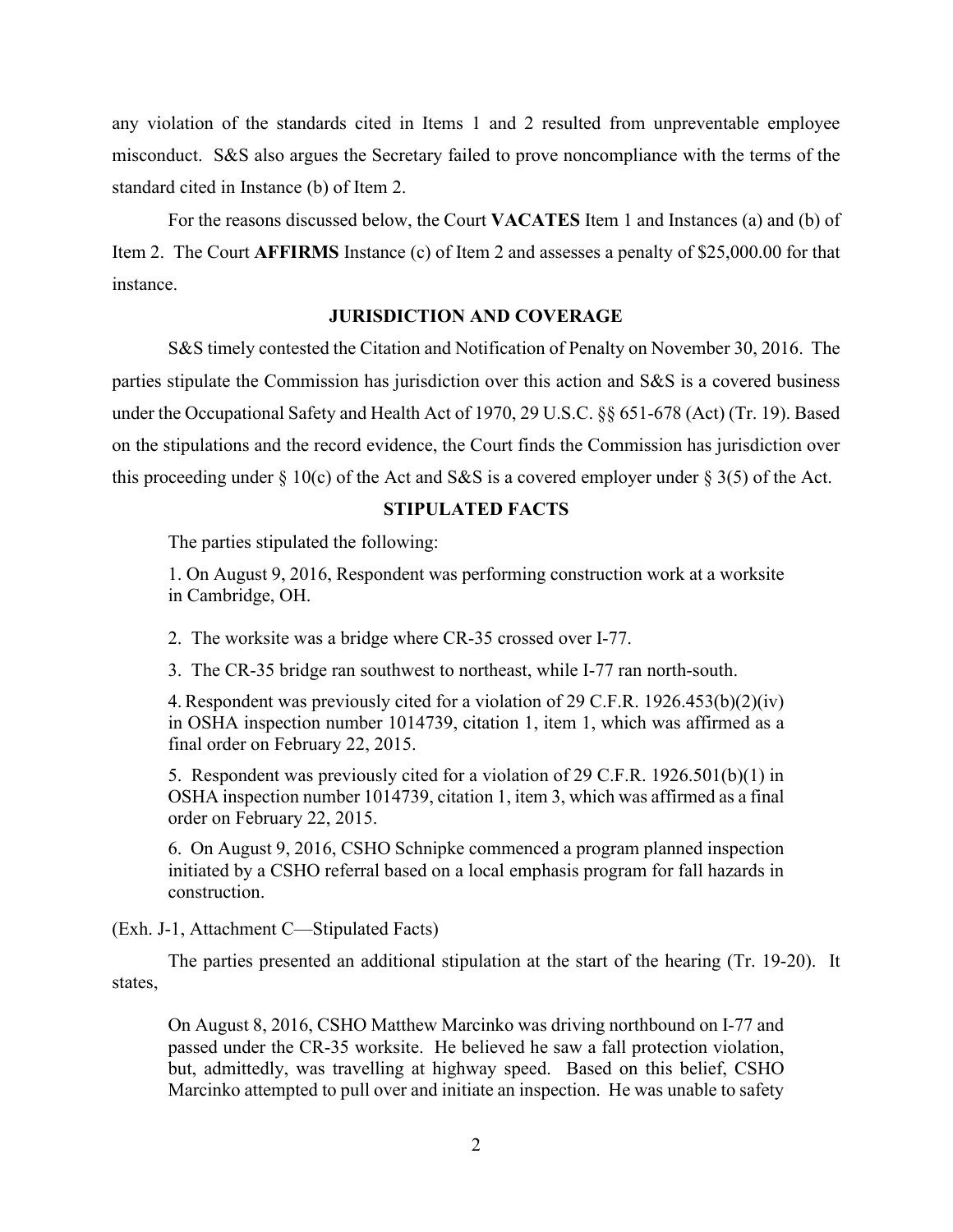do so. He then proceeded to the Columbus Area OSHA office, and informed a supervisor of his purported observations. The supervisors sent CSHO Dustin Schnipke to the site the next day to initiate the inspection. CSHO Marcinko took no photos or videos of the CR-35 worksite.

(Exh. J-2)

# **CSHO SCHNIPKE'S INSPECTION**

As stipulated in Exhibit J-2, on August 8, 2016, after CSHO Marcinko reported to his supervisor his perception that the S&S employees were not using fall protection at the County Road 35 (CR-35) bridge, the supervisor assigned CSHO Dustin Schnipke to inspect the worksite. CSHO Schnipke met with CSHO Marcinko to confirm the location of the worksite (Exh. C-14; Tr. 33-35).

On August 9, 2016, CSHO Schnipke arrived at the worksite at approximately 11:45 a.m. (Tr. 37). At the hearing, he explained his approach to the worksite.

Once I found the job site, I actually rode up and down the road -- up and down [Interstate] 77 and side roads to find a good location where I could pull over and view the bridge. … I needed to see a fall hazard prior to opening the inspection. … If I didn't see a fall hazard, I would have not opened an inspection and possibly, I have done in the past sometimes, just went up to the employees there and just stated that someone did report to us that someone was seen exposed to a fall hazard and review the fall protection requirements with them.

(Tr. 36)

CSHO Schnipke observed the bridge construction project was in its early stages. S&S had removed the road bed on the west side of the bridge and had installed a horizontal lifeline. S&S was in the process of removing the CR-35 road bed from the east end of the bridge and was installing a horizontal lifeline on that side. The horizontal lifeline consisted of stanchions attached to each of the bridge's four I-beams with a wire rope running through loops at the top of the stanchions (Tr. 38). Each S&S employee wore a harness with a single lanyard attached, which he could clip to the completed lifeline with a carabiner to provide fall protection (Tr. 53).

S&S had installed "false work" underneath the bridge, which CSHO Schnipke explained "is basically plywood that is installed beneath the bridge so when … the deck of the bridge is being removed, debris does not fall into the road or the highway down below, down to the traffic." (Tr. 39) The false work served a secondary function on the C-35 bridge worksite. "Also, on this project, the false work was used as, employees were observed using it as a walking working surface as well." (Tr. 39)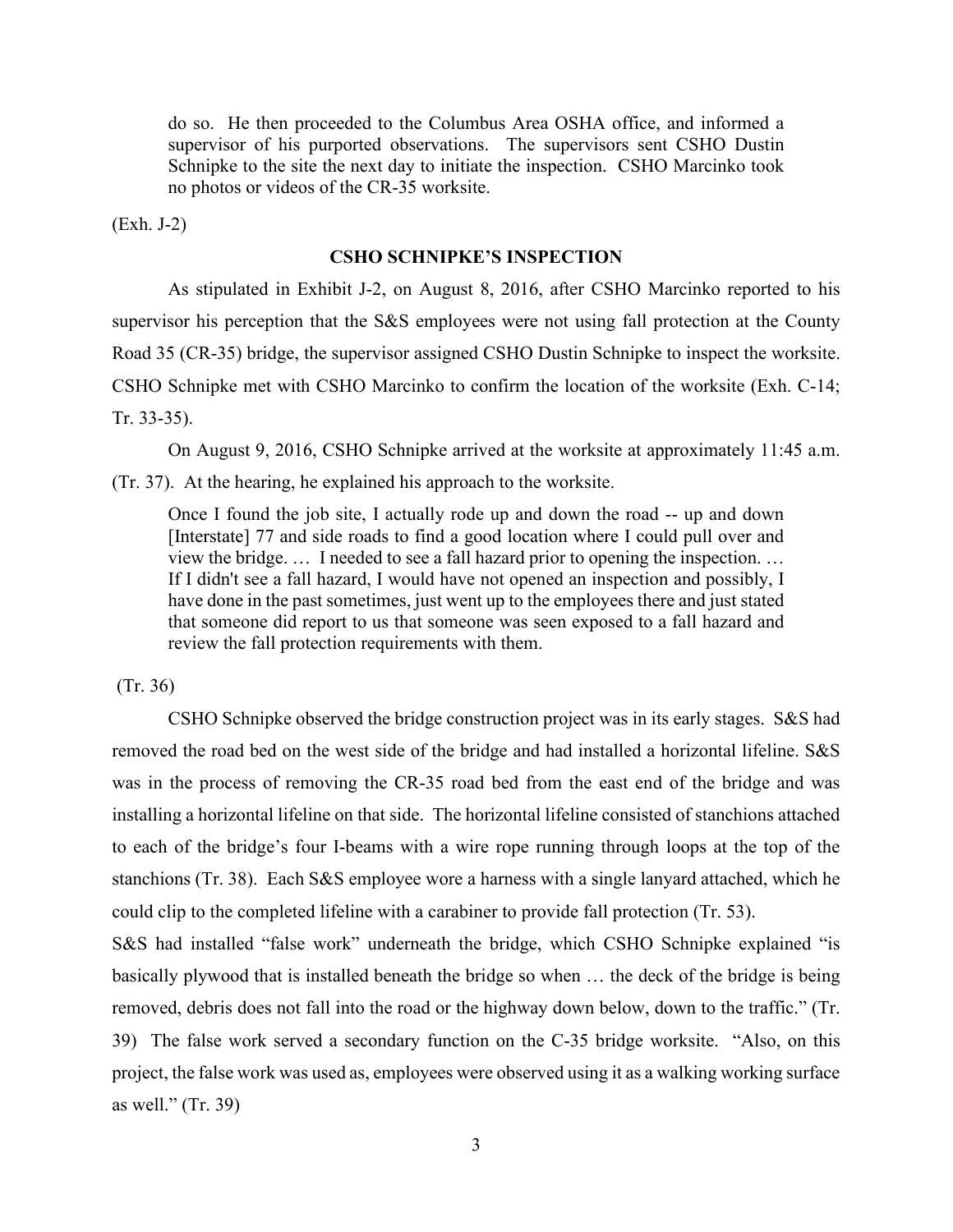CSHO Schnipke took photographs from his initial vantage point, but did not observe any safety violations (Tr. 42). "Next, I actually drove, tried to find another -- a better location I could - I could sit and I could view the bridge. And then it appeared that work stopped or halted for some time, so I thought that they went to lunch, the workers went to lunch, so I went to lunch." (Tr. 42- 43) After returning from lunch, CSHO Schnipke "went to another road on the east side but north of the bridge that was a better vantage point to clearly observe activities on the bridge." (Tr. 43) While situated at the new location, CSHO Schnipke observed two S&S employees exit an elevated aerial lift by climbing over the lift's guardrails (Tr. 45-46). He photographed the employees as they climbed over the guardrails (Exh. C-13, pp. 17-20; Tr. 45-46). He then watched as the two employees stood on one of the bridge's I-beams and installed lifeline stanchions and wires (Tr. 53). They were not using fall protection while standing on the I-beam (Tr. 47-48).

Having observed what he believed were safety violations, CSHO Schnipke drove to the west side of the bridge and took additional photographs. He observed employees standing on the false work without using fall protection (Tr. 59-60). He then approached the employees on the bridge. They did not notice CSHO Schnipke so, he stated, "I hollered at them to get their attention and said I was with OSHA." (Tr. 54) He asked one of the employees to contact the person in charge. The employee called foreman Sye Thompson, who was sitting in a truck parked below the bridge on the shoulder of the northbound lane of I-77, doing paperwork (Tr. 57-58). When Mr. Thompson arrived on the worksite, he ordered the S&S employees off the bridge. As they were exiting the bridge, they unclipped their carabiners from the lifeline approximately 9 feet before the end of the bridge (Tr. 91).

CSHO Schnipke questioned Mr. Thompson for approximately 10 minutes, and then Mr. Thompson stated he needed to call the safety director for S&S (Tr. 68-71). CSHO Schnipke took statements from several S&S employees at the worksite (Tr. 73). Based on his recommendation, the Secretary issued the Citation and Notification of Penalty in this case to S&S on November 2,  $2016.<sup>1</sup>$  $2016.<sup>1</sup>$  $2016.<sup>1</sup>$ 

### **THE CITATION**

<span id="page-15-0"></span><sup>&</sup>lt;sup>1</sup> S&S devotes several pages of its brief impugning CSHO Schnipke's competence and knowledge of bridge construction (S&S's brief, pp. 15-18). The Court disagrees with S&S's assessment. CSHO Schnipke's testimony demonstrated he conducted a thorough, well-documented inspection. His testimony was clear, detailed, and forthright.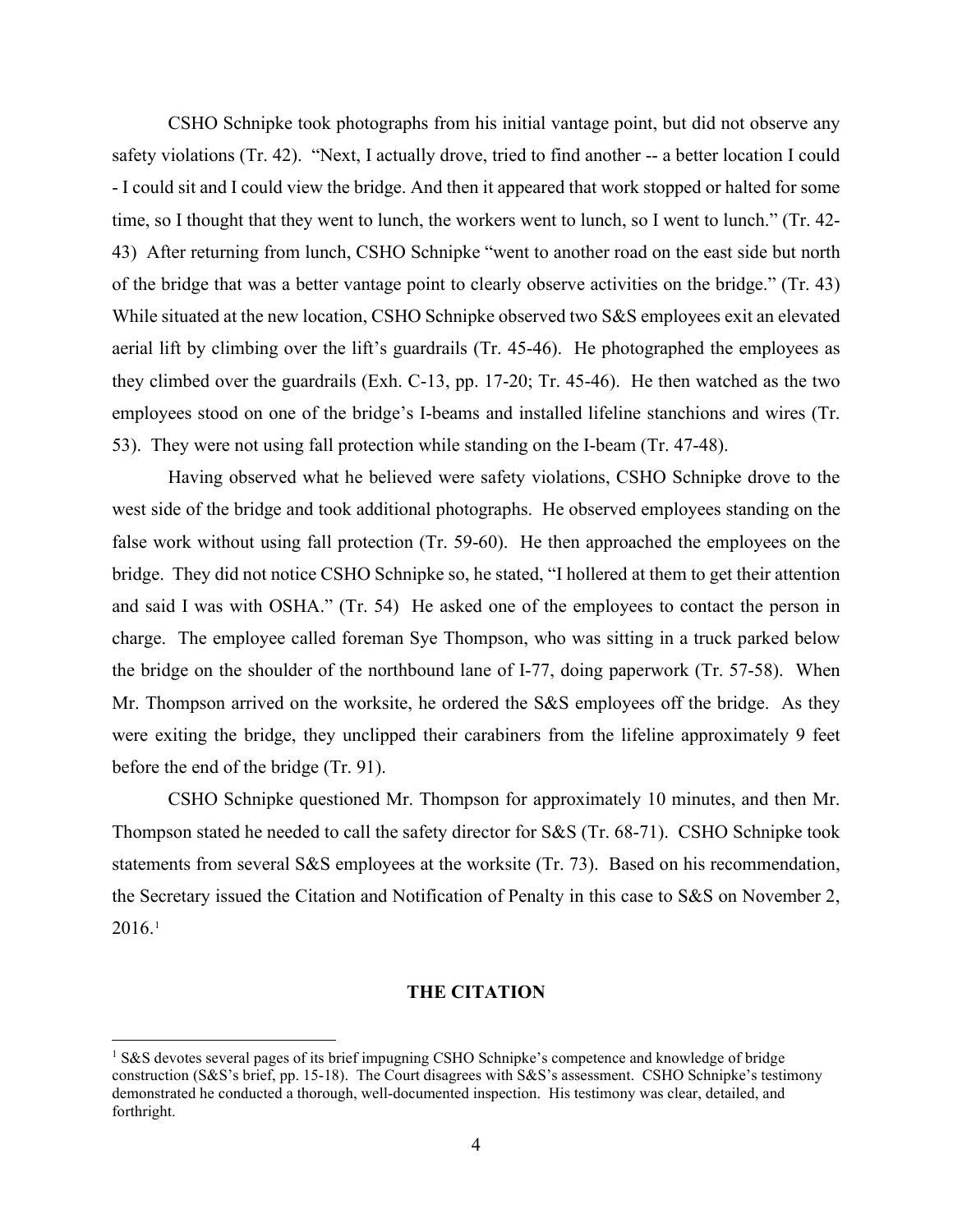## *The Secretary's Burden of Proof*

"An employer is liable for violating an OSHA safety standard if the Secretary of Labor can show the following by a preponderance of the evidence: (1) the standard applies to the cited conditions, (2) the requirements of the standard were not met, (3) employees had access to the hazardous condition, and (4) the employer knew or should have known of the hazardous condition with the exercise of reasonable diligence." *R.P. Carbone Const. Co. v. Occupational Safety & Health Review Comm'n*, 166 F.3d 815, 818 (6th Cir. 1998).

## **Item 1: Alleged Repeat Violation of § 1926.453(b)(2(iv)**

Item 1 of the Citation alleges,

On or about August 9, 2016, at the bridge construction site, employees climbed over the guardrails and out of an elevated aerial lift to gain access to bridge beams while installing components of horizontal lifeline systems, thereby exposing employees to an approximately 20 foot fall hazard.

Section  $1926.453(b)(2)(iv)$  provides:

Employees shall always stand firmly on the floor of the basket, and shall not sit or climb on the edge of the basket or use planks, ladders, or other devices for a work position.

S&S does not dispute its employees violated this standard. S&S asserts the two employees who climbed over the guardrails of the elevated aerial lift were engaged in unpreventable employee misconduct when they did so.

# (**1) Applicability of the Cited Standard**

Section 1926.450(a), the definition section of *Subpart L--Scaffolds*, provides: "The criteria for aerial lifts are set out exclusively in § 1926.453." It is undisputed S&S's employees were operating an aerial lift at the worksite. Section 1926.453(b)(2)(iv) applies to the cited condition.

# **(2) Terms of § 1926.453(b)(2)(iv) Were Violated**

CSHO Schnipke observed Employee #1 and Employee #2 exit the aerial lift in which they were riding by climbing over the guardrails of the lift onto the bridge deck, approximately 20 feet above the highway (Tr. 45-49). He took photographs of the employees as they climbed over the guardrails (Exh. C-13, pp. 17-20). S&S admitted its employees "climbed over the guardrails and out of an elevated aerial lift to gain access to bridge beams while installing components of horizontal lifeline systems." (Exh. C-18, p.2)

The Secretary has established S&S failed to comply with the terms of the cited standard.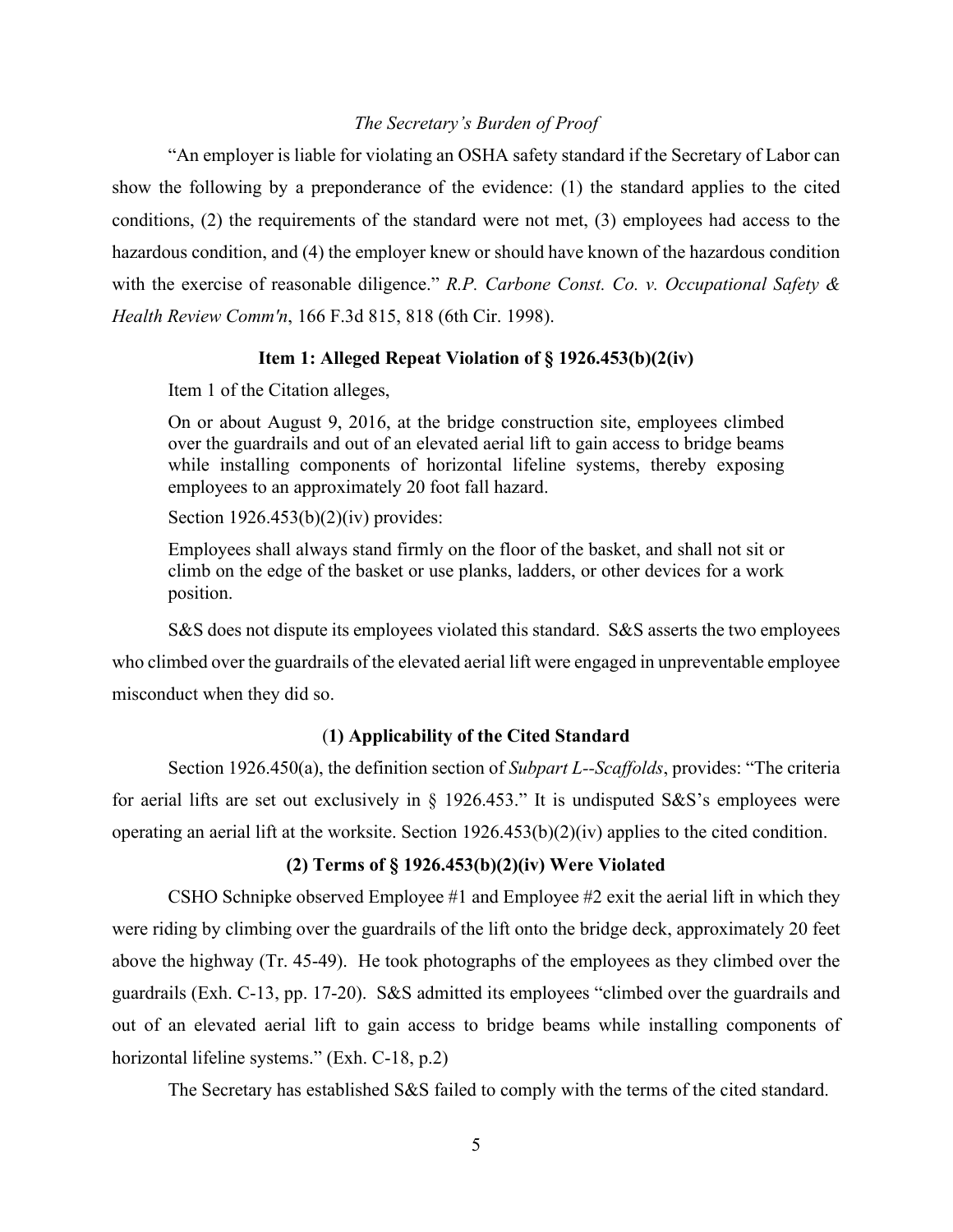### **(3) Employees Had Access to the Violative Condition**

S&S admits Employees #1 and #2 were "exposed to an approximately 20 foot fall hazard." (Exh. C-18, p. 2) The Secretary has established the employees had access to the violative condition.

## **(4) Employer Knowledge**

## *Actual Knowledge*

In the Sixth Circuit, in which this case arose, a supervisor's knowledge of a safety or health violation may be imputed to the employer. "The knowledge of a supervisor or foreman, depending on the structure of the company, can be imputed to the employer. *See Danis–Shook Joint Venture XXV*, 319 F.3d at 812 (observing that 'the knowledge of a supervisor may be imputed to the employer' and ascribing the foreman's knowledge of his own failure to wear protective gear to the defendant company)[.]" *Mountain States Contractors, LLC v. Perez,* 825 F.3d 274, 283–84 (6th Cir. 2016).

Here, Sye Thompson, S&S's foreman, was in his truck parked on the shoulder of the highway running underneath the bridge at the time of the OSHA inspection. Nevertheless, the Secretary argues, Mr. Thompson had actual knowledge of the violative conditions: "Thompson initially parked his Ford F-250 truck in the northbound lane of I-77. … As the day proceeded, he moved the truck to the shoulder of I-77. .. When CSHO Schnipke first arrived on the scene, [an S&S employee] pointed to Thompson sitting in the truck. … From this vantage point, where he was at least twice during the day, Thompson could see the activity on the bridge and would have observed the cited violations in plain view." (Secretary's brief, p. 12) (citations to the transcript omitted)

Mr. Thompson testified he was in charge of another worksite approximately 5 miles away from the CR-35 bridge worksite. He spent part of his morning at that worksite. He was also responsible for traffic protection of vehicles passing under the bridge worksite. He coordinated with law enforcement personnel and periodically cleared fallen debris from the highway. At other times, Mr. Thompson sat in his truck and completed paper work (Tr. 242-43, 282). He stated that when he was in his truck in the afternoon, at the time CSHO Schnipke had an employee summon him to the bridge, he could not see the work activity taking place on the bridge. "I could see that top of that hoe, I could see the operator, but I couldn't see what these—I mean, you might be able to see the top of a hard hat, but not where I was." (Tr. 283)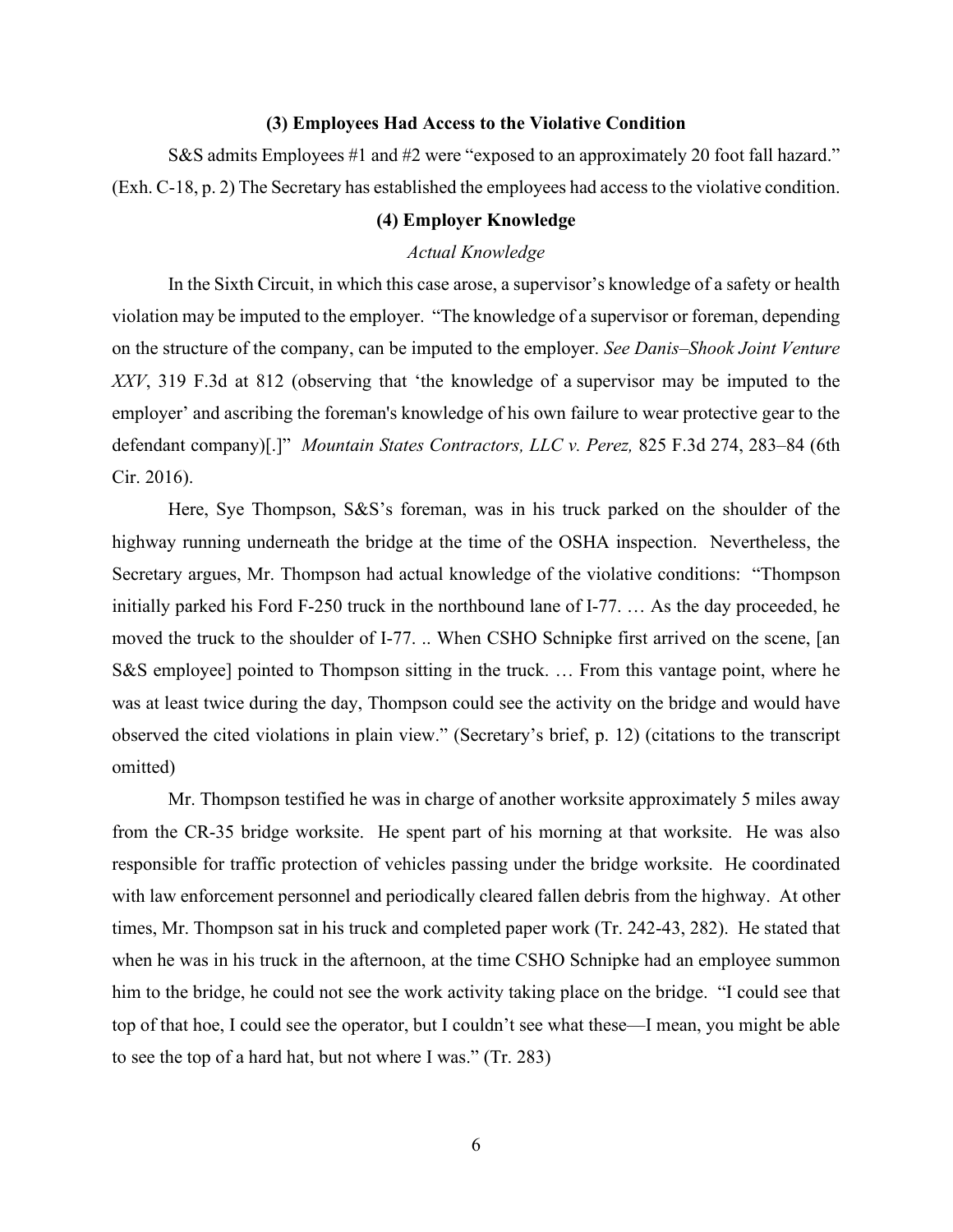CSHO Schnipke did not view the bridge from the vantage of Mr. Thompson's truck, and conceded he had no evidence Mr. Thompson had actual knowledge of the violative conduct (Tr. 121-22). The Court credits Mr. Thompson's testimony he could not see what the S&S employees were doing from the location of his truck at the time of the OSHA inspection.

The Secretary also relies on written statements of two employees taken by CSHO Schnipke at the time of the inspection to establish actual knowledge. Employee #1 stated, "Sye is my supervisor. He was around watching us." (Exh. C-20) Employee #4 stated, "Sye lifted up brackets for us[,]" meaning Mr. Thompson used a forklift operated from a cab staged below the bridge to raise the brackets to the bridge level  $(Exh. C-22).<sup>2</sup>$  $(Exh. C-22).<sup>2</sup>$  $(Exh. C-22).<sup>2</sup>$  Neither of these statements proves Mr. Thompson had actual knowledge of the violative conduct. Regardless of whether Mr. Thompson was "around watching" the employees earlier in the day or operated a forklift at some point to lift brackets to the bridge, it is undisputed that at the time CSHO Schnipke observed the cited violative conduct, the foreman was sitting in his truck and could not see what the members of his crew were doing.

The Secretary has not established Mr. Thompson could have seen the employees climb over the guardrails of the elevated aerial lift from where he sat. He has failed to prove Mr. Thompson had actual knowledge of the violative conduct.

## *Constructive Knowledge*

The Secretary also contends S&S had constructive knowledge of the violative conduct, because Mr. Thompson should have known of the hazard with the exercise of reasonable diligence. "In assessing reasonable diligence, the Commission considers several factors, including an employer's obligations to implement adequate work rules and training programs, adequately supervise employees, anticipate hazards, and take measures to prevent violations from occurring. *See* [*Burford's Tree, Inc.,* 22 BNA OSHC 1948, 1950 (No. 07-1899, 2010), *aff'd,* 413 F. App'x 222 (11th Cir. 2011) (unpublished).] (*citing Danis Shook Joint Venture XXV*, 19 BNA OSHC 1497, 1501 (No. 98-1192, 2001), *aff'd*, 319 F.3d 805 (6th Cir. 2003))." *S. J. Louis Construction,*  25 BNA OSHC 1892, 1894 (No. 12-1045, 2016). The Court finds, at the time of the OSHA inspection, S&S had implemented adequate work rules and a training program, adequately supervised employees, anticipated hazards, and took measures to prevent violations from

<span id="page-18-0"></span> $2$ At the hearing, Employee #4 testified he was mistaken when he told CSHO Schnipke that Mr. Thompson had lifted the bracket, claiming it was an operator named Jordan (Tr. 445-46).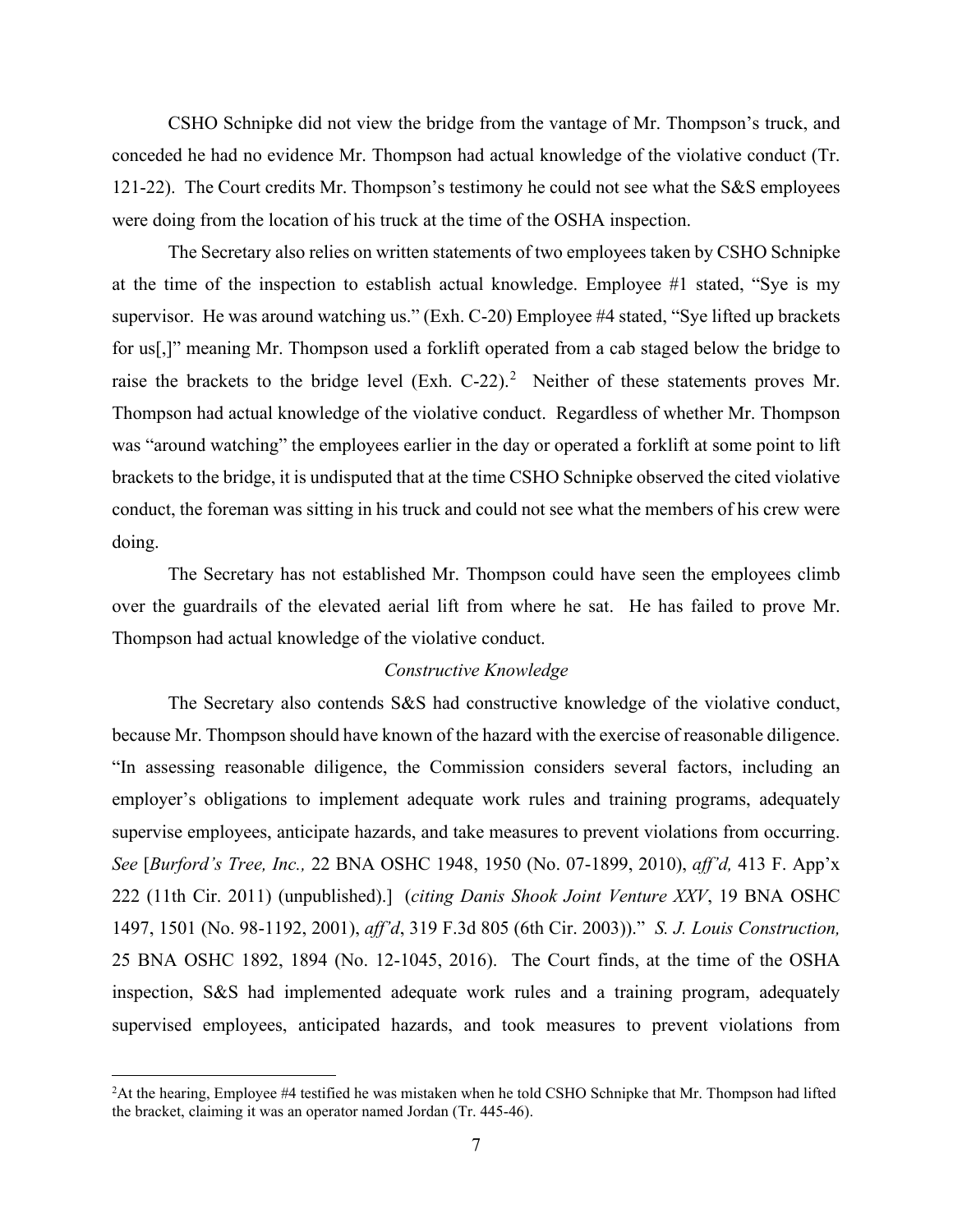occurring. These factors are analyzed in detail in the following section addressing S&S's unpreventable employee defense. An additional factor in this instance is the duration of the violative conduct.

Mr. Thompson inspected the bridge worksite the morning of August 9, 2016 (Tr. 255). After that, he cleared fallen debris from the highway and went to check on another worksite. Upon his return to the vicinity of the bridge worksite, he sat in his truck and completed paperwork. When Employee #1 was asked how long he engaged in the violative activity at issue, he responded, "Climbing on the handrail would just be momentarily, to get out of the lift and to get back into the lift." (Tr. 352) Employee #2 stated his safety infraction lasted "a matter of seconds." (Tr. 387) The relatively short time it takes for employees to climb over the guardrails of an aerial lift is a key factor in finding the Secretary failed to establish Mr. Thompson should have known of the violative conduct. "[T]he employer's duty is to take *reasonably* diligent measures to inspect its worksite and discover hazardous conditions; so long as the employer does so, it is not in violation simply because it has not detected or become aware of every instance of a hazard. *Pennsylvania Pwr. & Light Co. v. OSHRC,* 737 F.2d 350 (3d Cir.1984); *see Jones & Laughlin Steel Corp.,* 10 BNA OSHC 1778, 1982 CCH OSHD ¶ 26,128 (No. 76–2636, 1982)." *Texas A.C.A., Inc.*, 17 BNA OSHC 1048, 1050 (No. 91-3467, 1995) (emphasis in original). The Commission has declined to find constructive knowledge when the Secretary has failed to establish the violative conduct persisted long enough for a reasonably diligent supervisor to observe it.

[W]e find that there is insufficient evidence to show that the condition was present for a long enough time that the employer should have known about it. *See Major Constr. Corp., Inc.*, 20 BNA OSHC 2109, 2111, 2004-2009 CCH OSHD ¶ 32,860, p. 53,042 (No. 99-0943, 2005) (constructive knowledge not established where violation might only have been capable of being observed for a short period); *see also Cranesville Block Co.*, 23 BNA OSHC 1977, 1986, 2009-2012 CCH OSHD ¶ 33,227, p. 56,017 (No. 08-0316, 2012) (consolidated) (knowledge not established where violative condition was in plain view but evidence did not establish how long it existed or that supervisors were in area); *Williams Enters., Inc.*, 10 BNA OSHC 1260, 1263, 1982 CCH OSHD ¶ 25,830, p. 32,306 (No. 16184, 1981) (knowledge not established absent evidence that violative condition existed "for a sufficient period of time that  $[the \quad employer]$  should have discovered it").

*LJC Dismantling Corp.,* 24 BNA OSHC 1478, 1481 (No. 08-1318, 2014).

Here, the record establishes the violation occurred fleetingly and Mr. Thompson was not in a position to observe it. The Secretary has not established Mr. Thompson could have known of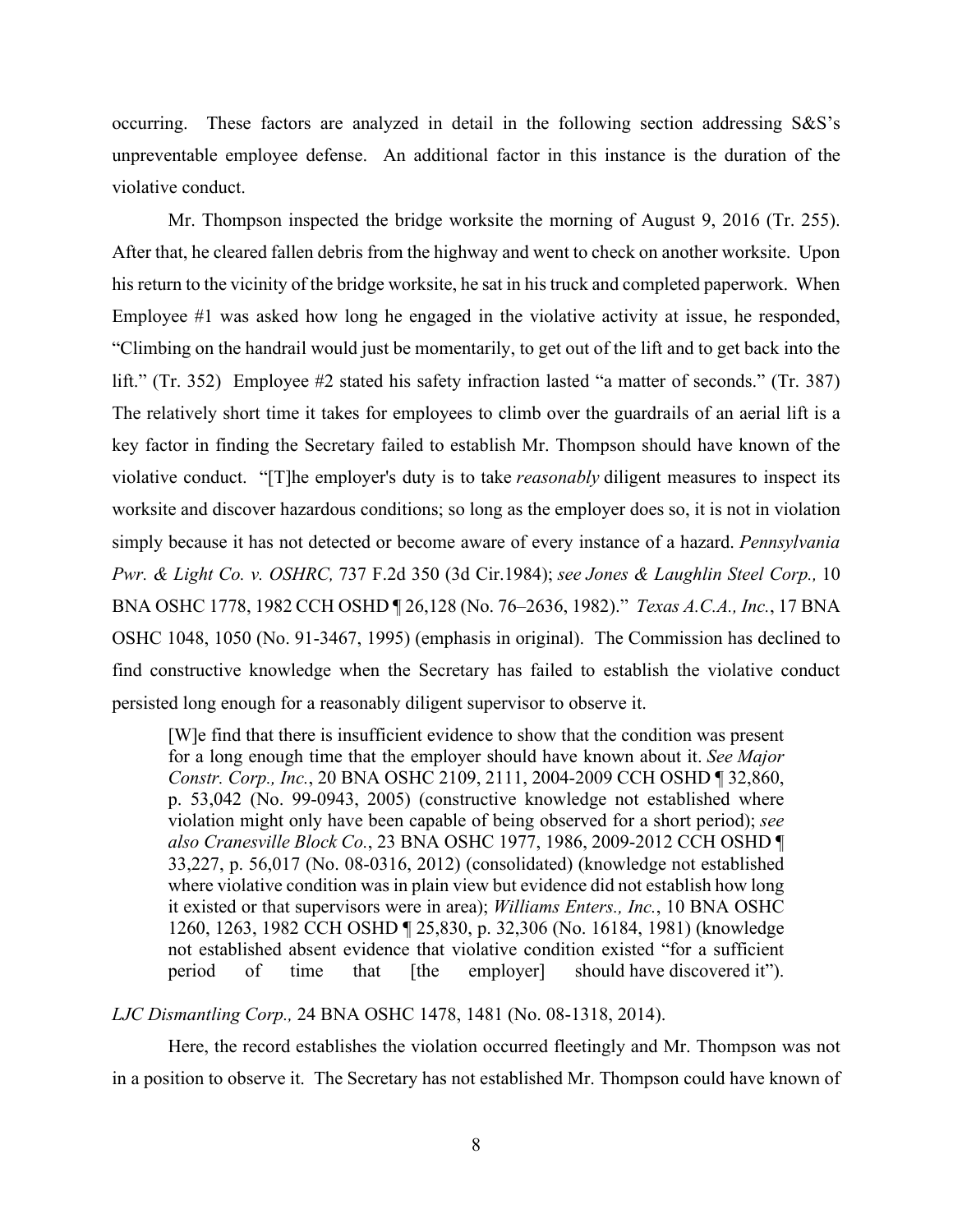the violation with the exercise of reasonable diligence. He has failed to prove S&S had constructive knowledge of the violation.

#### **Unpreventable Employee Misconduct Defense**

Even if the Court found the Secretary had proven S&S knew of the violative conduct, the company would prevail with its affirmative defense of unpreventable employee misconduct. The Commission has recognized this defense when "the actions of the employee were a departure from a uniformly and effectively communicated and enforced work rule." *Archer-Western Contractors, Ltd.*, 15 BNA OSHC 1013, 1017 (No. 87-1067, 1991).

The Secretary and S&S analyzed this defense under the Commission's standard: "To establish unpreventable employee misconduct, the employer must show that it: (1) has established work rules designed to prevent the violation; (2) has adequately communicated the rules to its employees; (3) has taken steps to discover violations of the rules; and (4) has effectively enforced the rules when violations were detected." *Rawson Contractors, Inc*., 20 BNA OSHC 1078, 1081 (No. 99-0018, 2003). This case arose in the Sixth Circuit. "Where it is highly probable that a case will be appealed to a particular circuit, the Commission generally has applied the precedent of that circuit in deciding the case—even though it may differ from the Commission's precedent." *Kerns Bros. Tree Serv.*[, 18 BNA OSHC 2064, 2067 \(No. 96-1719,](https://1.next.westlaw.com/Link/Document/FullText?findType=Y&serNum=2000367515&pubNum=0003227&originatingDoc=I48cea579f1e011e7bfb89a463a4b3bc7&refType=CA&fi=co_pp_sp_3227_2067&originationContext=document&transitionType=DocumentItem&contextData=(sc.Search)#co_pp_sp_3227_2067) 2000.

The Sixth Circuit's standard for proving unpreventable employee misconduct is more stringent than that of the Commission. "'In the Sixth Circuit, in order to successfully assert this defense, an employer must show that it has a thorough safety program, it has communicated and fully enforced the program, the conduct of the employee was unforeseeable, and the safety program was effective in theory and practice.' *Danis–Shook Joint Venture XXV v. Sec'y of Labor,* 319 F.3d 805, 812 (6th Cir. 2003)." *All Erection & Crane Rental Corp. v. Occupational Safety & Health Review Comm'n,* 507 F. App'x 511, 516 (6th Cir. 2012). "[T]o be effective, the safety program must be designed such that, if followed, it would prevent the violations at issue. *See National Engineering & Contracting Co. v. U.S., Occupational Safety and Health Review Comm'n,* 838 F.2d 815, 819 (6th Cir.1987) (affirming rejection of unpreventable employee misconduct defense based on absence of work rule designed to prevent violation)." *Danis-Shook Joint Venture XXV v. Sec'y of Labor,* 319 F.3d at 812. The record supports finding S&S met the requirements of the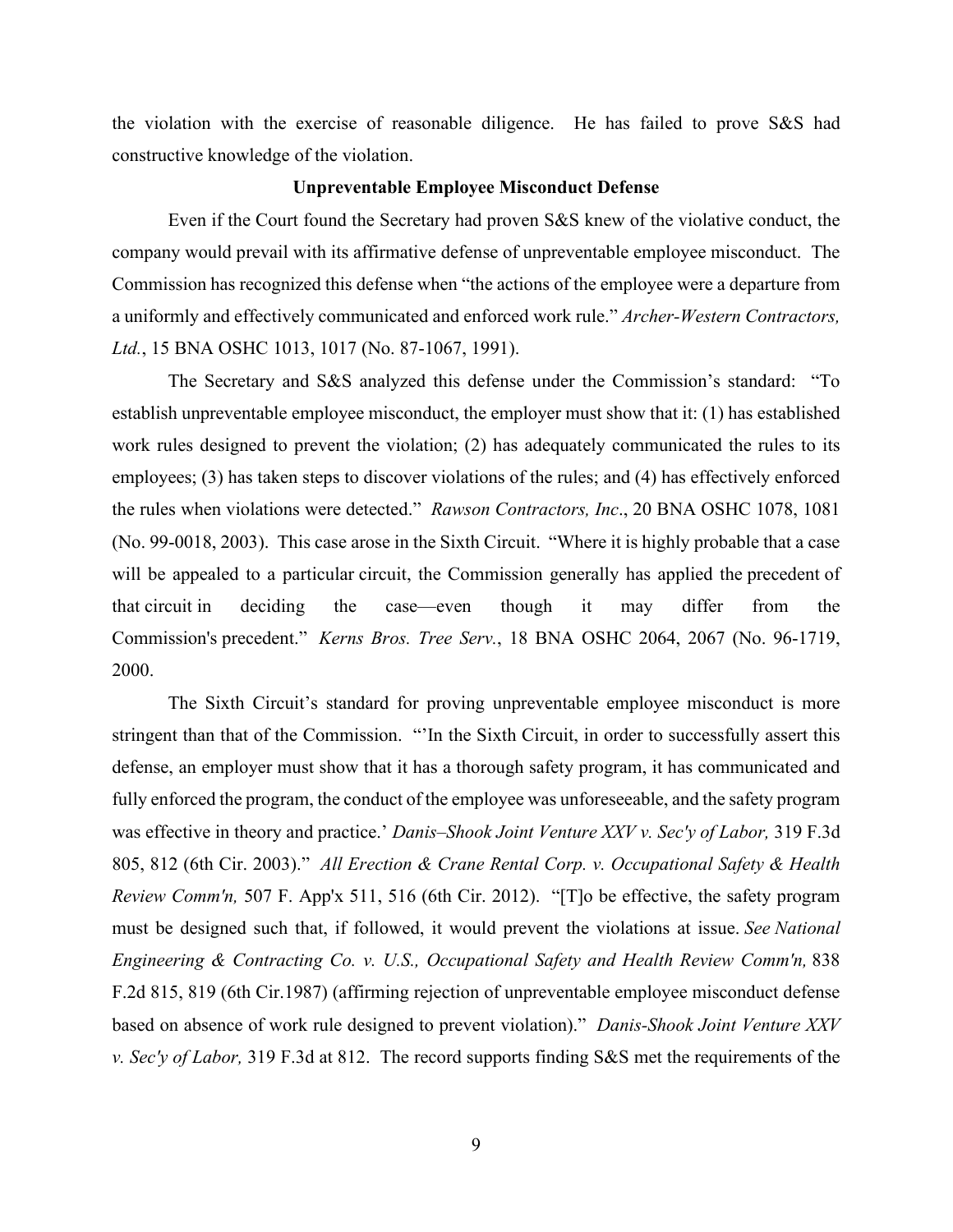unpreventable employee misconduct defense as set forth by both the Commission and the Sixth Circuit.

# *Thorough Safety Program*

Gary Tuttle is S&S's vice president of safety and risk management (Tr. 160). He explained the structure of his department.

Safety department, right now we have a position we call a safety representative in our various area offices. These folks have other responsibilities outside of safety, but they assist us with auditing and doing investigations, collecting the various documentation that's, you know, that's necessary. There's five safety representatives. And then in the safety department, as a full-time position, not including myself, I have five safety personnel. Out of those five, one is a -- does administrative work, and then the other four are field safety personnel that would do various activities related to the implementation of our program. And we -- one fellow does a lot of the industrial hygiene work for us and assessments, as well as making sure we're complying with our respiratory protection programs. They also do – that individual also does site audits and training. Then I have two other individuals that, pretty much we'd split the state, one on the east side of the state, one on the west side of the state. They have responsibility to conduct training in the field, do site audits, assist in planning and implementation of the safety program. So that's those two. And then the last, the fifth safety department employee, focuses primarily on the bridge work, and auditing, and training, and assisting in planning and getting equipment as necessary to our bridge division.

## (Tr. 166-167)

In addition to S&S safety department employees, the company contracts with outside safety consultants (Tr. 167-168). Mr. Tuttle testified S&S employs only union carpenters, operators, cement finishers, and laborers on its projects (Tr. 164-165).

S&S's safety program is documented in its *Employee Safety Handbook*, which it provides to each of its employees (Exh. R-12; Tr. 170). Mr. Tuttle stated he and his safety team review the handbook annually and make "modifications based on regulatory changes, areas that we feel like we need to focus on a little stronger, and distribute that to all our workers." (Tr. 169) The handbook contains a section on "General Safety Guidelines" and a section on "Specific Safety Guidelines," which addresses safety rules for particular work activities, including fall protection and the use of aerial lifts. The section on aerial lifts includes the following rules:

- Always keep feet on floor. Climbing or sitting on the handrail is prohibited.
- Use no additional means to gain height (i.e. ladders, planks, standing on guardrail).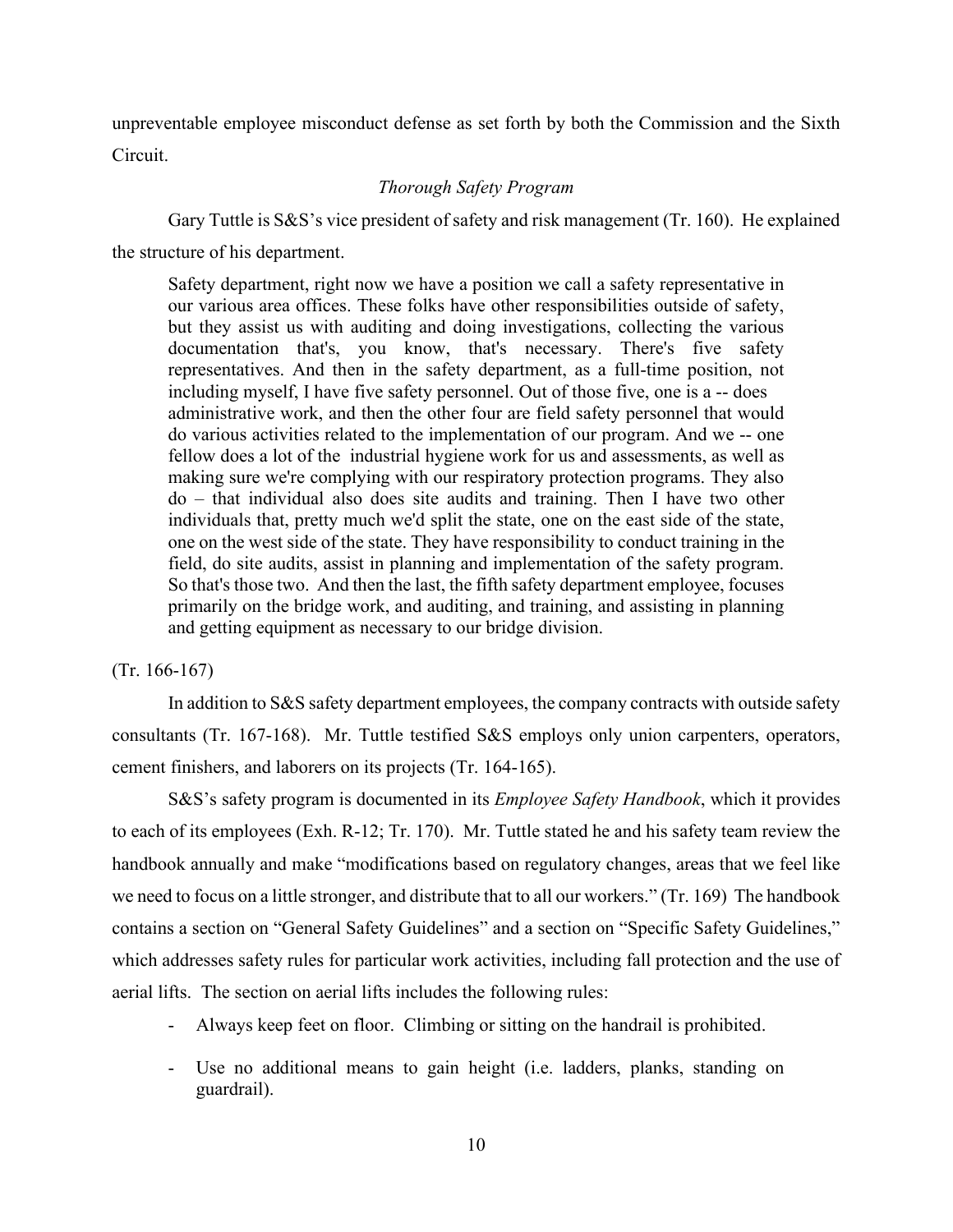- Operator shall be tied off to designated location inside the lift at all times. Restraint shall consist of a harness and Self Retracting Line (SLR).

### (Exh. R-12, p. 25)

CSHO Schnipke testified S&S's safety program was adequate (Tr. 119-120). The Secretary concedes, "S&S did have established work rules with regard to aerial lifts and fall protection." (Secretary's brief, p. 14) The Court finds S&S had a thorough safety program in place at the time of the inspection, and it had specific rules designed to prevent the violative conduct at issue.

## *Communication of Safety Program*

S&S provides a safety orientation to each of its new hires under the direction of the jobsite foreman. The orientation includes a review of the *Employee Safety Handbook* (Exh. R-12; Tr. 170). When employees are hired whose assigned tasks will expose them to fall hazards, an S&S safety representative provides them with specialized fall protection training. Mr. Tuttle stated, "When we get a new hire that is going to be exposed to a fall hazard, the foreman is to contact the safety department. The safety department will go to the site and conduct a training, issue -- fall protection training, issue the fall protection equipment, and instruct on the use of the equipment, the inspection of the equipment, and the general elements of the fall protection program." (Tr. 169)

The foreman conducts weekly toolbox talks using prepared memos provided by S&S. Mr. Tuttle testified the toolbox talks are "designed to cover every section that is identified in our safety handbook." (Tr. 185). Employees attending the toolbox talks must sign a sign-in sheet afterwards (Tr. 187). Foreman Thompson conducted toolbox talks on February 22 and May 16, 2016, addressing the fall protection standard (Exh. R-10, pp. 3, 17; Tr. 185-187).

At the beginning of a project, the foreman conducts a safety assessment to "identify the specific hazards that the employees are going to deal with for various tasks." (Tr. 187) The foreman conducts the safety assessment in the presence of the crew members, who sign the assessment form to show they participated in the assessment (Tr. 189-190). Foreman Thompson completed one for August 9, 2016, at 6:30 a.m. The assessment identifies possible hazards, including falls. Under "Eliminate/Manage Risks," Mr. Thompson wrote, "Put up Proper Fall Protection, Wear Approved Safety Harness." In answer to the question, "What is the most likely way you or a coworker could be injured performing this job?," Mr. Thompson wrote, "Fall." Responding to the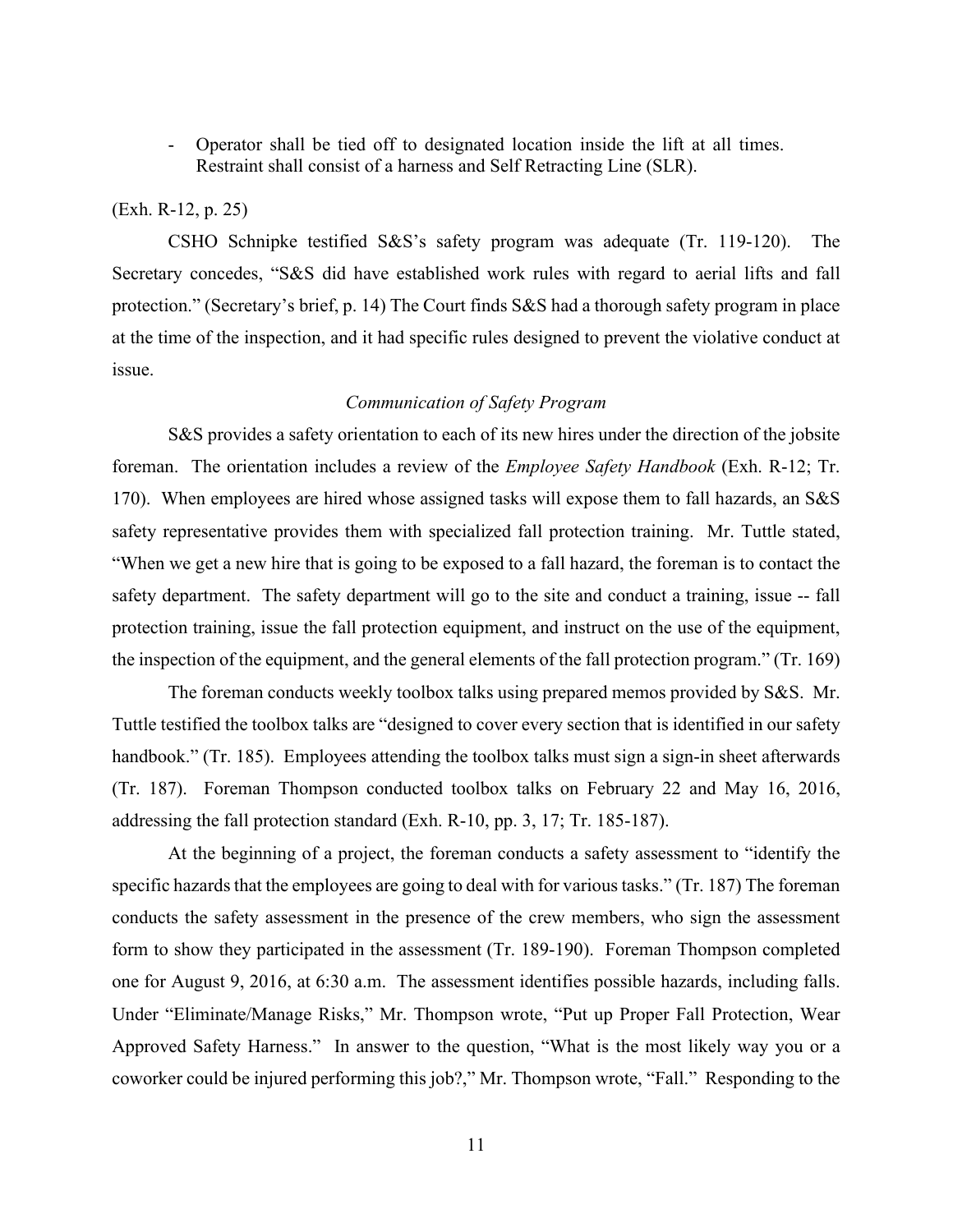question, "What additional preventative actions have you taken to avoid this injury?," Mr. Thompson wrote, "Fall Protection, Harness, Tie Off." (Exh. R-11, p. 10; Tr. 189)

Although the Secretary concedes S&S "did have a training program to communicate these rules to its employees, including annual training programs and weekly 'toolbox talks' to briefly remind employees of specific work rules," he contends S&S's safety program

was not entirely adequate. On the morning of the inspection, August 9, 2016, Thompson actually gave a toolbox talk on fall protection to all of his crew. … One problem with the effectiveness of Thompson's talks were their repetition. Thompson gave the same series of weekly toolbox talks in a regular rotation. … A safety director for S&S would prepare the talks over the winter and simply photocopy pages for Thompson before starting a project. … As Thompson had much of the same crew members working for him on many projects over many years, they heard the exact same toolbox talks repeated many times. … Sometimes Thompson would allow employees to simply read the talk to themselves instead of listening to it. … [An employee] even testified that "a lot of us know [the toolbox talks] -- we've been on the job quite a few times. We actually know what this all means. We will look it over and then sign off on it." … This indicates a disregard for the usefulness of the information conveyed in the toolbox talks. Thompson did not quiz his crew on lessons learned from the toolbox talks, did not solicit any feedback from them regarding the hazards, did not demonstrate proper safety techniques, or do anything to make the toolbox talks interactive. … He simply lectured them and had them sign to confirm their attendance. … These toolbox talks did not adequately communicate the work rules, as clearly evidenced by the number of violations that occurred the very day of the toolbox talk.

(Secretary's brief, pp. 21-22) (citations to transcript omitted)

The Secretary seeks to impose obligations on S&S not required by the either the Commission or the Sixth Circuit for establishing the unpreventable employee misconduct defense. The Commission requires the employer to prove it adequately communicated the work rules to its employees. The Sixth Circuit requires the employer to prove "it has communicated and fully enforced the program." S&S has established it effectively communicated the rules prohibiting climbing the guardrails of an aerial lift. Each of the employees testified they had received extensive training and were aware of the safety rules (Tr. 335-36, 377-79, 395-97, 419-23). Having effectively communicated the safety rules, S&S was not required to quiz the employees on the rules or solicit their feedback or make the toolbox talks interactive.

The Court finds S&S effectively communicated its safety program, including the safety rules prohibiting employees from climbing the guardrails of the lift, to its employees.

*Enforcement of Safety Program*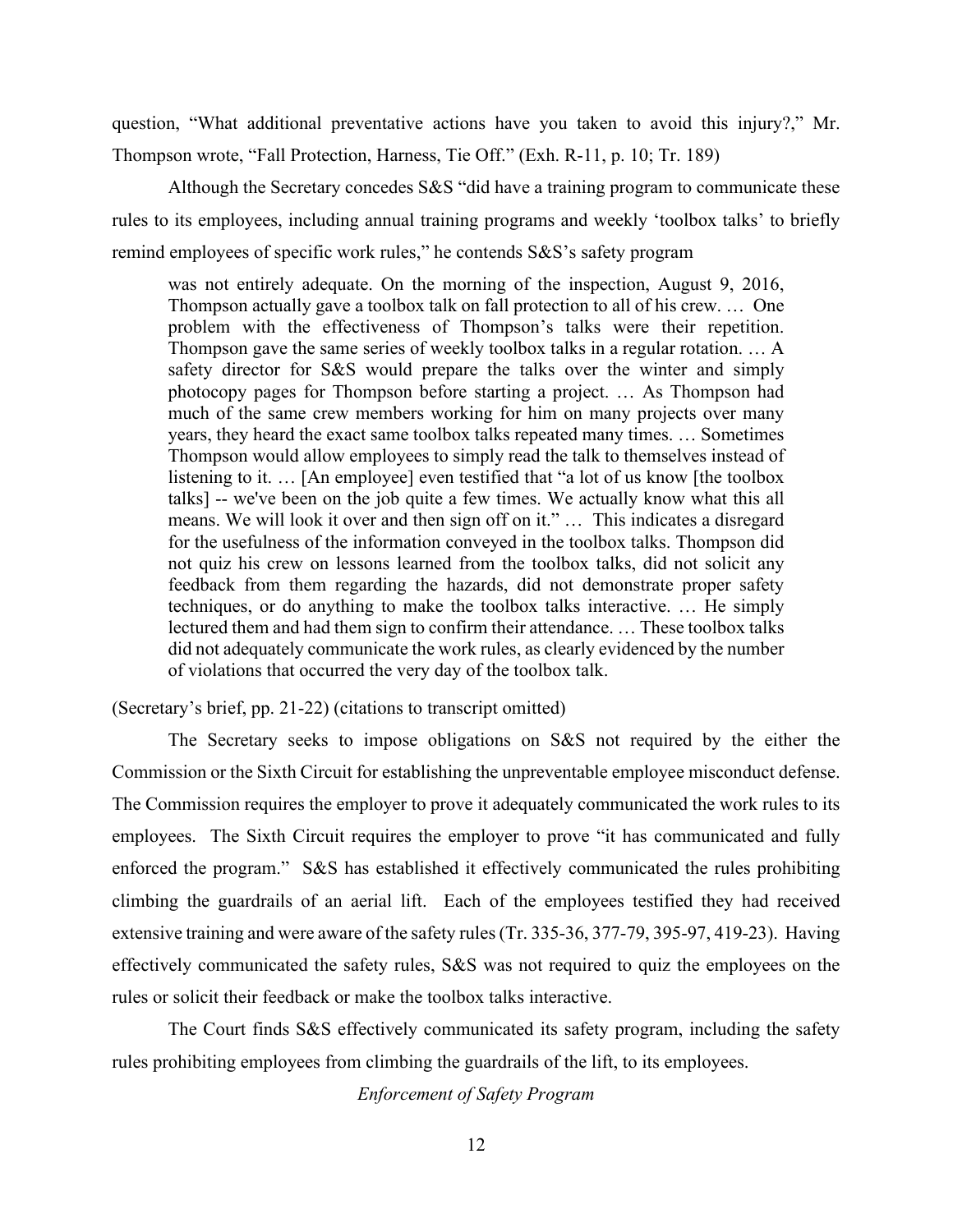S&S has a written disciplinary program. Mr. Tuttle explained,

We have a progressive policy, meaning that, you know, the first observation you'll be verbally warned. The second observation of non-compliance with programs and policies you'll receive a written warning. Third violation you would receive another written warning, or suspension, or termination, depending upon the severity and the -- if it was blatant disregard.

(Tr. 176-177)

 Exhibit R-7 comprises copies of spreadsheets of safety notifications issued in 2014, 2015, and 2016 (Tr. 194). Foremen and representatives of S&S's safety department issued approximately 115 verbal and written warnings for safety rule violations during those three years (Exh. R-7). The exposed employees cited in this proceeding each received written warnings (Exh. R-9; Tr. 201). Mr. Thompson's discipline was more severe. Once S&S received the Citation, S&S suspended him for four months without pay. He was required to take a refresher safety course and meet with the owner, president, vice-president, and Mr. Tuttle before being allowed to work again (Tr. 197-198). S&S also demoted Mr. Thompson, which resulted in significant economic costs.

Thompson: [W]hen they brought me back it wasn't a supervisor -- I went and worked for another supervisor.

Q.: Is that at less pay?

Thompson: Oh yeah. Lot less pay. … I lost my expense, my vehicle, gas card, you know, money. You know, pride.

Q.: How much money?

Thompson: It probably \$30,000, \$40,000 difference for the months that I missed.

## (Tr. 288)

The Commission has found progressive disciplinary policies and disciplinary records are adequate to establish enforcement of an employer's safety policy.

SJL's disciplinary log shows that over the two-year period predating the OSHA inspection, SJL warned and suspended employees on dozens of occasions for safety violations, four of which were for confined space violations during 2009. Although, as the Secretary points out, the log shows no disciplinary records related to confined space issues following a 2009 verbal warning, the log shows that SJL implemented a progressive disciplinary policy for safety violations. *See Stahl* [*Roofing Inc.,*], 19 BNA OSHC [2179,] 2182 [(No. 00-1268, 2003) (consolidated) (finding progressive discipline program sufficient to establish adequate enforcement element of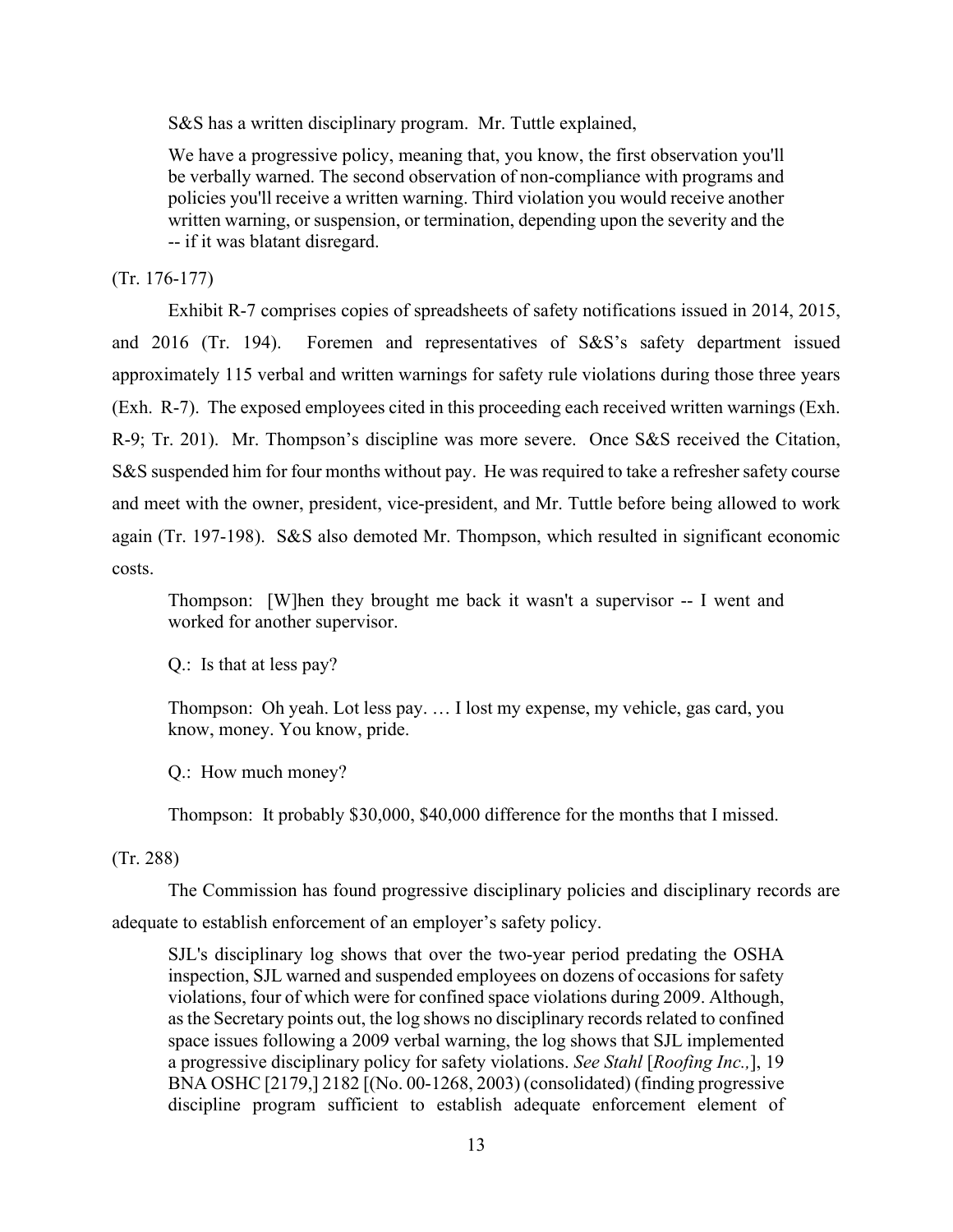reasonable diligence). We find that, in light of SJL's record of numerous safetyrelated disciplinary actions, the lack of evidence that the Crew Leader or his crew members were disciplined shows simply that they had not committed safety violations for which they would be subject to discipline, rather than, as claimed by the Secretary, that discipline with respect to this crew, or employees in general, was lax. *See Am. Eng'g*, 23 BNA OSHC [2093,] 2097 [(No. 10-0359, 2012)] (discipline adequate where employer had progressive disciplinary program and had imposed extensive discipline for safety violations in year prior to incident); *Thomas Indus.*, 23 BNA OSHC [2082,] 2088-89 (No. 06-1542, 2012)] (discipline adequate where employer had disciplined employees for violations of its safety program and disciplinary reports show that employees involved in fall protection violation at issue had never been disciplined for personally violating fall protection rules). On the contrary, the record shows that when SJL discovered safety work rule violations, corrective informal training was provided and other corrective measures, including disciplinary actions, were taken. *See Aquatek Sys. Inc.*, 21 BNA OSHC 1400, 1402 (No. 03-1351, 2006) (finding that verbal reprimand demonstrates employer enforced safety rules).

*S. J. Louis Constr. of Texas*, 25 BNA OSHA 1892, 1900 (No. 12-1045, 2016).

The Commission also has held, "[O]ne of the factors considered in determining whether an employer effectively enforced its safety rules are the efforts it took to monitor adherence to those safety rules by supervisory employees." *L. E. Myers Co.,* 16 BNA OSHC 1037, 1042 (No. 90-945, 1993). Mr. Tuttle testified safety department employee Robin Sichina monitored Mr. Thompson's supervision of the bridge worksite, located near Cambridge, Ohio. Mr. Sichina had inspected the bridge worksite the day before the inspection (Tr. 437).

Actually, Robin didn't live -- doesn't live too far from those locations. Those are in the Cambridge area, and Robin lives just outside of Cambridge. So he was able to stop by. ... And I know on this particular bridge at question, CR-35, even though they hadn't been working but for at -- I believe just a few days; Robin had already stopped at that job, mainly because it was so close, and it -- truly, we were, for lack of any other word, bird-dogging.

#### (Tr. 192-193)

The Secretary faults the enforcement of S&S's safety program based on his perception foreman Thompson is too soft on the employees he supervises.

As every one of S&S's employees testified, Thompson is a really nice guy. … All of the workers have worked for Thompson on many different projects, many of them for years. … Most of the crew lives near Thompson, they socialize outside of work, and their families know each other. … [Employee John] Bintliff is even married to Thompson's sister. … In short, Thompson is too close and too connected to his crew to effectively discipline them. Thompson admitted that in his 22 years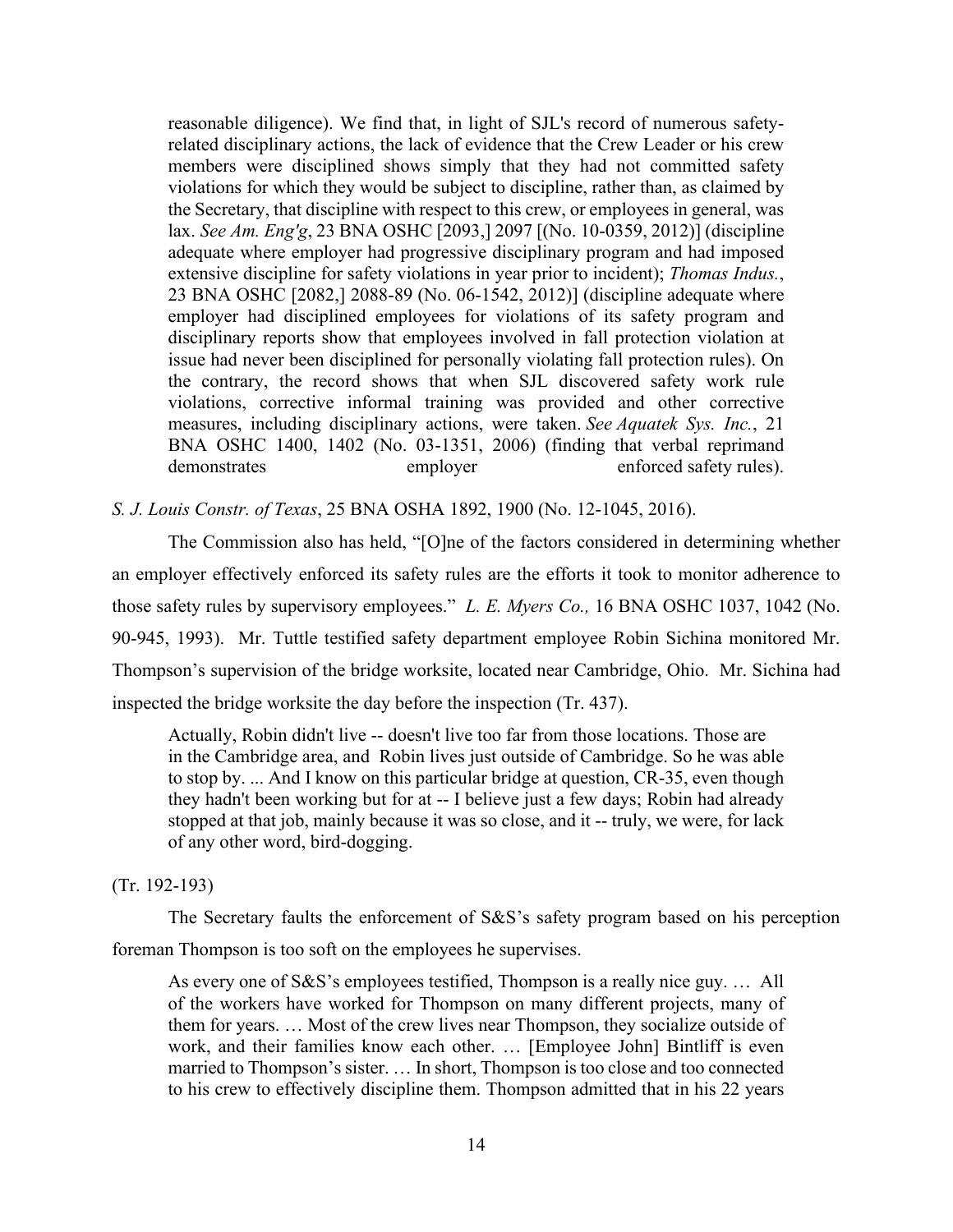at S&S, 18 years as a foreman, he has never disciplined anyone for a fall protection violation. … Other S&S personnel have disciplined members of Thompson's crew for fall protection violations… and CSHO Schnipke observed four separate violations in just a few minutes. Tuttle could not think of any other supervisor who had worked for as long Thompson without having disciplined workers. ... The fact that Thompson had not observed a fall protection violation in 22 years of working on bridges is simply unbelievable. Instead, it belies the fact that Thompson is too nice to effectively enforce the work rules.

(Secretary's brief, pp. 16-17) (citations to transcript omitted)

The Secretary's focus solely on Mr. Thompson's administration of discipline is too narrow and his contention Mr. Thompson overlooked instances of safety violations is too speculative. The affability of a supervisor is not a ground for finding failure to enforce safety rules. Although it is not unlikely in his 22 years working for S&S that Mr. Thompson had observed members of his crew violate safety rules and failed formally to discipline them, establishing adequate enforcement of a safety program does not require an employer to prove its enforcement is perfect. *See S. J. Louis Corp.,* 25 BNA OSHC at 1899 ("Thus, we find that these few errors do not amount, as the Secretary suggests, to employee violations that are too numerous to find that SJL's safety ruler were effectively enforced.").

Mr. Thompson had extensive training in OSHA's safety standards. He has completed the OSHA 30-hour course twice, as well as OSHA's 10-hour course. He has received training in aerial lifts operation, rigging, and crane standards, and attends S&S's annual supervisor training (Tr. 230-231). He was well-qualified to supervise a work crew.

Based on the totality of the evidence, including testimony and exhibits establishing S&S implemented field monitoring and safety audits, a progressive disciplinary system, and disciplinary measures, the Court finds S&S effectively enforced its safety program.

## *Unforeseeability of Employee Misconduct*

This element, not required by the Commission to establish unpreventable employee misconduct, applies to supervisory personnel. The employees engaged in the violative conduct in this case were not supervisors. Therefore, S&S is not required to prove the violative conduct was unforeseeable. *See Dana Container, Inc.,* 25 BNA OSHC 1776, 1783 n. 15 (No. 09-1184, 2015), *aff'd* 847 F.3d 495 (7<sup>th</sup> Cir. 2017) ("[F]oreseeability is not an additional element; rather, it is an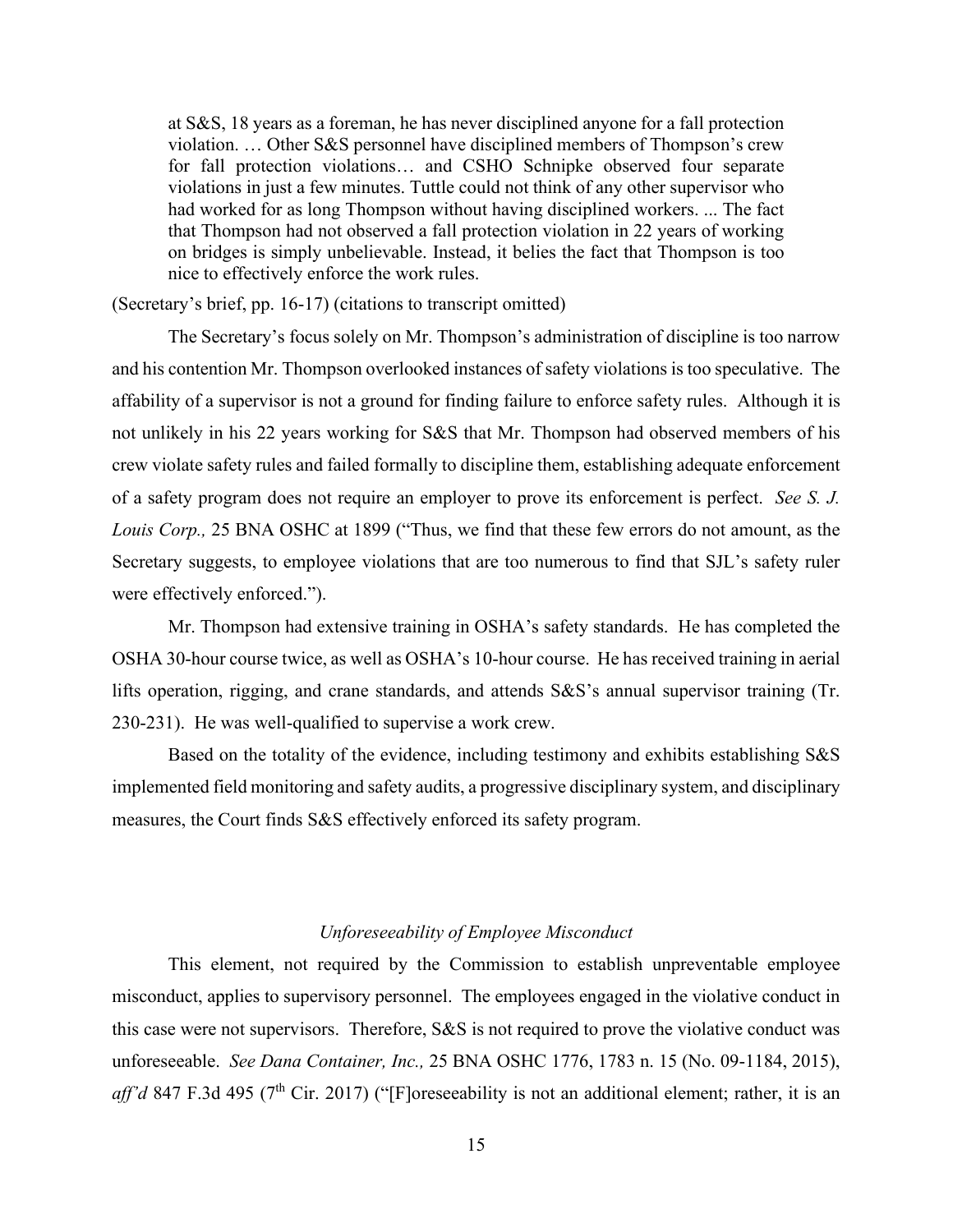issue proved or disproved by an analysis of the four [unpreventable employee misconduct] elements, and only in the context of imputing a supervisor's knowledge of his own misconduct to the employer in circuits, such as the Third Circuit, which require a showing of foreseeability.").

# *Effectiveness of Safety Program*

Finally, the employer must prove its safety program "was effective in theory and practice." This element correlates to the requirement by the Commission that the employer establish it has taken steps to discover violations of its rules.

It is clear from the record that S&S's safety program was effective in theory. It has a fully staffed safety department, a comprehensive written safety program, and a disciplinary system in place. The issue is whether the theoretical program leads to practical results. *See Precast Servs., Inc.*, 17 BNA OSHC 1454, 1455 (No. 93-2971, 1995) ("To prove that its disciplinary system is more than a 'paper program,' an employer must present evidence of having actually administered the discipline outlined in its policy and procedures.").

In *S. J. Louis Construction,* the Commission found (in assessing the adequacy of the company's safety program) the employer took steps to discover violation based on its monitoring and auditing system.

With regard to discovering violations of its work rules, SJL has a full-time safety director and five field safety supervisors who conduct random and planned field safety audits . . . *See Stahl Roofing Inc.*, 19 BNA OSHC 2179, 2182 (No. 00-1268, 2003) (consolidated) (safety director's unannounced visits as part of monitoring system deemed adequate); *N.Y. State Elec. & Gas Corp.*, 19 BNA OSHC 1227, 1231 (No. 91-2897, 2000) (same); *Burford's Tree*, 22 BNA OSHC at 1950-51 (discussing audits as a means to discover safety violations).

## 25 BNA OSHC at 1899.

S&S also has a full-time safety director (Mr. Tuttle's title is vice president of safety and risk management) and a staff of approximately five full-time safety department employees. The safety employees conduct site auditing and training (Tr. 166-167). In a three year period, S&S issued approximately 115 verbal and written warnings to employees who violated safety rules (Exh. R-7). The Court finds S&S's safety program was effective in theory and practice.

Having established the elements of the unpreventable employee misconduct defense under both the Commission and the Sixth Circuit, S&S has prevailed with its affirmative defense with regard to the violation of  $\S$  1926.453(b)(2)(iv). Item 1 is vacated.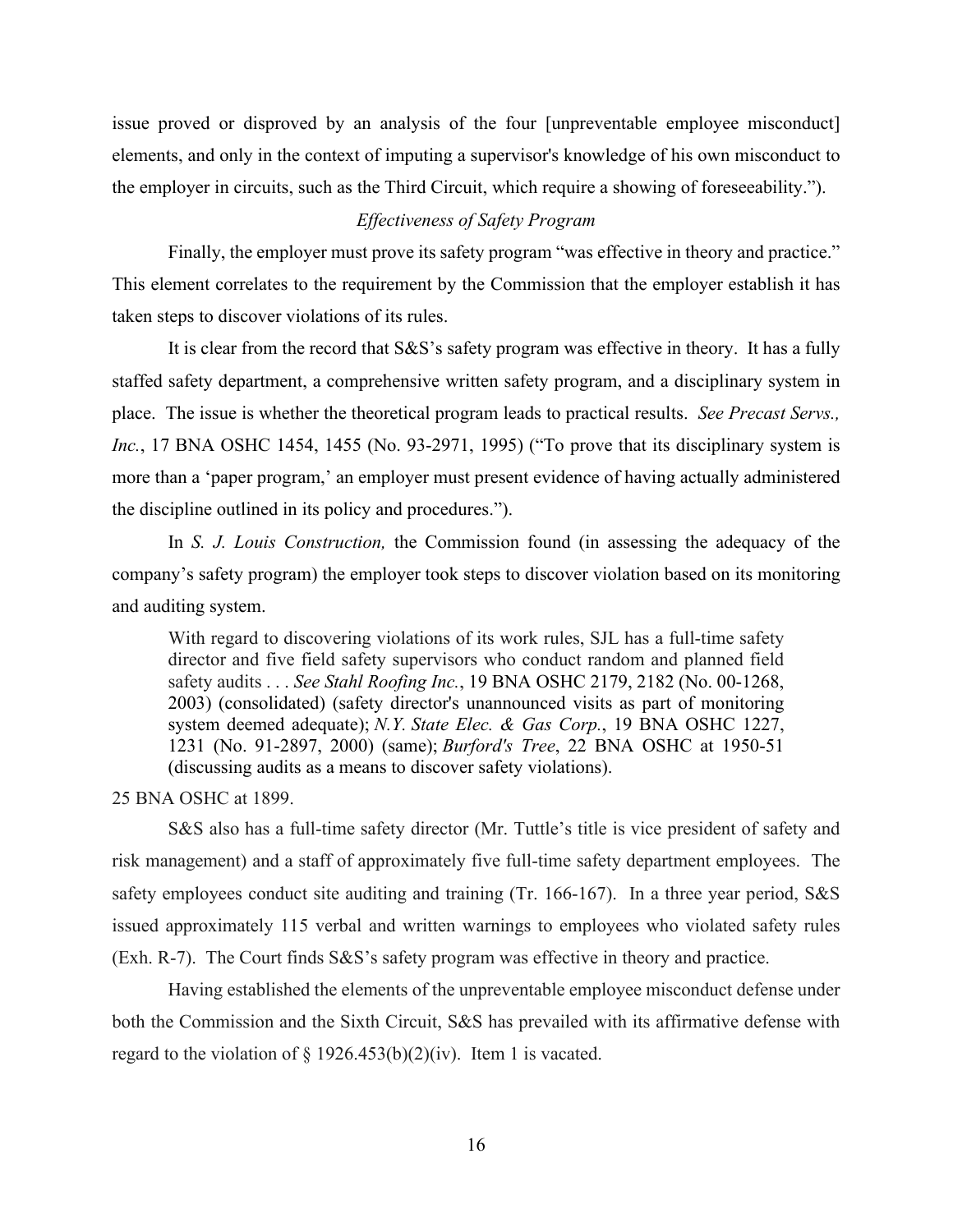# **Item 2: Alleged Repeat Violation of § 1926.501(b)(1)**

Item 2 of the Citation alleges,

a. On or about August 9, 2016, at the bridge construction site, on the Northeast side of the bridge, employees installed components of horizontal lifeline systems while standing on bridge beams without the use of fall protection, thereby exposing employees to an approximately 20 foot fall hazard.

b. On or about August 9, 2016, at the bridge construction site, on the West end of the bridge, employees walked out approximately nine feet on a bridge beam without the use of fall protection before reaching an attachment point to the horizontal lifeline system, thereby exposing employees to an approximately nine foot fall hazard.

c. On or about August 9, 2016, at the bridge construction site, over I-77 Southbound traffic, employees installed walers while standing on false work that had an unprotected side within approximately 12 feet without the use of fall protection, thereby exposing employees to an approximately 17 foot fall hazard.

Section 1926.501(b)(1) provides:

Each employee on a walking/working surface (horizontal and vertical surface) with an unprotected side or edge which is 6 feet (1.8 m) or more above a lower level shall be protected from falling by the use of guardrail systems, safety net systems, or personal fall arrest systems.

# (**1) Applicability of the Cited Standard**

A "walking/working surface" is "any surface, whether horizontal or vertical on which an employee walks or works, including, but not limited to, floors, roofs, ramps, bridges, runways, formwork and concrete reinforcing steel but not including ladders, vehicles, or trailers, on which employees must be located in order to perform their job duties." 29 C.F.R § 1926.500(b). The standard defines "unprotected side or edge" as "any side or edge (except at entrances to points of access) of a walking/working surface, e.g., floor, roof, ramp, or runway where there is no wall or guardrail system at least 39 inches (1.0 m) high. *Id.* The bridge beams and the false work at the worksite were walking/working surfaces with unprotected edges within the meaning of the cited standard. The Court concludes section 1926.501(b)(1) applies to the cited conditions of each instance alleged by the Secretary.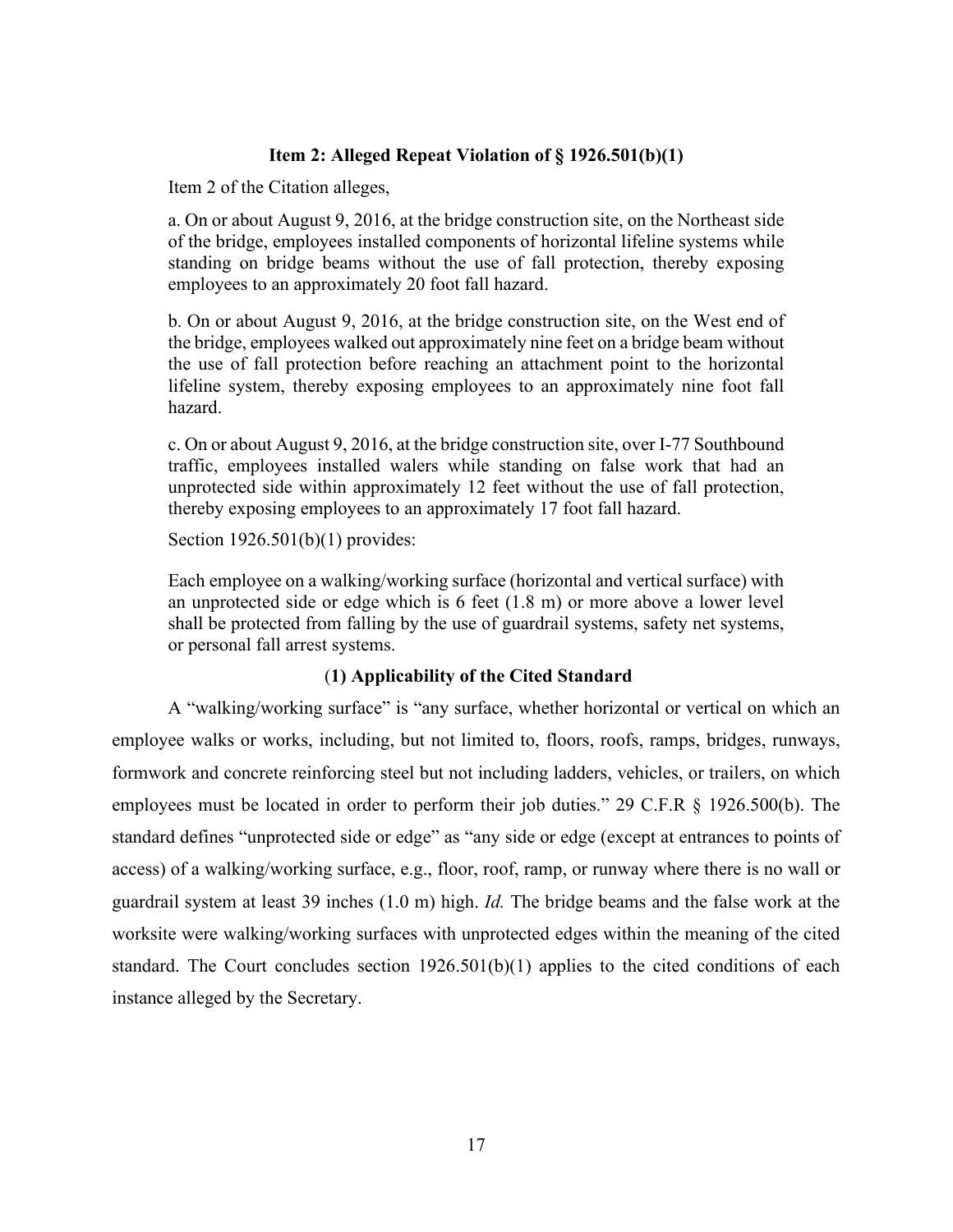### **INSTANCE (A)**

## **(2) Terms of § 1926.501(b)(1) Were Violated**

CSHO Schnipke observed Employees #1 and #2 standing on the I-beams in the center of the bridge after they exited the aerial lift. As they were installing the lifeline stanchions and wire, they stood and walked on a section of I-beam that lacked any false work plywood flooring below. The employees were not tied off (Exhs. C-13, pp. 6, 17; Tr. 51). The I-beam was approximately 20 feet above the ground (Exh. C-18, p. 2). S&S does not dispute Employees #1 and #2 failed to comply with the requirements of  $\S$  1926.501(b)(1).

# **(3) Employees Had Access to the Violative Condition**

S&S admits its employees were exposed to a fall of 20 feet (Exh. C-18, pp. 2-3).

### **(4) Employer Knowledge**

As with the aerial lift violation cited in Item 1, the Secretary contends Mr. Thompson had actual knowledge of the violative conduct based on his presence in his truck parked below the level of the bridge. The Court, in keeping with the determination made in discussing Item 1, credits Mr. Thompson's testimony he could not see the employees as they worked on the bridge from his vantage point (Tr. 283).

The Secretary's argument S&S had constructive knowledge of the violative conduct because Mr. Thompson should have known of the hazard with the exercise of reasonable diligence is similarly unavailing here. As the Court noted previously, at the time of the OSHA inspection, S&S had implemented adequate work rules and a training program, adequately supervised employees, anticipated hazards and took measures to prevent violations from occurring.

As in Item 1, the short duration of the violative activity weighs in favor of finding no constructive knowledge. CSHO Schnipke testified Employees #1 and #2 worked on the bridge at the cited location for "approximately 10, 15 minutes." (Tr. 53) *See Major Constr. Corp., Inc.*, 20 BNA OSHC at 2111 (constructive knowledge not established where violation might only have been capable of being observed for a short period.).

 The record establishes the violation was of short duration and Mr. Thompson was not in a position to observe it. The Secretary has not established Mr. Thompson could have known of the violation with the exercise of reasonable diligence. He has failed to prove S&S had constructive knowledge of the violation.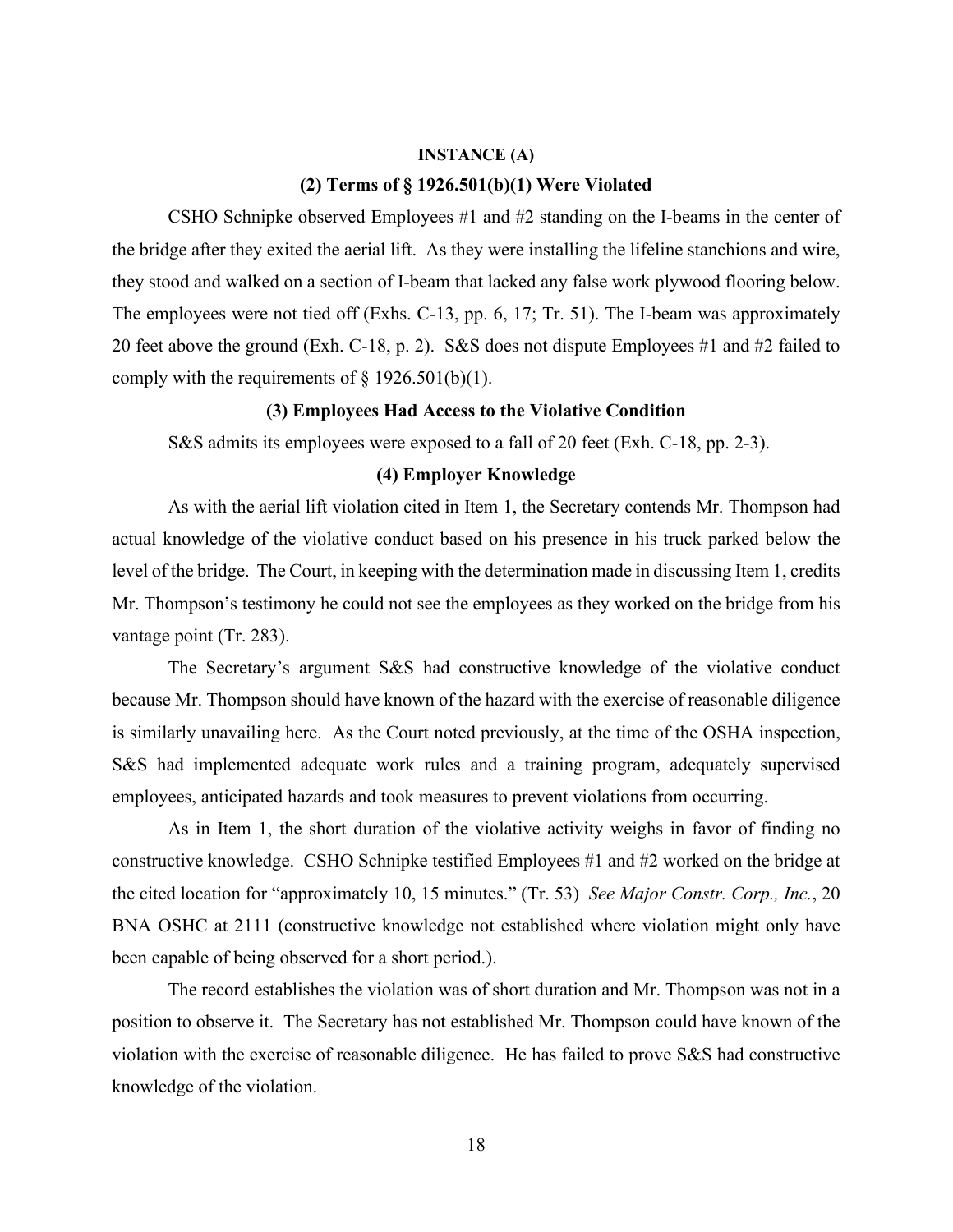## **Unpreventable Employee Misconduct Defense**

The Court finds that, even if the Secretary had established the element of knowledge, S&S would prevail regarding Instance (a) on the affirmative defense of unpreventable employee misconduct. As stated previously, in order for an employer to prevail with this defense in the Sixth Circuit, it must prove it has implemented "a thorough safety program, it has communicated and fully enforced the program, the conduct of the employee was unforeseeable, and the safety program was effective in theory and practice.' *Danis–Shook Joint Venture XXV v. Sec'y of Labor,* 319 F.3d 805, 812 (6th Cir. 2003)." *All Erection & Crane Rental Corp. v. Occupational Safety & Health Review Comm'n,* 507 F. App'x at 516. "[T]o be effective, the safety program must be designed such that, if followed, it would prevent the violations at issue. *See National Engineering & Contracting Co. v. U.S., Occupational Safety and Health Review Comm'n,* 838 F.2d 815, 819 (6th Cir.1987) (affirming rejection of unpreventable employee misconduct defense based on absence of work rule designed to prevent violation)." *Danis-Shook Joint Venture XXV v. Sec'y of Labor,* 319 F.3d at 812.

For the reasons discussed in Item 1 addressing the unpreventable employee misconduct defense, S&S has established it implemented a thorough and effective (theoretically and practically) safety program that was enforced (again, the foreseeability of a supervisor's misconduct is not at issue). Because the employer must establish in each instance it had a work rule designed to prevent the cited violation and communicated it, the Court makes further findings on this issue.

S&S's *Employee Safety Handbook* addresses fall protection:

# **FALL PROTECTION**

Fall Protection is the means used for preventing a fall. The following are some examples of fall protection devices:

- guardrails
- ladders
- scaffolds/work platforms
- personnel lifts
- fall arrest equipment (anchors, harnesses, lanyards)
- positioning devices

Please Note: Areas that require fall arrest equipment (i.e., open sides and edges) 6 feet or greater require additional training. See equipment use manual.

When using any means of fall protection certain guidelines must be observed. The following information addresses these guidelines.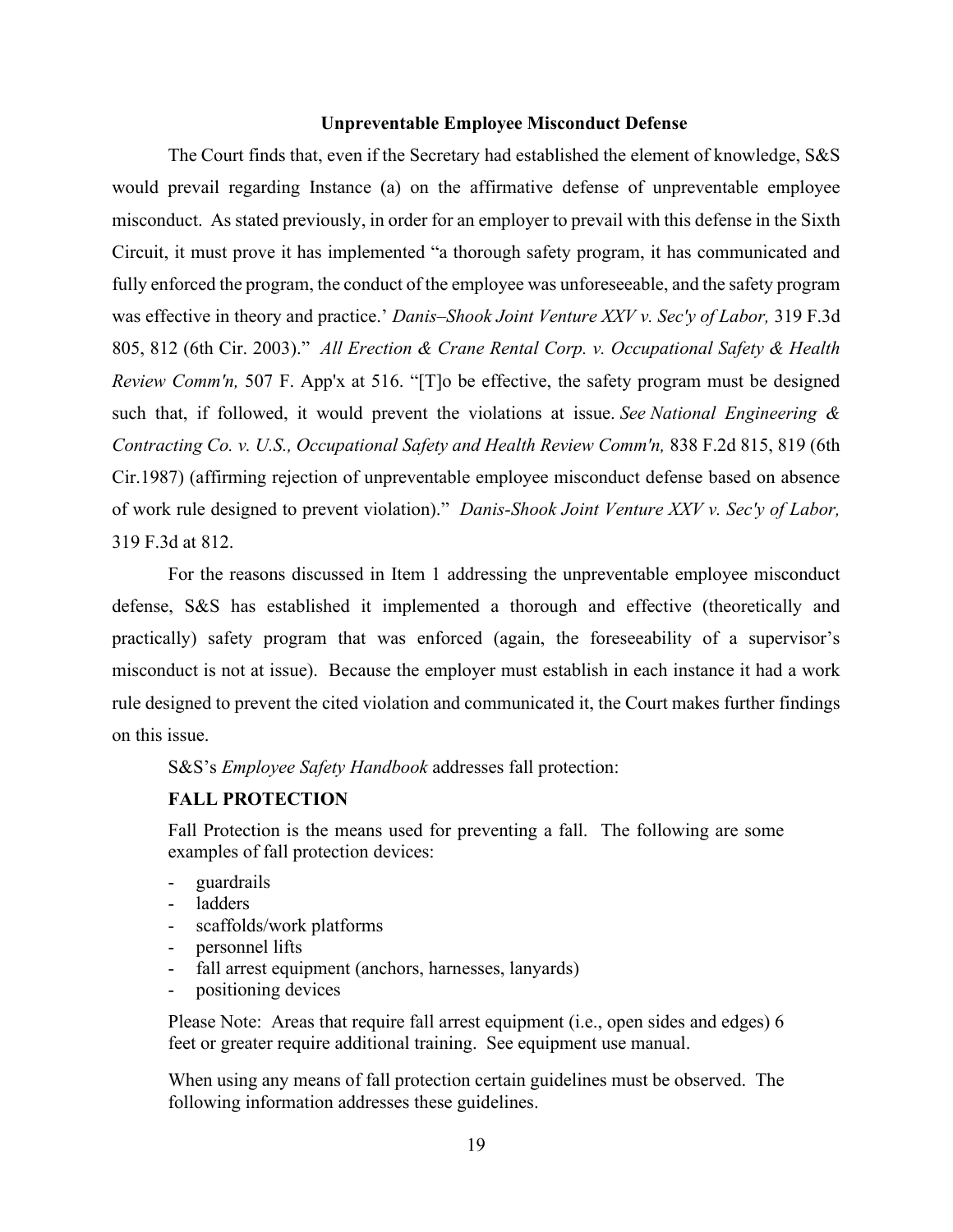#### \*\*\*

Whenever there is a possibility to free fall greater than 6 feet, fall arrest equipment must be utilized. All employees that are working at heights greater than 6' shall be tied off 100% of the time or be protected by the use of a handrail system. Check with your supervisor or safety administrator for the proper equipment selection and anchorage points. Always review the manufacturer's use manual for specific devices.

Anchorage points must meet 5,000 lb. rating per employee for fall arrest.

## (Exh. R-12, pp. 24, 26)

 S&S has established it had work rules designed to prevent the violation cited in Item 2. It also effectively communicated these work rules. It provides a safety orientation to each of its new hires. If the employees will be exposed to fall hazards, S&S's safety department sends a representative to the worksite to conduct fall protection training (Tr. 169).

The Court determines S&S has established the unpreventable employee misconduct defense, under the requirements of both the Sixth Circuit and the Commission, with respect to Instance (a) of Item 2.

#### **INSTANCE (B)**

## **(2) The Secretary Failed to Prove Terms of § 1926.501(b)(1) Were Violated**

CSHO Schnipke observed employees detach the carabiners of their lanyards from the horizontal lifeline as they exited the bridge during the OSHA inspection (Exh. C-1, p.7). He contends the distance from the walking/working surface at that point was 9 feet above the ground of the embankment below. He did not measure the distance, but rather calculated it based on his observations and measurements listed on a drawing of the bridge. He stated, "[Nine] feet out with a 45-degree angle is a 9-feet drop. I was unable to get directly up against the bridge due to the steep slope and the -- and there was also some rubble there as well." (Tr. 92)

Mr. Thompson testified he had measured the distance from the bridge to the ground beneath where the last stanchion was located (where employees would have to disconnect their lanyards). He stated the distance from the top of the bridge to the ground below was less than 6 feet, starting from the last stanchion to the end of the bridge. Mr. Thompson did not document this measurement (Tr. 271-272).

The Secretary explains how CSHO Schnipke arrived at his conclusion the employees at issue were exposed to a fall of 9 feet.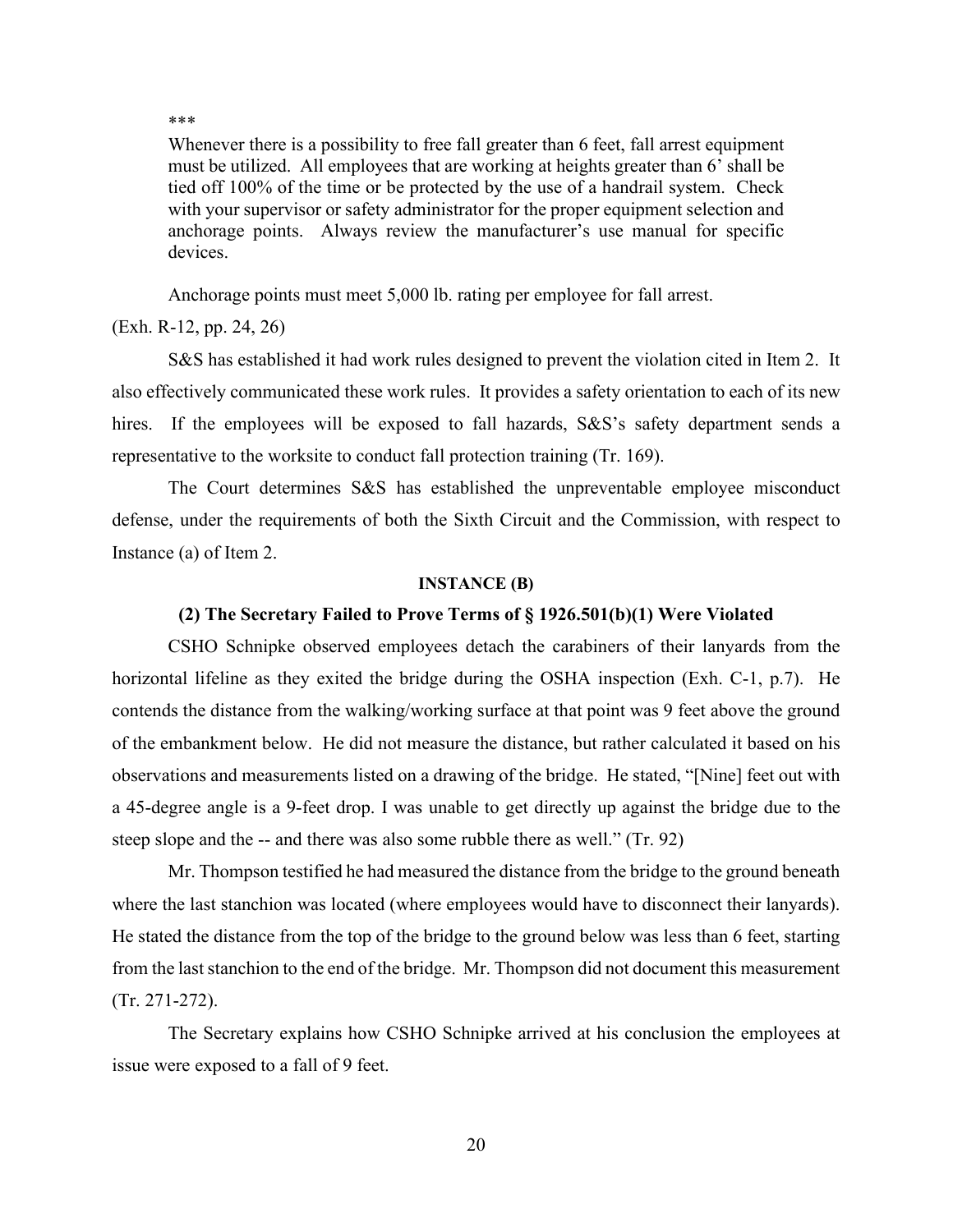As he did not want to expose himself or others to a possible fall hazard, CSHO Schnipke did not make a vertical measurement of the height above the ground at the attachment point. Tr. at 143. He also did not want to expose himself to a fall hazard climbing down the bridge's embankment to measure the height from underneath. Tr. at 92. To indirectly determine the height at the attachment point, CSHO Schnipke first measured the distance between the west end of the bridge and the first stanchion as between five and six feet. Tr. at 65. This can be seen in Ex. C13, Pg. 63, particularly the digital version. Tr. at 325; Ex. C13, Pg. 63. He then measured the distance between a series of metal brackets that were also attached to the I-beams. Tr. at 65; Ex. C13, Pg. 63. These brackets were approximately 30 inches apart from one another. Tr. at 67; Ex. C13, Pg. 63. Looking at a still of the video, Ex. C16, he was then able to determine that employees were detaching from the lifeline between the second and third brackets after the first stanchion on the Ibeam, counting a bracket that was directly at that stanchion. Tr. at 67; Ex. C13 Pg. 79. This meant that employees were disconnecting approximately three feet after the first stanchion. Tr. at 67. Adding the distances before and after the first stanchion, CSHO Schnipke determined that the attachment point was at least nine feet from the end of the bridge. Tr. at 151. As an alternate calculation, he determined that the employees were disconnecting between the fourth and fifth brackets from the west end of the bridge, counting a bracket that was directly at the end. Tr. at 67. With brackets 30 inches apart, this also results in approximately nine feet from the end of the bridge to the attachment point. *Id.* CSHO Schnipke then examined the construction diagrams of the bridge, which depicted the angle of the embankment under the west end as 45 degrees. Tr. at 91-92. With that angle, the attachment point nine feet out on the bridge would be nine feet above the ground. Tr. at 92.

(Secretary's brief, pp. 21-22)

S&S takes issue with CSHO Schnipke's calculations. The company contends he "engaged in a computation in which he made unverified assumptions that a typical embankment slope is forty-five degrees and then deemed employee exposure to a 9' fall. … CO Schnipke acknowledged that there was [a] substantial amount of concrete debris underneath the center bridge beams and that such debris would reduce the distance of the fall hazard. However, CO Schnipke failed to incorporate this height reduction into his computation." (S&S's brief, pp. 22-23)

The record indicates the bridge drawing CSHO Schnipke consulted does not reflect the siting of the existing bridge in the physical terrain of the worksite.

Q.: Now, this bridge, it shows this -- at the end, the concrete abutment and then there are concrete piers in the middle of the bridge, and the I-beams of 36 inches runs the entire length of the bridge. Now, as far as your understanding, you were unaware as to whether or not those I-beams merely sat on the end abutment of the bridge and sat directly on the concrete piers, or they would've sat on a bridge seat or beam seat, correct?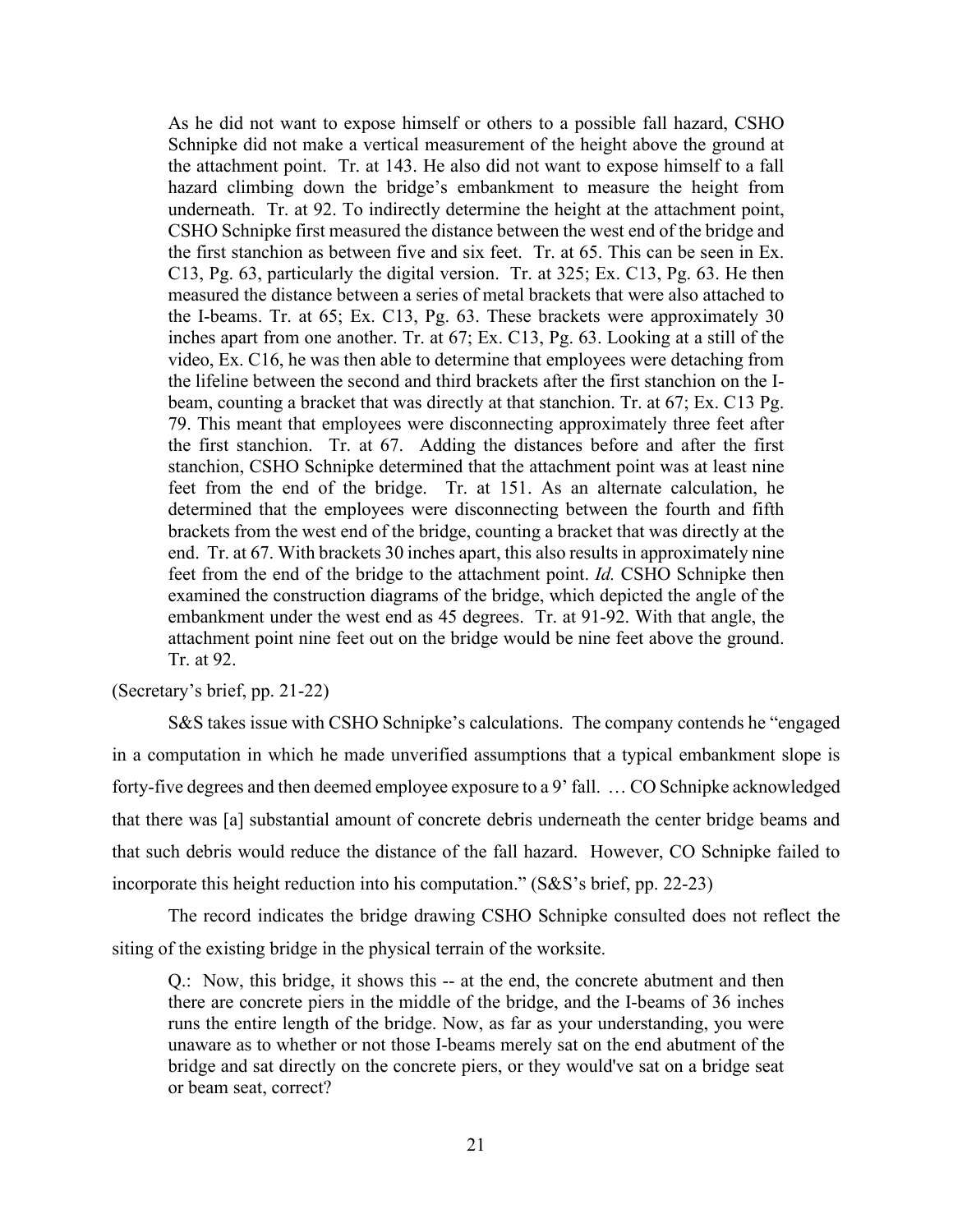CSHO Schnipke: That's correct. I'm not familiar with the construction of the end of the bridge.

\*\*\*

Q.: Now, in Exhibit Page No. 9, at the west end of the bridge where the first stanchion is located, I believe you see two individuals, one worker wearing an orange hat, hard hat; another worker wearing a white hard hat. That's the west end, correct?

CSHO Schnipke: That's correct, yes. That's the west end.

Q.: And the first stanchion is the area where you identified as there being a fall hazard when the workers would unhook their lanyard and walk to the apron or walk off the beams.

CSHO Schnipke: That's correct.

Q.: And you had indicated in your computations that the distance from the first stanchion or where they were unhooking down to the ground was approximately 8, 9 feet.

CSHO Schnipke: Correct.

Q.: Okay. In your computations, I did not hear you referencing this concrete abutment that's underneath the I-beam, as depicted in photograph No. 9 of Respondent's Exhibit 18, correct?

CSHO Schnipke: No, I did not reference an abutment.

(Tr. 118-119)

CSHO Schnipke also conceded the debris underneath the area of the bridge where he

asserts the employees were exposed to a 9-foot fall would affect the distance.

Q.: With respect to your computation as to the fall hazard, the height of the fall hazard on that west end of the bridge, you did not factor into that computation the debris that had built up underneath that first stanchion on the west end of the bridge, correct?

CSHO Schnipke: That's correct. The -- it was just based on the ground level.

Q.: And the ground level meaning under the plans referencing the embankment, the 45-degree slope.

CSHO Schnipke: That's correct.

Q.: So, in other words, when we're talking about in your computation of the 9 feet, you have the 45-degree embankment and then your computation, the area where they were tying off is 9 feet from the end of the bridge, correct?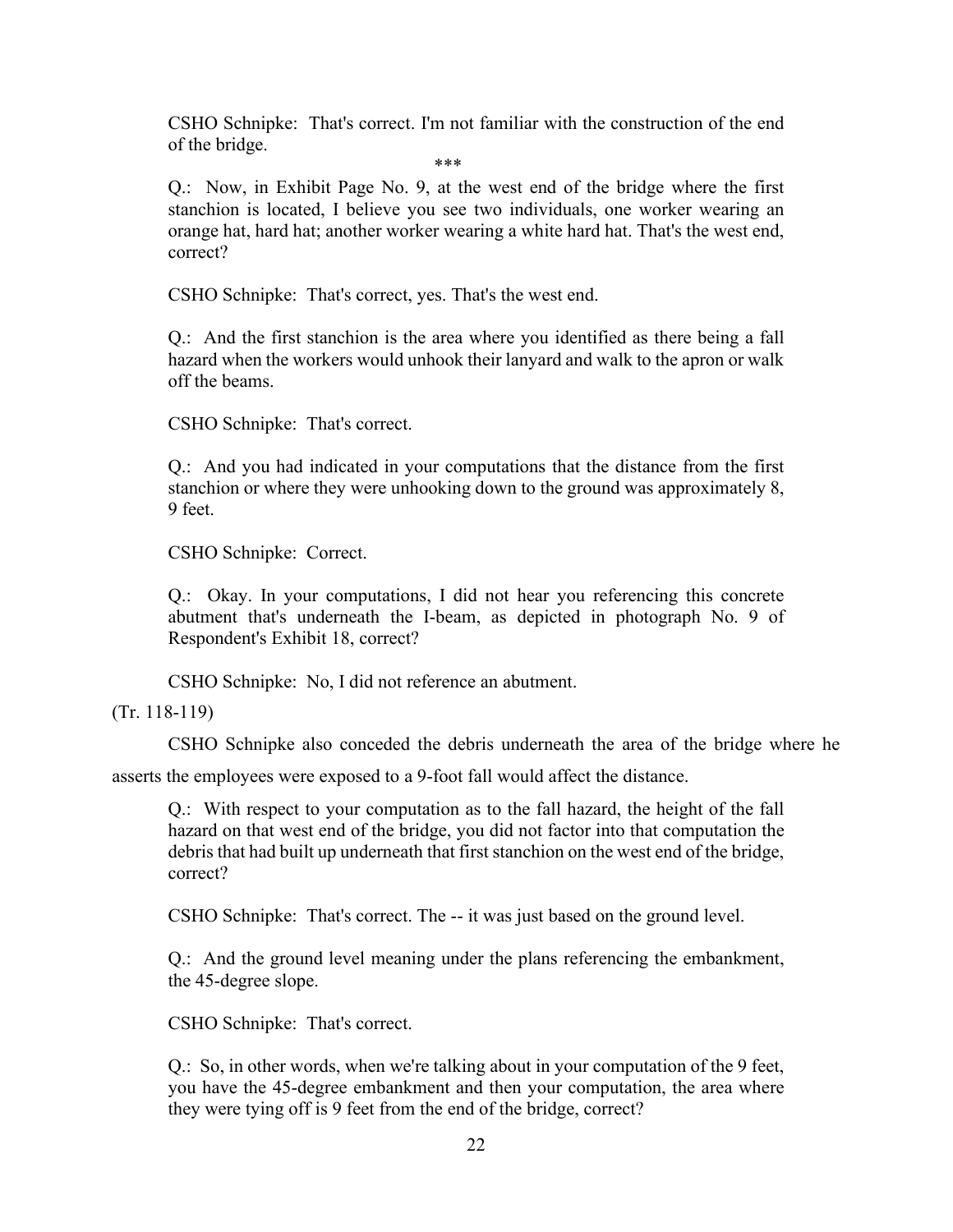CSHO Schnipke: That's correct.

Q.: And one thing that it's safe to say that would reduce the height of this fall hazard would be whether there was any debris, any concrete debris that had accumulated in that area, correct?

CSHO Schnipke: Accumulation of anything would raise the -- yeah, if anyone would fall, they would fall on the debris.

Q.: And which would, in other words, lessen the distance of your fall hazard?

CSHO Schnipke: If they would fall onto the debris, that's correct.

Q.: So for the sake of example, in other words, if there were -- you had the embankment and there was 5 feet of debris, there would be a fall hazard of 4 feet, according to your computations?

CSHO Schnipke: Correct, if he had landed on the debris.

(Tr. 146-148)

Counsel for the Secretary asked CSHO Schnipke to look at a photograph showing the side of the bridge (Exh. C-13, p. 67). He then asked him if he could "see enough debris underneath the bridge that would change your estimation that there was at least a 9-foot fall?," to which CSHO Schnipke replied, "[N]ot at the point where they would be disconnected." (Tr. 151) Viewing the same photograph, the Court cannot agree the estimation of a 9-foot fall is established. It is not possible to conclude accurately the distance from the top of the bridge to the area below by looking at the photograph.

Section 1926.501(b)(1) requires employers ensure that each employee on a walking/working surface with an unprotected side or edge which is 6 feet or more above a lower level use some form of fall protection. The distance of 6 feet is specified in the standard and is part of the Secretary's burden of proof. Here, the Secretary has failed to establish by a preponderance of the evidence that the fall distance was greater than 6 feet. The bridge drawing CSHO Schnipke used to calculate the fall distance does not represent the area under the bridge as it existed at the time of the OSHA inspection.

The Secretary has failed to prove the S&S violated the terms of  $\S 1926.501(b)(1)$ . Instance (b) of Item 2 is vacated.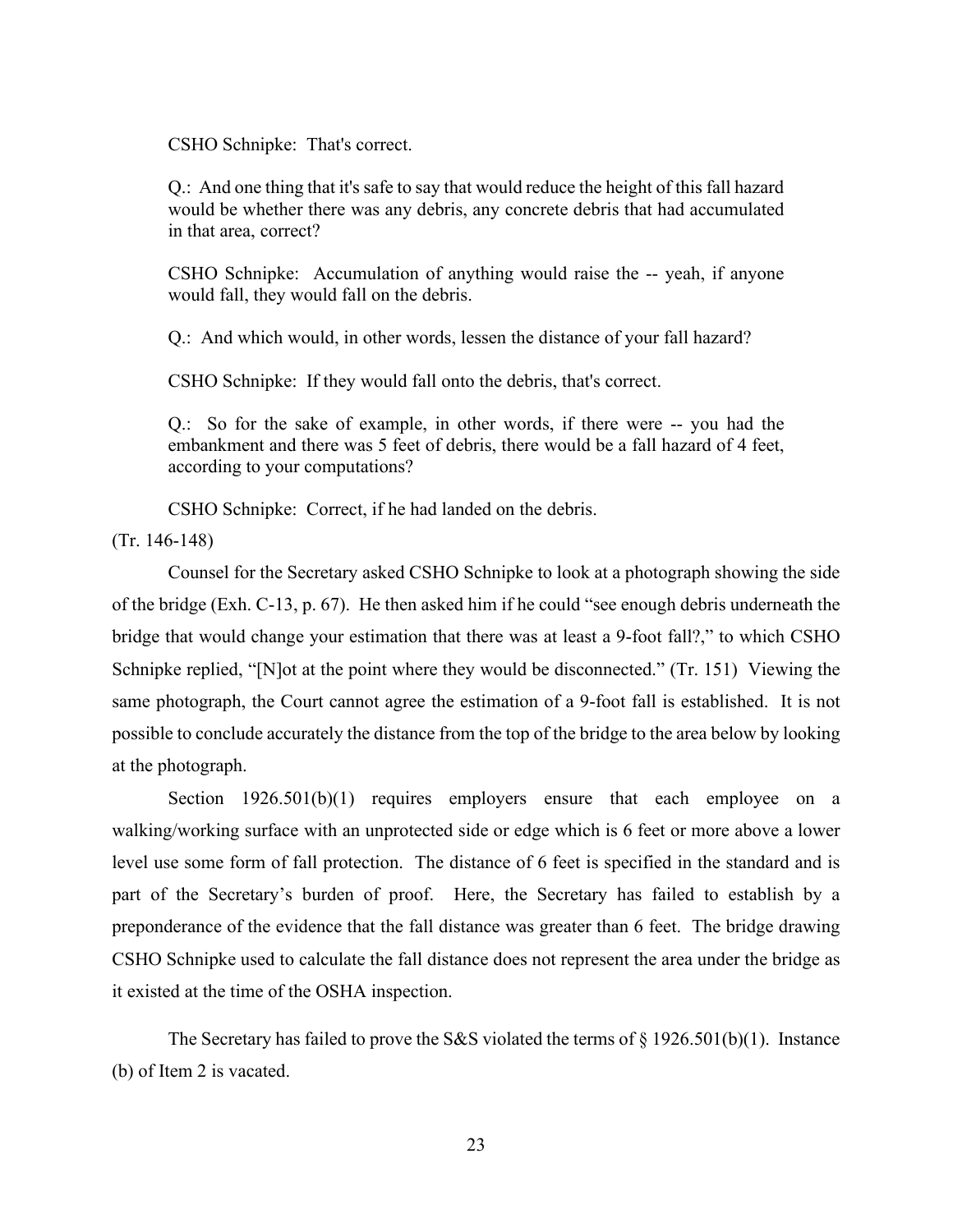#### **INSTANCE (C)**

## **(2) Terms of § 1926.501(b)(1) Were Violated**

CSHO Schnipke observed two employees standing on the false work installing walers. They were not using fall protection and were exposed to a fall of 17 feet. S&S admits the employees "installed walers while standing on false work without being tied off." (Exh. C-18, Pg. 3: Tr. 102).

## **(3) Employees Had Access to the Violative Condition**

S&S admits its employees were exposed to a fall of 17 feet (Exh. C-18, pp. 3).

## **(4) Employer Knowledge**

It has been established foreman Thompson was not on the bridge at the time of the OSHA inspection and he could not see the S&S employees on the bridge as he sat in his truck. The Secretary has not established actual knowledge with regard to Instance (c).

The Secretary has, however, established constructive knowledge of the violative conduct in this instance. Mr. Tuttle correctly noted false work is not an exception to  $\S$  1926.501(b)(1). "[I]t's considered a walking/working surface that they've got to either guard with a guardrail or be tied off with personal fall arrest." (Tr. 200) For reasons unknown, Mr. Thompson believed fall protection was not required when employees were using false work as a platform. When CSHO Schnipke asked him at the worksite why the employees standing on the false work were not tied off, Mr. Thompson replied, "Because they're on false work." (Tr. 127) $3$ 

The Secretary had previously cited S&S for a violation of § 1926.501(b)(1) in 2014, when Mr. Thompson had been observed standing on false work without using fall protection (Tr. 327). Mr. Thompson testified that, at the time of the 2014 citation, he believed fall protection was not required when standing on false work. "Well at the time I thought that it was a working platform, which it wasn't. We evidently had to have a cable run through it to be hooked off." (Tr. 236-237)

This mistaken belief was adopted by Mr. Thompson's crew members. Employee # 2 testified he believed he was permitted to exit the aerial lift to the bridge without using fall protection if false work was installed below the bridge (Tr. 389-390). Employee #3, one of the

<span id="page-35-0"></span><sup>&</sup>lt;sup>3</sup> Mr. Thompson initially denied he made this statement (Tr. 286). His demeanor when questioned regarding false work became nervous and uneasy (Tr. 311-315). He conceded he did discuss the use of false work with CSHO Schnipke (Tr. 315). The Court credits CSHO Schnipke's testimony that Mr. Thompson made this statement the day of the inspection, indicating he believed fall protection was not required for employees standing on false work.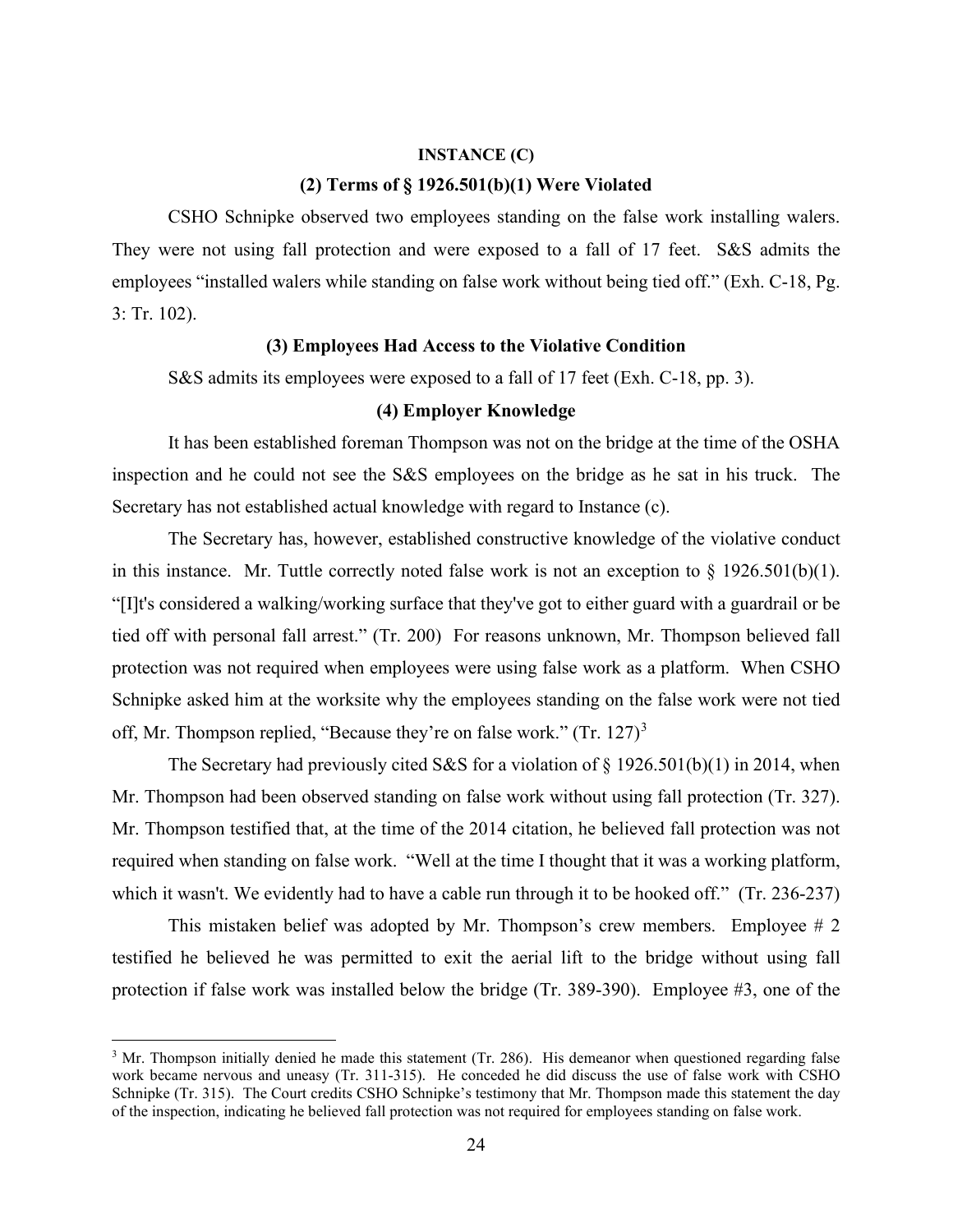exposed employees cited for standing on the false work without fall protection in this case, testified he was not tied off because "I did not feel there was a possibility of me falling." (Tr. 408) Employee #4, the other exposed employee, testified he was not tied off while standing on the false work the day of the OSHA inspection (Tr. 429). When asked why he was not tied off, he responded, "I personally thought that there was no threat of a fall in that area." (Tr. 431)

The misconception among several crew members about the need for fall protection when on or over false work indicates the employer failed to adequately communicate this specific application of the fall protection rule to Mr. Thompson's crew. Mr. Thompson previously had been cited for standing on false work without the use of fall protection. As supervisor, he had an obligation to ensure his crew members recognized there was no exception to § 1926.501(b)(1) for false work. With the exercise of reasonable diligence, he could have effectively communicated this information to his crew members, a measure which could have prevented the violation. The Court concludes S&S had constructive knowledge of the violation of § 1926.501(b)(1).

## **Unpreventable Employee Misconduct Defense**

The Court determines S&S failed to establish the defense of unpreventable employee misconduct with respect to Instance (c). Under both the Commission and the Sixth Circuit, the employer must establish the effective communication of a work rule designed to prevent the violative conduct. S&S established it has a rule requiring the use of fall protection for employees exposed to falls of 6 feet or more. For some reason, however, Mr. Thompson and his crew members believed there was an exception to the rule when standing on false work. S&S's failure to communicate effectively to its employees that there is no exception for false work when it comes to fall protection forecloses establishing its affirmative defense.

The Secretary has established a violation of  $\S 1926.501(b)(1)$  with regard to Instance (c).

# **REPEAT CHARACTERIZATION**

The Secretary characterized Instance (c) of Item 2 as a repeat violation. Under § 17(a), 29 U.S.C. § 666(a), a violation may be characterized as repeat where there is a "Commission final order against the same employer for a substantially similar violation." *See Potlatch Corp*., 7 BNA OSHC 1061, 1063, (No. 16183, 1979).

OSHA cited S&S for a violation of the same standard,  $\S 1926.501(b)(1)$ , resulting from an inspection in 2014 (Exh. J-1, Attachment C—Stipulated Facts). Page 6 of Exhibit C-6 is a copy of a citation and notification of penalty issued to S&S on January 21, 2015. Pages 8 and 9 of Exhibit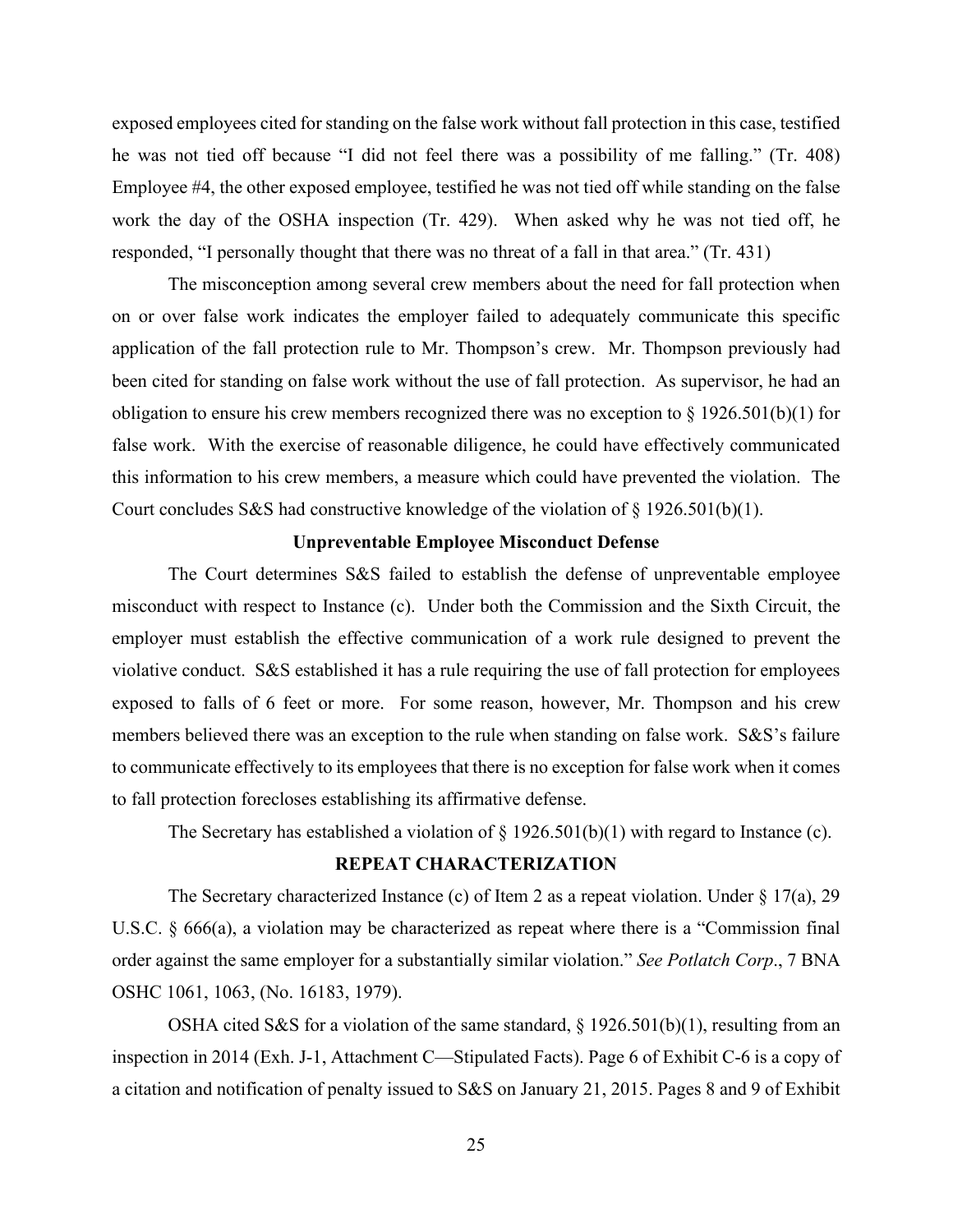C-6 are copies of the Informal Settlement Agreement the parties signed on February 11, 2015. The citation was affirmed as a final order on February 22, 2015 (Exh. J-1, Attachment C—Stipulated Facts).

The Court finds S&S's violation of  $\S 1926.501(b)(1)$ , as set out in Instance (c) of Item 2 of the Citation, is properly characterized as repeat.

## **PENALTY DETERMINATION**

The Commission is the final arbiter of penalties in all contested cases. "In assessing penalties, section 17(j) of the OSH Act, 29 U. S. C. § 666(j), requires the Commission to give due consideration to the gravity of the violation and the employer's size, history of violation, and good faith." *Burkes Mechanical Inc*., 21 BNA OSHC 2136, 2142 (No. 04-0475, 2007). "Gravity is a principal factor in a penalty determination and is based on the number of employees exposed, duration of exposure, likelihood of injury, and precautions taken against injury." *Siemens Energy and Automation, Inc*., 20 BNA OSHC 2196, 2201 (No. 00-1052, 2005).

 During its high season, S&S employs as many as 1,500 employees (Tr. 164). OSHA had issued citations to S&S five times since 2001, most recently, prior to the citation at issue, in 2014 (Tr. 74-75). The Court does not credit S&S with good faith because it is a repeat violation.

The gravity of the violation is high. Two employees were standing on the false work without fall protection for an unknown period of time (they exited the bridge because Mr. Thompson called them off once he arrived on the bridge worksite). The likelihood of injury had they fallen 17 feet to the highway below is great. Based on these factors, the Court assesses a penalty of \$25,000.00 for Instance (c) of Item 2 of the Citation.

## **FINDINGS OF FACT AND CONCLUSIONS OF LAW**

The foregoing decision constitutes the findings of fact and conclusions of law in accordance with Fed. R. Civ. P. 52(a).

#### **ORDER**

Based on the foregoing decision, it is hereby ORDERED:

1. Item 1 of Citation No. 1, alleging a repeat violation of  $\S$  1926.453(b)(2)(iv), is **VACATED** and no penalty is assessed; and

2. Instances (a) and (b) of Item 2 of Citation No. 1, alleging a repeat violation of § 1926.501(b)(1), are **VACATED** and no penalty is assessed; and